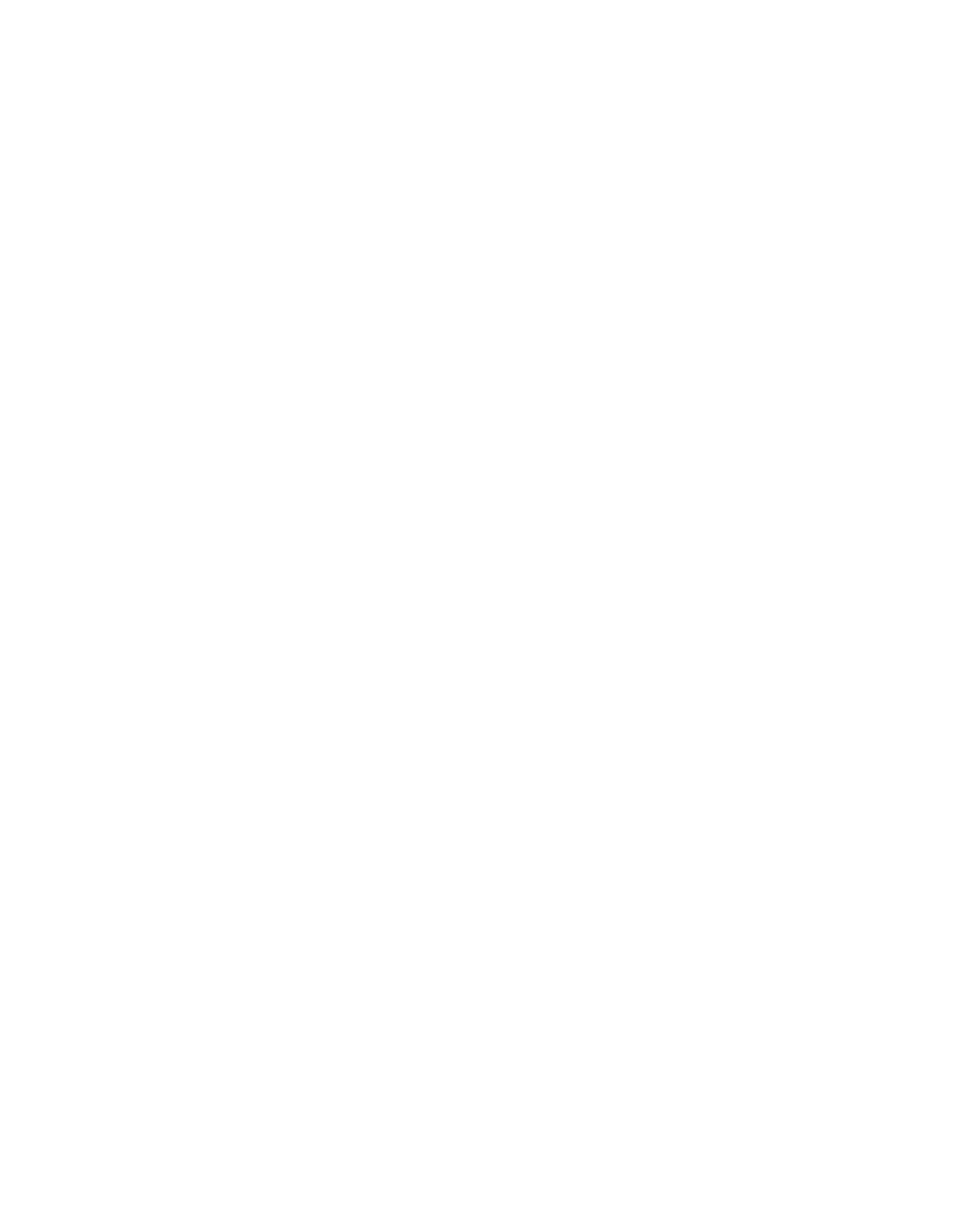## **REVISIONS**

| <b>Revision</b> | <b>Description</b>                 | Date       |
|-----------------|------------------------------------|------------|
| 00              | <b>Initial Release</b>             | 08/30/2019 |
| 01              | Updated based on comments from EAC | 09/25/2019 |
| 02              | <b>Highlights Removed</b>          | 09/26/2019 |
| 03              | Updated TOC and Appendix Headings  | 09/30/2019 |
|                 |                                    |            |
|                 |                                    |            |
|                 |                                    |            |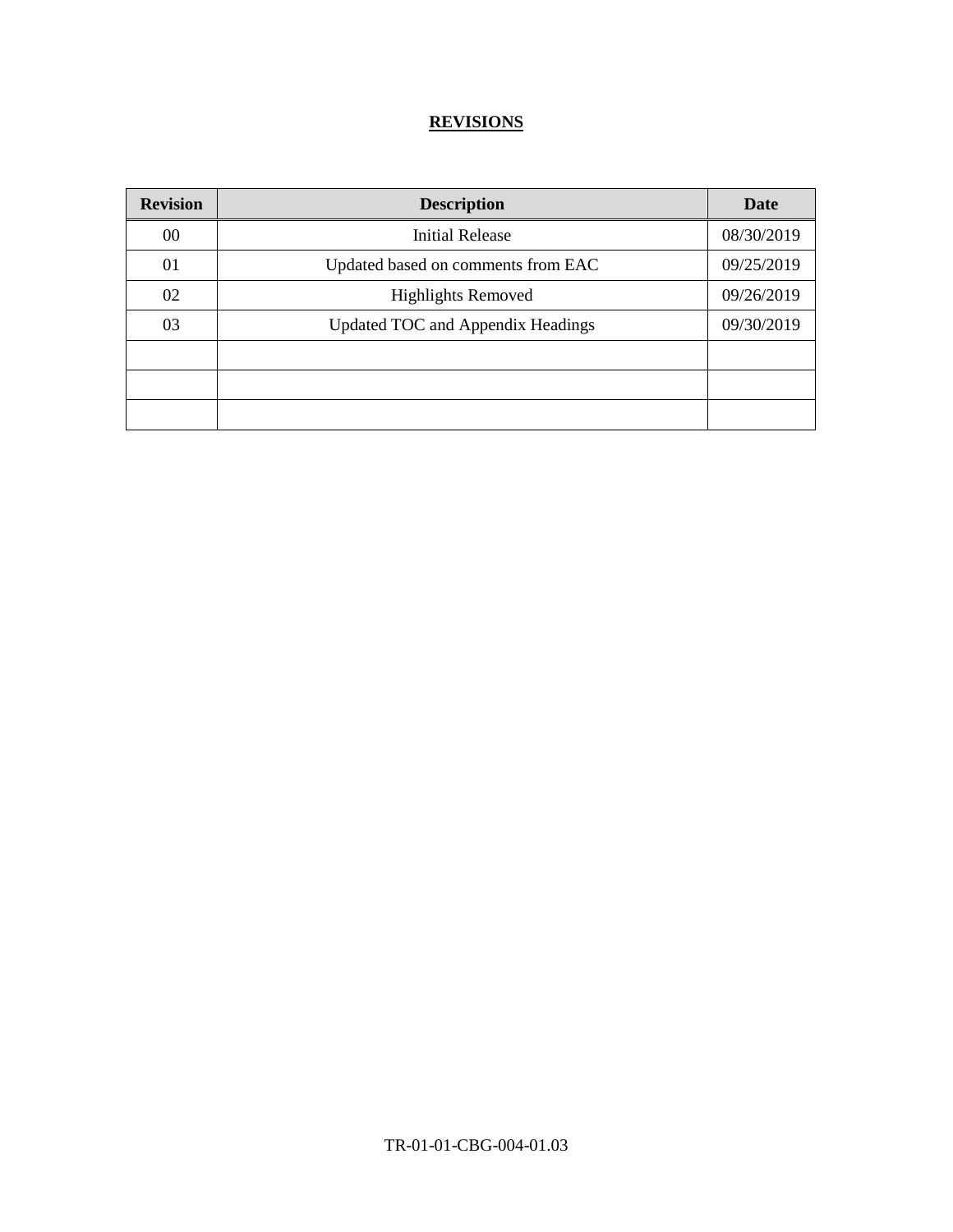| 1.0 | THEFT OF CONTENTS                                                                             |    |
|-----|-----------------------------------------------------------------------------------------------|----|
| 1.1 |                                                                                               |    |
|     |                                                                                               |    |
| 1.2 |                                                                                               |    |
| 1.3 |                                                                                               |    |
| 2.0 |                                                                                               |    |
| 2.1 |                                                                                               |    |
| 2.2 |                                                                                               |    |
|     |                                                                                               |    |
|     |                                                                                               |    |
|     |                                                                                               |    |
|     |                                                                                               |    |
|     |                                                                                               |    |
|     |                                                                                               |    |
|     |                                                                                               |    |
|     |                                                                                               |    |
|     |                                                                                               |    |
| 3.0 |                                                                                               |    |
| 3.1 |                                                                                               |    |
|     |                                                                                               |    |
|     |                                                                                               |    |
|     |                                                                                               |    |
|     | 3.1.4 Source Code Review, Compliance Build, Trusted build, and Build Documentation Review  20 |    |
|     |                                                                                               |    |
|     |                                                                                               | 21 |
|     |                                                                                               |    |
|     |                                                                                               |    |
|     |                                                                                               |    |
|     |                                                                                               |    |
|     |                                                                                               |    |
| 3.2 |                                                                                               |    |
| 3.3 |                                                                                               |    |
| 4.0 |                                                                                               |    |

#### **TABLE OF CONTENTS**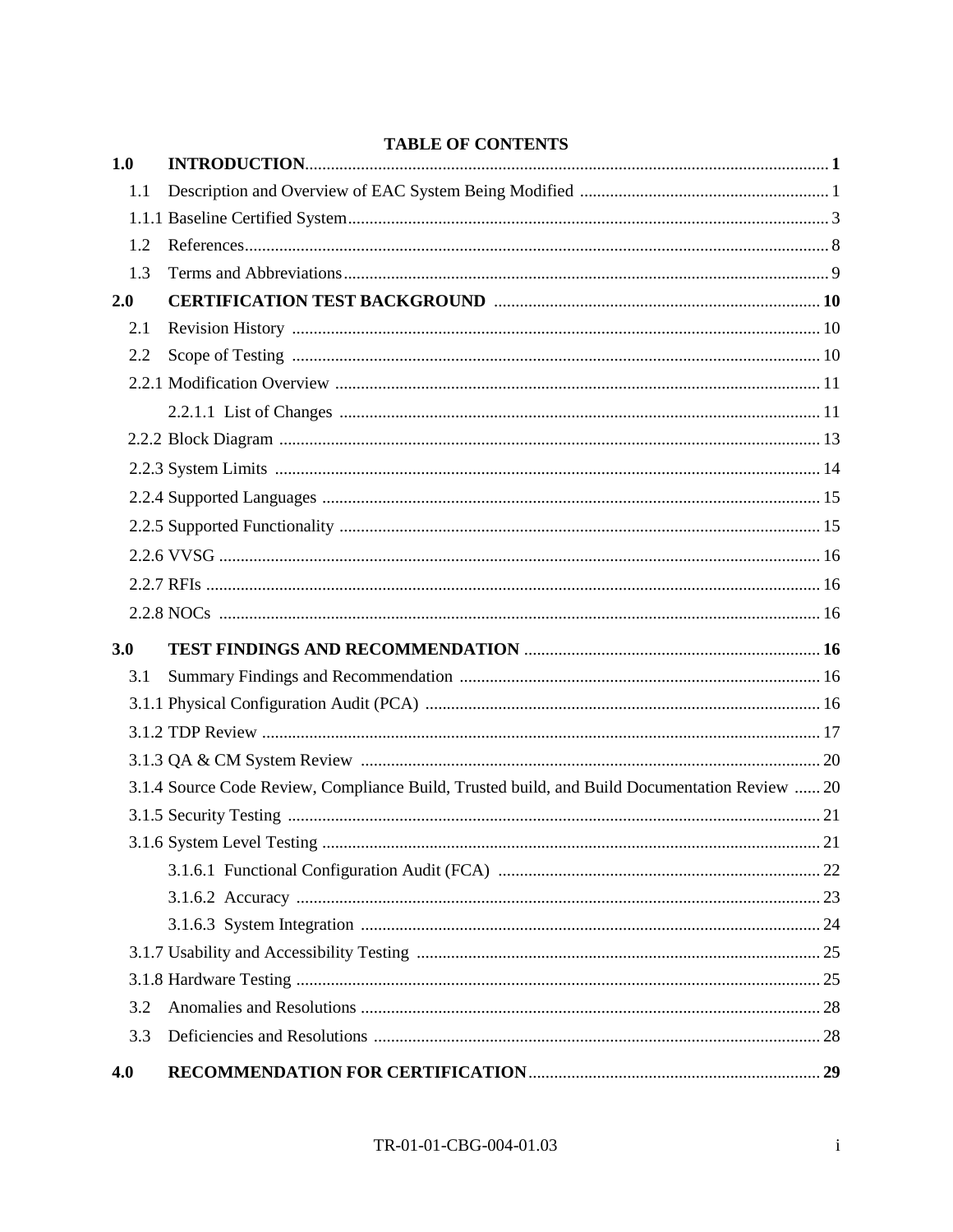| Appendix C – Trusted Build manufactured manufactured by C-1 |  |
|-------------------------------------------------------------|--|
|                                                             |  |
|                                                             |  |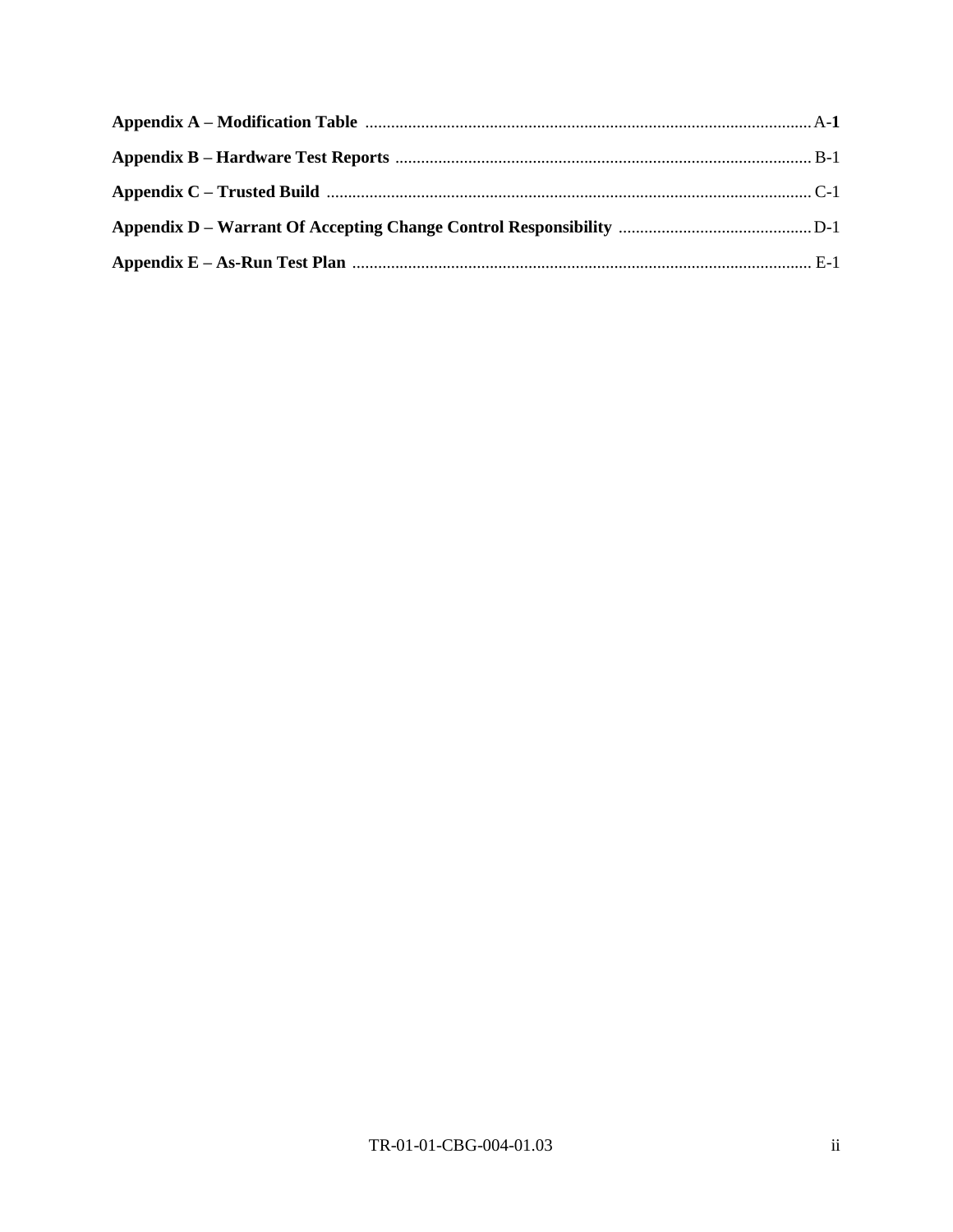#### **1.0 INTRODUCTION**

The purpose of this Test Report is to document the procedures that Pro V&V, Inc. followed to perform certification testing during a system modification campaign for the Clear Ballot Group (CBG) ClearVote 2.0 Voting System to the requirements set forth for voting systems in the U.S. Election Assistance Commission (EAC) 2005 Voluntary Voting System Guidelines (VVSG), Version 1.0. Certification testing of ClearVote 2.0 was performed to ensure the applicable requirements of the EAC VVSG 1.0 and the EAC Testing and Certification Program Manual, Version 2.0 were met. Additionally, all EAC Request for Interpretations (RFI) and Notices of Clarification (NOC) relevant to the system under test were incorporated in the test campaign.

Prior to submitting the voting system for testing, CBG submitted an application package to the EAC for certification of the ClearVote 2.0 Voting System. The application was accepted by the EAC and the project was assigned the unique Project Number of CBG-CV-20.

### **1.1 Description and Overview of EAC System Being Modified**

*The EAC Certified System that is the baseline for the submitted modification is described in the following subsections. All information presented was derived from the previous Certification Test Report, the EAC Certificate of Conformance and/or the System Overview.*

The following subsections describe the baselined ClearVote 1.5 System. The following sections contain a product description and an overview of the design methodology of the ClearVote 1.5 Voting System, as taken from the Clear Ballot Group technical documentation.

The ClearVote 1.5 Voting System is a paper-based optical scan voting system consisting of the following major components: ClearDesign (ballot design and EMS), ClearCount (central count, tabulation, and election reporting), ClearCast (precinct count and tabulation), and ClearAccess (accessible voting and ballot marking device).

#### **ClearDesign**

ClearDesign is an Election Management System consisting of an interactive set of applications which are responsible for all pre-voting activities necessary for defining and managing elections. This includes ballot design, ballot proofing, ballot layout, and ballot production. The ClearDesign system consists of the physical components listed below. All of the components and generation of voting machine election definition file packages are unmodified COTS that are connected via a wired, closed, and isolated network not connected to any other systems or the Internet.

- DesignServer: A laptop or desktop computer running Ubuntu with the ClearDesign software and hosting the election database.
- DesignStation(s): One or more laptop or desktop running Windows used to connect to the DesignServer. A browser is used to perform the necessary tasks. A user with administration privileges will be able to define users and manage the elections.
- Network Switch: Used to connect the DesignStations to the DesignServer using a wired, closed Ethernet-based network.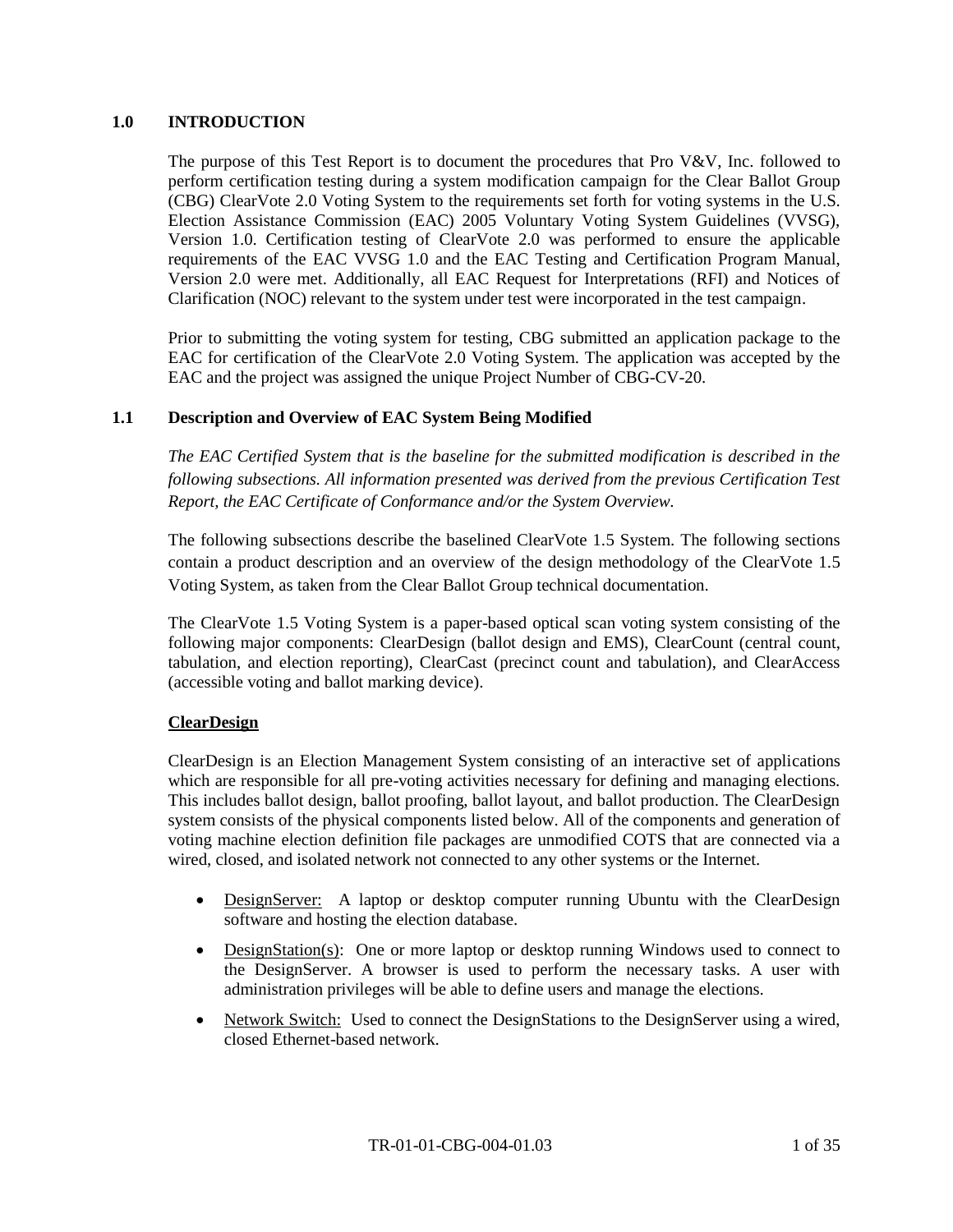### **ClearCount**

ClearCount is a central, high-speed, optical scan ballot tabulator coupled with ballot processing applications. The ClearCount software runs on unmodified COTS laptop or desktop computers running the Windows operating system and supports specific models of Fujitsu scanners. The ClearCount central-count system running an Ubuntu Linux operating system, with Ethernet connections to workstations running the Windows operating system consists of the physical components listed below. All of the components are unmodified COTS that are connected via a wired, closed, and isolated network not connected to any other systems or the Internet.

- ScanServer: A laptop or desktop computer running the ClearCount software and hosting its election database and the web server that serves its election reports.
- ScanStation(s): One or more laptop or desktop/scanner pairs used to scan and tabulate ballots.
- Network Switch: Used to connect the ScanStations to the ScanServer using a wired, closed Ethernet.
- Election Administration Station and/or Adjudication Station: One or more Windows laptop or desktop computers installed with browser software. This station can serve multiple uses: user administration, election administration, adjudication, and reporting. This station is also used to consolidate the vote totals and ballot images from the ClearCast precinct tabulator. The vote totals and ballot images are consolidated by the ClearCount Software via the ClearCast USB drive.

All files that make up the ClearCount software reside on a single ScanServer that is shared by all client ScanStations. The Tabulator software is executed by the ScanStations at run-time from files that reside on the ScanServer. The only software programs that have to be installed on ScanStations, apart from the Windows operating system, are the Fujitsu ScandAll Pro software and drivers required by the scanner hardware.

The ClearCount software consists of the following components:

- Tabulator: The Tabulator application handles ballot tabulation. The Tabulator software is stored on the ScanServer and an instance of Tabulator runs on each ScanStation. The Tabulator program analyzes the incoming image and transfers them to the local output folder named CBGBallotImages. The ScanServer retrieves the images from the folder and uploads them into the Election database.
- Election Database: A centralized election database that resides on the ScanServer and collects the output of each Tabulator.
- Election Reports: A browser-based suite of reports that provides election results and analysis and allows election officials to review individual ballot images. A web server on the ScanServer serves the reports.
- Card Resolutions tool: A browser-based application that allows election officials to review and appropriately resolve unreadable voted ballots.
- User and Election Database Management through browser-based applications: On the User Administration dashboard, the administrator can add, rename, or delete users, assign permissions, and change user passwords. On the Election Administration dashboard, the administrator can create or delete an election, set an election as active, and back up or restore an election.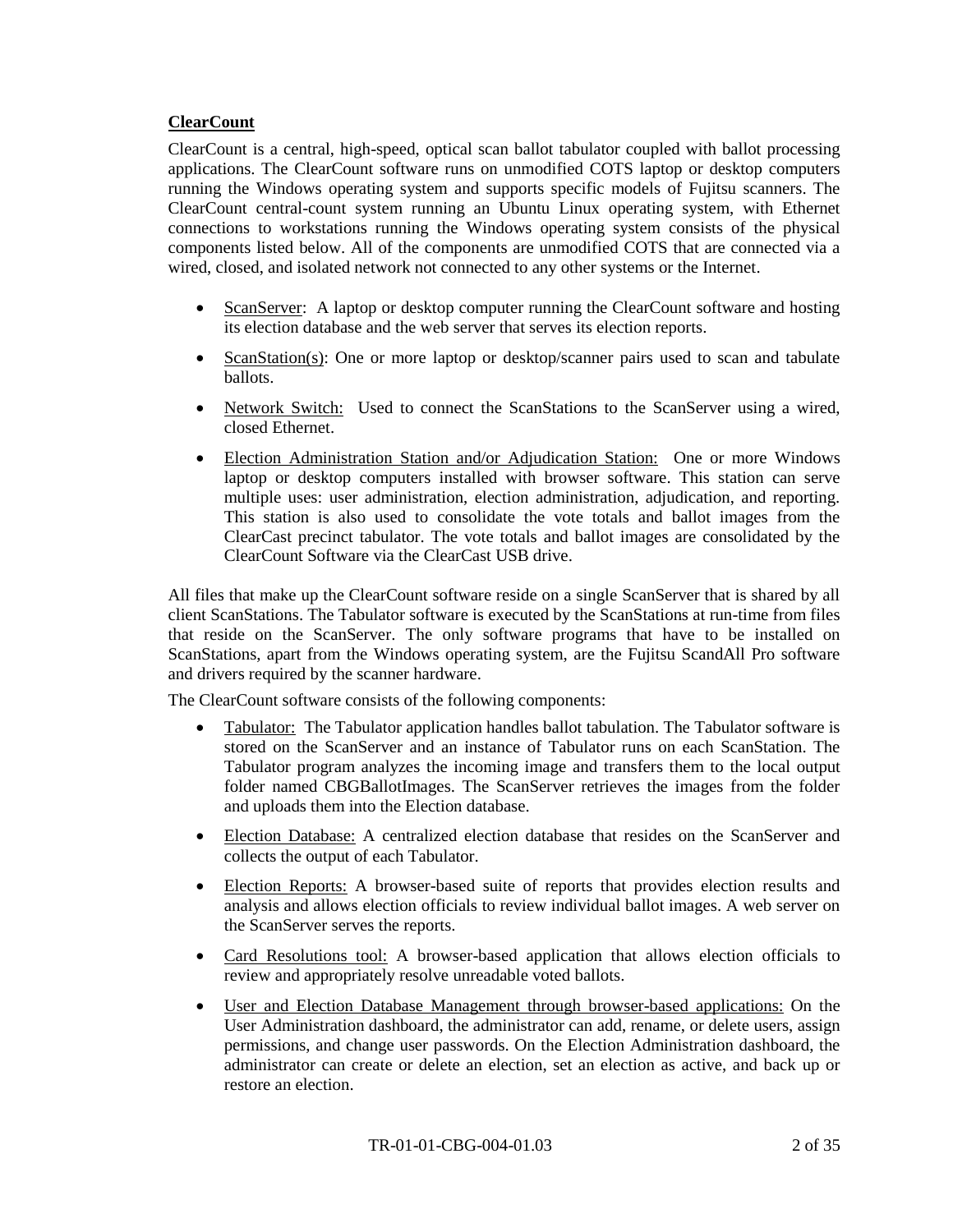#### **ClearCast**

The ClearCast tabulator is a precinct count ballot scanning solution suitable for early and election in-person voting, including processing ballots printed by the ClearAccess accessible ballot marking device. The ClearCast application runs on the precinct count-based tabulator, and is used to scan, count and tally marked ballots. Its functionality is divided into three essential modes, Election Mode (Early Voting and/or Election Day), which is used to process voter cast ballots, Pre-Election Mode, this occurs prior to Election Mode, and is used to test all system functionality subsequent to the start of the election, and Post-Election Mode, which is used to perform administrative functions following the close of the election.

### **ClearAccess**

ClearAccess is an accessible touchscreen ballot marking device (BMD) used for the creation of paper ballots that can be scanned and tabulated by ClearCast or ClearCount. The ClearAccess components of the ClearVote 1.5 voting system uses both unmodified and modified off-the-self hardware. Laptop and desktop computers are combined with personal assistive devices, printers, and uninterruptible power supplies to form a ballot-marking device.

### **1.1.1 Baseline Certified System**

The baseline system for this modification is the ClearVote 1.5 Voting System. The tables below describe the certified equipment and firmware versions.

Detailed descriptions of the ClearVote 1.5 test campaign are contained in Pro V&V Report No. TR-CBG-2018-01.01 Rev D, which is available for viewing on the EAC's website at [www.eac.gov.](http://www.eac.gov/)

The individual components listed below are compiled to create the ClearVote 1.5 voting system (ClearCast 1.5.1, ClearCount 1.7.1, ClearDesign 1.5.1, and ClearAccess 1.5.1).

| <b>Firmware/Software</b>                     | <b>Version</b> |  |  |
|----------------------------------------------|----------------|--|--|
| <b>ClearDesign Components, Version 1.5.1</b> |                |  |  |
| Windows                                      | 10 Pro 1607    |  |  |
| Google Chrome                                | 55.0.2883.87   |  |  |
| Ubuntu                                       | 16.04.4 LTS    |  |  |
| <b>MySQL</b>                                 | 5.7.21         |  |  |
| Apache                                       | 2.4.18         |  |  |
| libapache2-mod-fcgid                         | 2.3.9          |  |  |
| PhantomJS                                    | 1.9.8          |  |  |
| <b>U</b> sbmount                             | 0.0.22         |  |  |
| Unzip                                        | 6.0.20         |  |  |
| Samba                                        | 4.3.11         |  |  |
| Python PIP                                   | 8.1.1          |  |  |
| Zip                                          | 3.0.11         |  |  |

|  | <b>Table 1-1. Voting System Software</b> |
|--|------------------------------------------|
|--|------------------------------------------|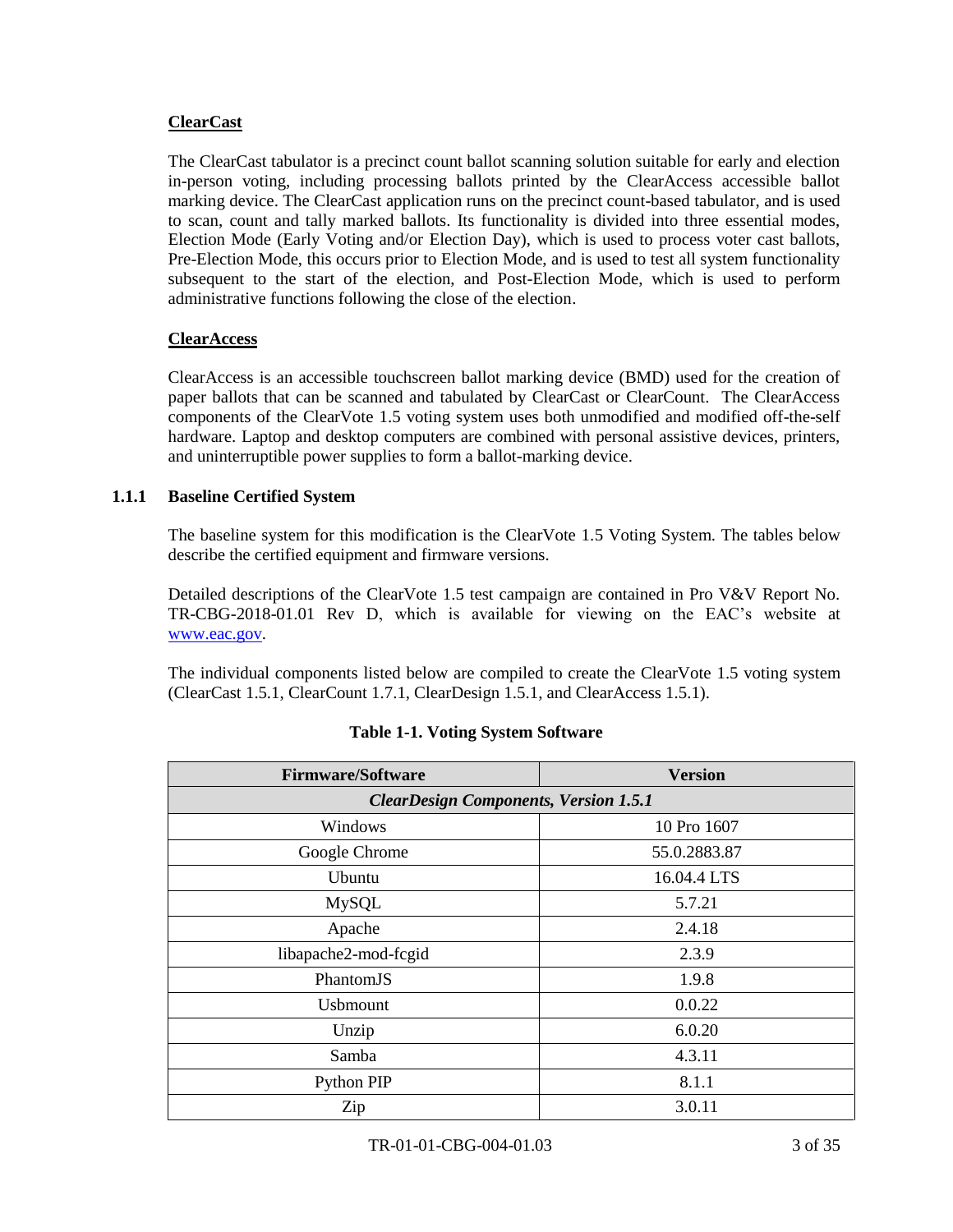| <b>Firmware/Software</b>                     | <b>Version</b> |  |  |
|----------------------------------------------|----------------|--|--|
| Pyinstaller                                  | 3.2.1          |  |  |
| Python JSMIN                                 | 2.2.1          |  |  |
| Python                                       | 2.7.12         |  |  |
| Python webpy                                 | 0.38           |  |  |
| Python MySQL DB                              | 1.3.7          |  |  |
| SQLAlchemy                                   | 1.0.15         |  |  |
| <b>Python Pillow</b>                         | 3.1.2          |  |  |
| Python Flup                                  | 1.0.2          |  |  |
| <b>Python DBUtils</b>                        | 1.1            |  |  |
| Python XLRD                                  | 0.9.4          |  |  |
| Python FontTools library                     | 3.0            |  |  |
| Python RTF                                   | 0.2.1          |  |  |
| OpenSSL (FIPS)                               | 2.0.10         |  |  |
| OpenSSL                                      | 1.0.2g         |  |  |
| DataTable                                    | 1.10.16        |  |  |
| DataTable Buttons                            | 1.4.2          |  |  |
| DataTable Buttons JSZip                      | 2.5.0          |  |  |
| DataTable Buttons Pdfmake                    | 0.1.32         |  |  |
| DataTablePlugins                             | 1.10.16        |  |  |
| bootstrap                                    | 3.0.0          |  |  |
| jquery                                       | 1.10.2         |  |  |
| jquery-impromptu                             | 5.2.3          |  |  |
| jquery-qrcode                                | 1.0            |  |  |
| jquery-splitter                              | 0.14.0         |  |  |
| jquery-ui                                    | 1.10.4         |  |  |
| jscolor                                      | 1.4.2          |  |  |
| tinymce                                      | 4.1.9          |  |  |
| libmp3lame                                   | 0.5.0          |  |  |
| jszip                                        | 3.1.2          |  |  |
| papaparse                                    | 4.1.2          |  |  |
| jsmin                                        | 12/4/2003      |  |  |
| <b>ClearAccess Components, Version 1.5.1</b> |                |  |  |
| Windows                                      | 10 Pro 1607    |  |  |
| Google Chrome                                | 61.0.3163.100  |  |  |
| <b>Nsis</b>                                  | 3.01           |  |  |
| PyInstaller                                  | 3.2            |  |  |
| Python                                       | 2.7.10         |  |  |

# **Table 1-1. Voting System Software** *(continued)*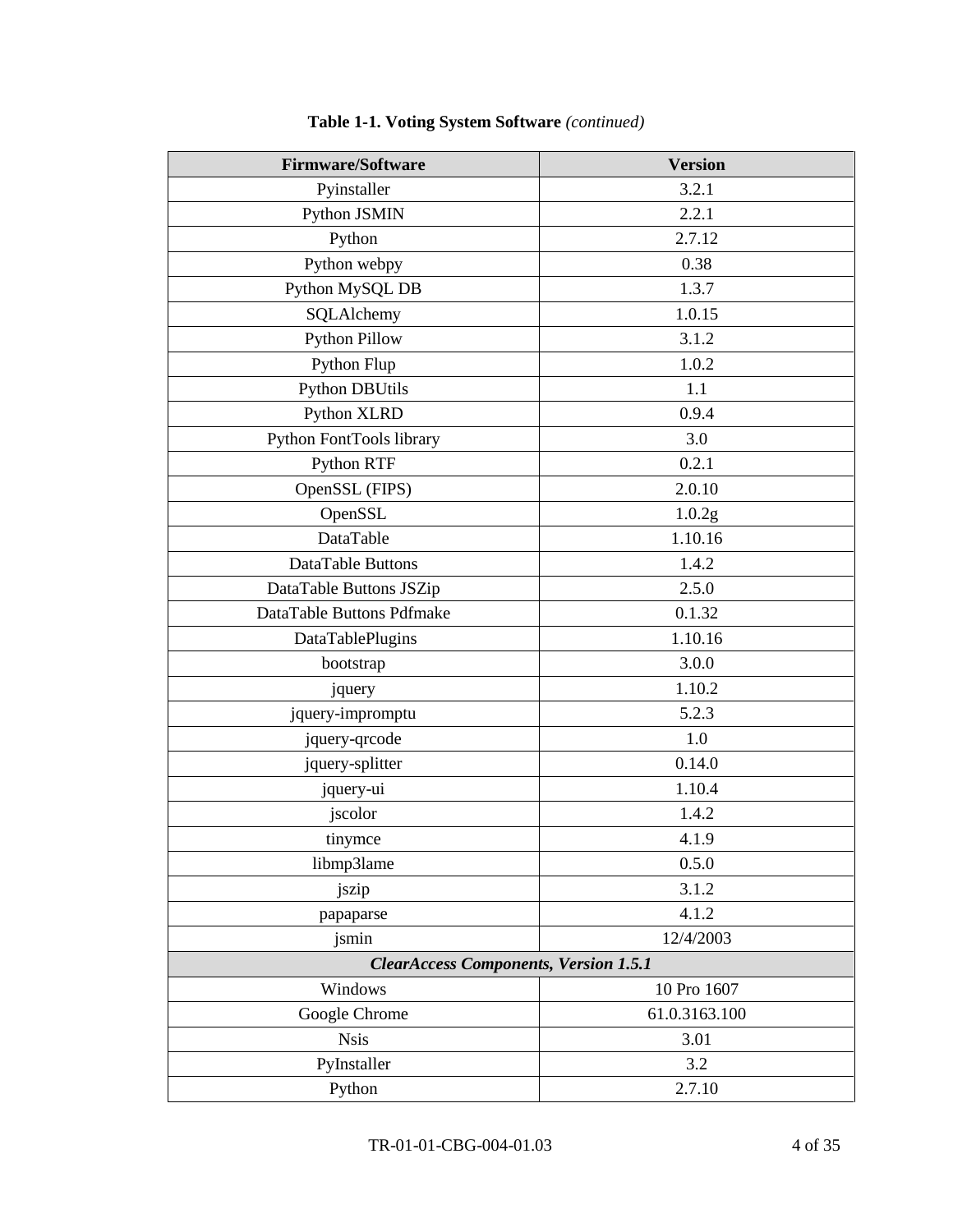| <b>Firmware/Software</b>                    | <b>Version</b>     |  |  |  |
|---------------------------------------------|--------------------|--|--|--|
| webpy                                       | 0.38               |  |  |  |
| Python-future                               | 0.15.2             |  |  |  |
| pefile                                      | 2016.3.28          |  |  |  |
| pywin                                       | 223                |  |  |  |
| jquery                                      | 1.10.5             |  |  |  |
| <b>DataTables</b>                           | 1.10.5             |  |  |  |
| ColVis                                      | 1.1.1              |  |  |  |
| ColReorder                                  | 1.1.2              |  |  |  |
| jsmin                                       | 2003-12-04         |  |  |  |
| Brother printer driver                      | 1.0.1.0            |  |  |  |
| Okidata printer driver                      | 1.0.0.0            |  |  |  |
| Zebra CoreScanner Driver                    | 3.03.0001          |  |  |  |
| <b>ClearCast Components, Version 1.5.1</b>  |                    |  |  |  |
| scanner_control                             | 0.0.33             |  |  |  |
| Ubuntu                                      | 18.04.1 LTS        |  |  |  |
| google_chrome                               | 70.0.3538.110      |  |  |  |
| zeromq                                      | 4.2.3              |  |  |  |
| pyinstaller                                 | 3.2.1              |  |  |  |
| openssl-fips                                | 2.0.10             |  |  |  |
| openssl                                     | 1.1.0 <sub>g</sub> |  |  |  |
| libScanAPI.a                                | 1.1.3              |  |  |  |
| DataTables                                  | 1.10.5             |  |  |  |
| JTSage DateBox                              | 4.0.0              |  |  |  |
| jQuery.NumPad                               | 1.4                |  |  |  |
| <i>j</i> Query                              | 1.12.4             |  |  |  |
| jquery.ui                                   | 1.11.3             |  |  |  |
| <b>ClearCount Components, Version 1.7.1</b> |                    |  |  |  |
| Windows                                     | 10 Pro 1607        |  |  |  |
| Google Chrome                               | 55.0.2883.87       |  |  |  |
| Ubuntu                                      | 16.04.1 LTS        |  |  |  |
| Apache                                      | 2.4.18             |  |  |  |
| libapache2-mod-fcgid                        | 2.3.9              |  |  |  |
| Python(part of Ubuntu)                      | 2.7.12             |  |  |  |
| Pillow (part of Ubuntu)                     | 3.1.2              |  |  |  |
| MySQLdb (part of Ubuntu)                    | 1.3.7              |  |  |  |
| PyInstaller                                 | 3.2.1              |  |  |  |
| PollyReports                                | 1.7.6              |  |  |  |

# **Table 1-1. Voting System Software** *(continued)*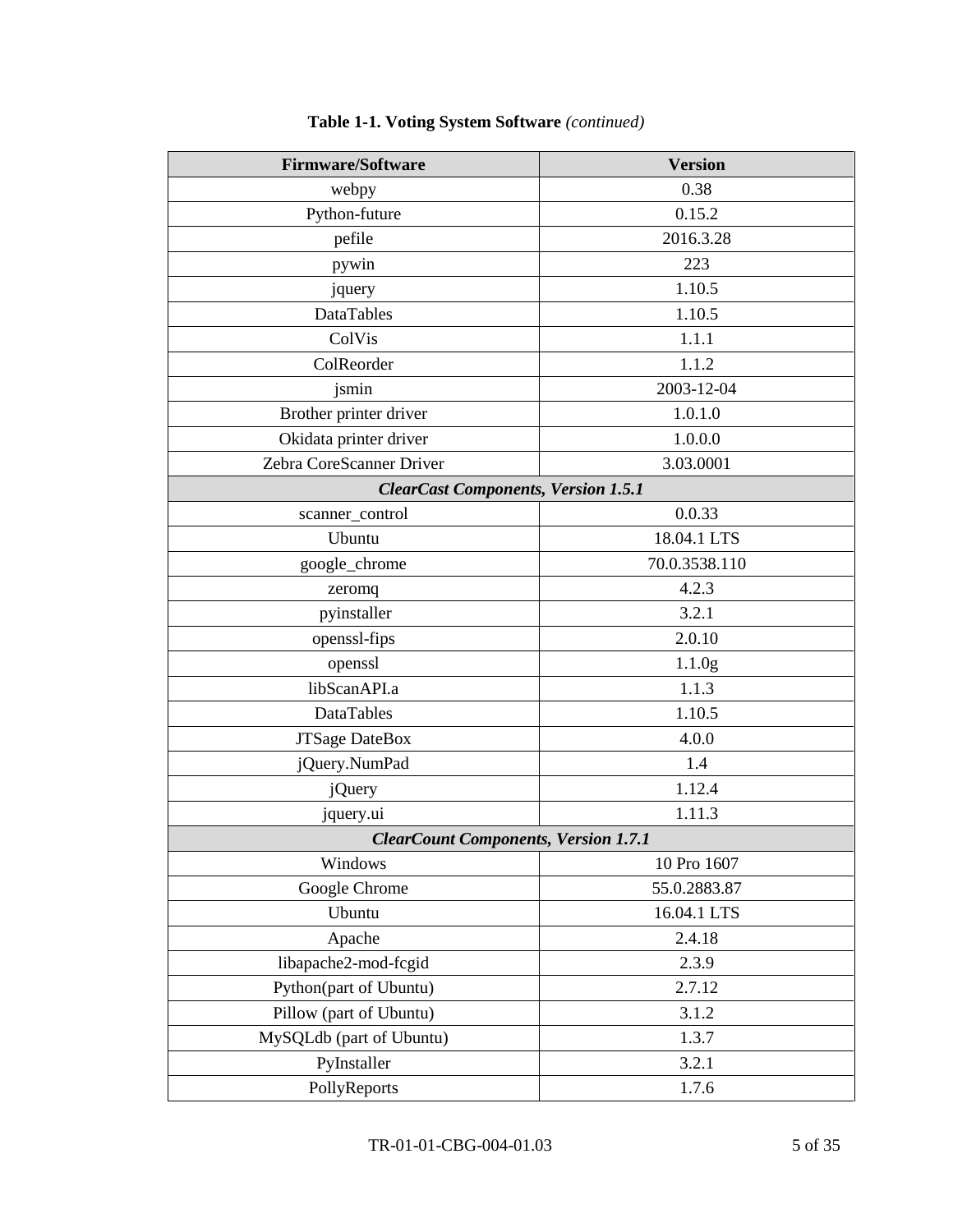| <b>Firmware/Software</b>            | <b>Version</b>        |
|-------------------------------------|-----------------------|
| OpenSSL                             | 1.0.2g                |
| <b>OpenSSL FIPS Object Module</b>   | 2.0.10                |
| JavaScript Bootstrap library        | 2.3.2                 |
| JavaScript Chosen library           | 1.0.0                 |
| JavaScript jQuery library           | 1.10.2                |
| J JavaScript jQuery-migrate library | 1.2.1                 |
| JavaScript DataTables library       | 1.9.4                 |
| ColVis                              | 1.0.8                 |
| JavaScript TableTools library       | 2.1.5                 |
| ZeroClipboard                       | 1.0.4-TableTools2     |
| JavaScript FixedHeader library      | 2.0.6                 |
| JavaScript hotkeys library          | 0.8                   |
| JavaScript tooltip library          | 1.3                   |
| JavaScript pep library              | 1.0                   |
| JavaScript LESS library             | 1.3.3                 |
| Fujitsu fi-6400                     | PaperStream 1.30.0    |
| Fujitsu fi-6800                     | PaperStream 10.10.710 |
| Fujitsu fi-7180                     | PaperStream 1.4.0     |

# **Table 1-1. Voting System Software** *(continued)*

|  | <b>Table 1-2. Voting System Equipment</b> |  |
|--|-------------------------------------------|--|
|  |                                           |  |

| Component                                       | <b>Model</b>     | <b>Serial Number</b>                                              |  |
|-------------------------------------------------|------------------|-------------------------------------------------------------------|--|
| <b>ClearDesign Components</b>                   |                  |                                                                   |  |
| Dell Latitude (client)                          | 5590             | 9W5D1N2                                                           |  |
| Dell Precision (client)                         | T3620            | GSKRMV2 & GSKSMN2                                                 |  |
| Dell PowerEdge (server)                         | T440             | H6JZLN2                                                           |  |
| Dell PowerEdge (server)                         | T <sub>130</sub> | 5G0YLN2                                                           |  |
| Dell 24 inch Monitor                            | SE2416H          | FVWV5G2                                                           |  |
| Dell 22 inch Monitors                           | E2216HV          | 36765D2 & 90665D2                                                 |  |
| Cisco 8-Port Switch                             | SG250-08         | <b>PSZ21451MLJ</b>                                                |  |
| Lenovo USB DVD Burner                           | $LN-8A6NH11B$    | 8SSDX0H33226L1CB7107099                                           |  |
| Sabrent 13 port USB 2.0 Hub                     | HB-U14P          | 1996                                                              |  |
| <b>SySTOR Multiple</b><br><b>USB</b> Duplicator | SYS-USBD-11      | ES-27095                                                          |  |
| Zebra Technologies<br><b>Bar Code Scanner</b>   | <b>DS457</b>     | 18059000501984, 18059000501981,<br>18095000500487, 18095000500491 |  |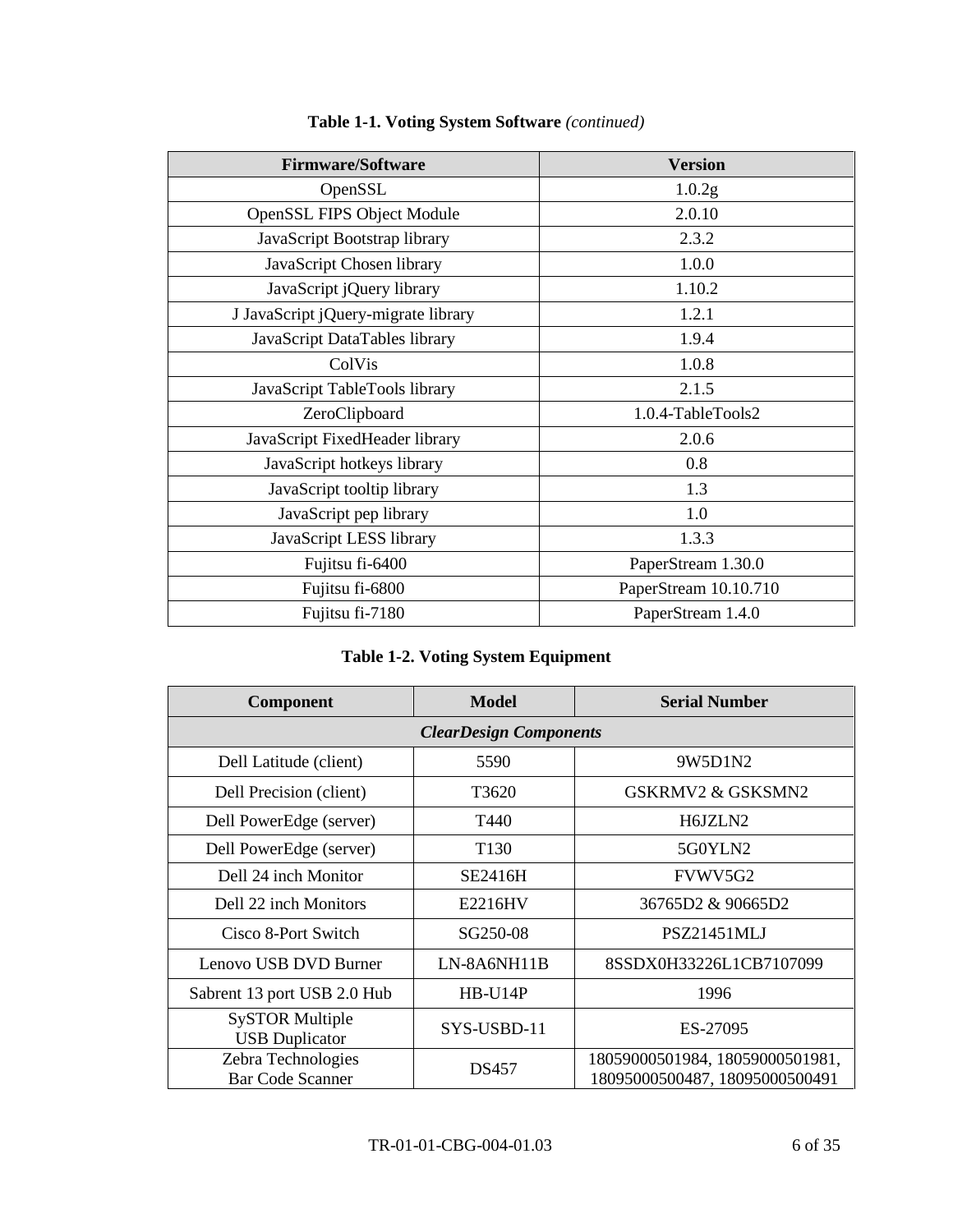| <b>ClearAccess Components</b>                                    |                              |                                                                                               |  |
|------------------------------------------------------------------|------------------------------|-----------------------------------------------------------------------------------------------|--|
| ELO 15 inch AIO                                                  | $E\text{-Series}$ (15E2)     | A18C004079, A18C004075,<br>A18C004071, A18C004077,<br>A18C004080, L17C014810, &<br>K17C012858 |  |
| ELO 20 inch AIO                                                  | $X$ -Series (20X2)           | D18Q000334, D18Q000335,<br>B18Q001601, B18Q001599 &<br>B18Q000597                             |  |
| <b>Brother Laser Printer</b>                                     | <b>HL-L2350DW</b>            | U64964A8N238333 &<br>U64964A8N238334                                                          |  |
| Oki Data Laser Printer                                           | B432dn                       | AK5B007647A0                                                                                  |  |
| Storm EZ Access Keypad                                           | EZ08-222013                  | 15000005, 15000007, 15020478                                                                  |  |
| Origin Instruments Sip/Puff<br><b>Breeze</b> with Headset        | AC-0313-H2                   | CBG-SP-001, 002, 003                                                                          |  |
| Monoprice Over the Ear<br>Pro Headphones                         | 8323                         | CBG-mono-001, 002, 003                                                                        |  |
| <b>ElectionSource Table Top</b><br>Voting Booth (Privacy Screen) | $VB-60B$                     | $CBG-VB-001$                                                                                  |  |
| 3M EMI Copper Foil Shielding<br>Tape, , 1/4 inch                 | 1181                         | 1181-CBG1                                                                                     |  |
| Lexan or acrylic plastic cover<br>$(8 \text{ mm})$               | 2"x4"                        | Cover-CBG1                                                                                    |  |
| 3/4" 2 mil Kapton tape                                           | S-17213                      | CBG-KAP01                                                                                     |  |
| <b>APC Smart-UPS</b>                                             | <b>SMT2200C</b>              | AS1809160852                                                                                  |  |
|                                                                  | <b>ClearCount Components</b> |                                                                                               |  |
| Dell Latitude (client)                                           | 5590                         | 5M5D1N2, 3T8D1N2, 4P4F1N2,<br>B5TD1N2, DP5D1N2, FV8D1N2                                       |  |
| Dell Precision (client)                                          | T3620                        | GSKQMN2                                                                                       |  |
| Dell PowerEdge (server)                                          | T440                         | H6J5MN2                                                                                       |  |
| Dell PowerEdge (server)                                          | T130                         | 5G0ZLN2                                                                                       |  |
| Fujitsu Scanner                                                  | fi-7180                      | A20DC10302 & A20D000798                                                                       |  |
| Fujitsu Scanner                                                  | fi-6800                      | A9HCA00737 & A9HCC00543                                                                       |  |
| <b>Fujitsu Scanner</b>                                           | fi-6400                      | AKHCC00362 & AKHCC00609                                                                       |  |
| Lenovo USB DVD Burner                                            | LN-8A6NH11B                  | 8SSDX0H33226L1CB7107099                                                                       |  |
| Western Digital 4 TB External<br>HD                              | WDBFJK0040HBK<br>-NESN       | WCC7K7YF11ZD                                                                                  |  |
| Western Digital 8 TB External<br>HD                              | WDBFJK0080HBK<br>-NESN       | 75H4PXJD                                                                                      |  |
| Netac Keypad Encryption<br>Portable Hard Disk                    | K390                         | R4JT22619T                                                                                    |  |
| <b>CORSAIR Flash Padlock 3</b>                                   | CMFPLA3B-32GB                | CBG-Pad-002                                                                                   |  |

# **Table 1-2. Voting System Equipment** *(continued)*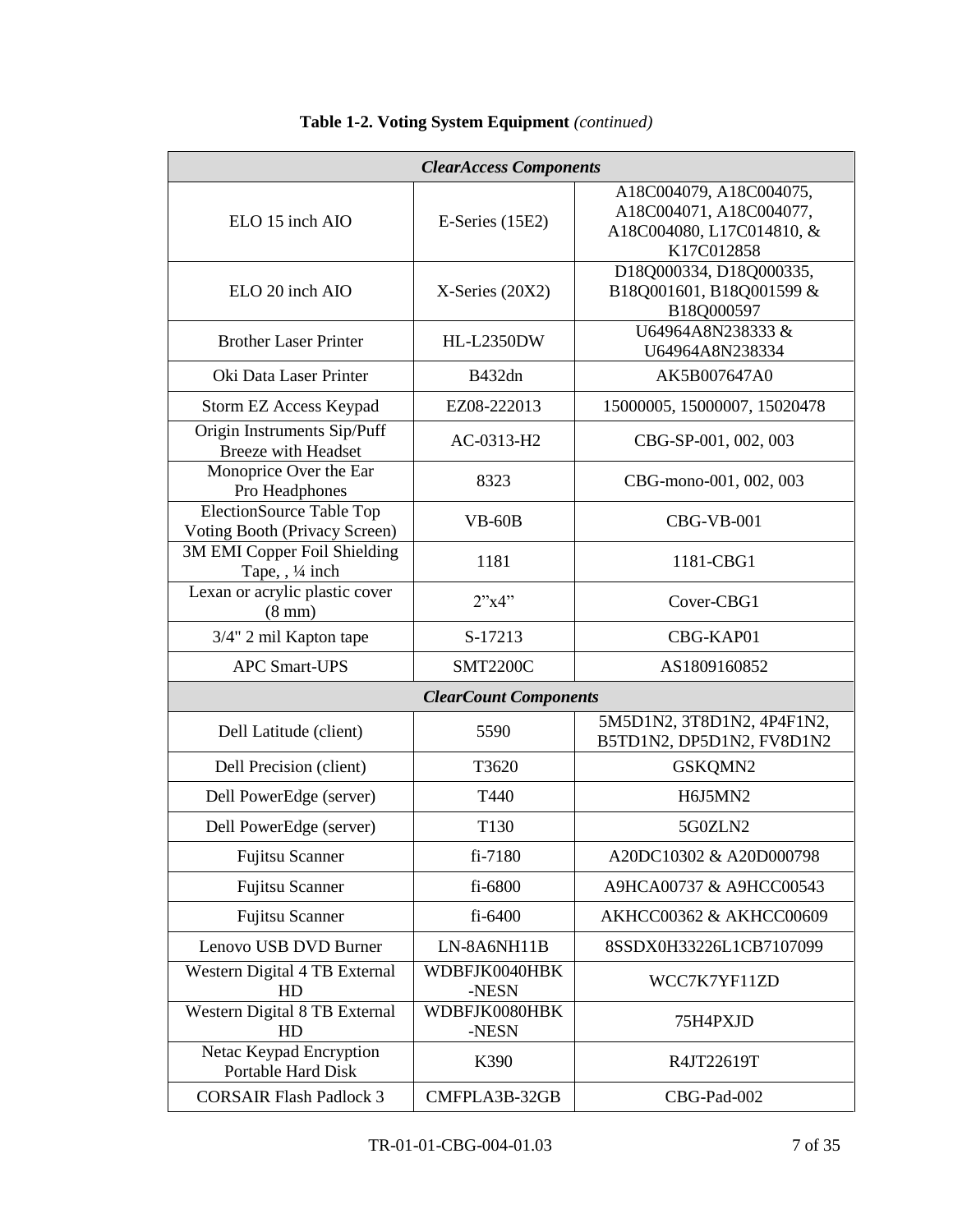| <b>ClearCount Components</b>                  |                                                     |                                                  |  |
|-----------------------------------------------|-----------------------------------------------------|--------------------------------------------------|--|
| Dell 24 inch Monitor                          | P <sub>2415</sub> Q                                 | 3TZSJ92                                          |  |
| Dell 22 inch Monitor                          | P <sub>2217</sub>                                   | 7818672                                          |  |
| Dell 22 inch Monitor                          | S2240M                                              | CN-0CFGKT-64180-58B-0X3T                         |  |
| Cisco 8-Port Switch                           | SG250-08                                            | <b>PSZ21451MYX</b>                               |  |
| Cisco 26-Port Switch                          | SG250-26                                            | DNI203400A6 & DNI203400AW                        |  |
| NETGEAR 8-Port Gigabit<br><b>VPN Firewall</b> | <b>FVS318G</b>                                      | 40F266BA00280                                    |  |
| TP-LINK 5-Port Gigabit Switch                 | TL-SG105E                                           | 216C319009010                                    |  |
| Sabrent 13 port USB 2.0 Hub                   | $HB$ -U14P                                          | 1997                                             |  |
| <b>APC Smart-UPS</b>                          | <b>SMT1500</b>                                      | 3S1525X07491                                     |  |
| Lenovo USB DVD Burner                         | LN-8A6NH11B                                         | 8SSDX0H33226L1CB7107099                          |  |
| <b>EZ Scanning Shelves</b>                    | Model: WorkEZ                                       | CBG-EZ-001, 002,003, & 004                       |  |
| <b>ClearCast Components</b>                   |                                                     |                                                  |  |
| <b>ClearCast</b>                              | Model D, Revision 4                                 | CCD1902007 CCD1902009,<br>CCD1902010, CCD1902013 |  |
| <b>Ballot</b> Bag                             | CBG-BAG-002                                         | BAG001 through BAG004                            |  |
| <b>CORSAIR Flash Padlock 3</b>                | CMFPLA3B-32GB                                       | CBG-Pad-001 through 010                          |  |
| Wurth ferrites                                | 74271142,74275812<br>74275813,74271132<br>,74271722 | FRT001 through FRT020                            |  |

#### **Table 1-2. Voting System Equipment** *(continued)*

#### **1.2 References**

- Election Assistance Commission 2005 Voluntary Voting System Guidelines (VVSG) Version 1.0, Volume I, "Voting System Performance Guidelines", and Volume II, "National Certification Testing Guidelines"
- Election Assistance Commission Testing and Certification Program Manual, Version 2.0
- Election Assistance Commission Voting System Test Laboratory Program Manual, Version 2.0
- National Voluntary Laboratory Accreditation Program NIST Handbook 150, 2016 Edition, "NVLAP Procedures and General Requirements (NIST Handbook 150-2016)", dated July 2016
- National Voluntary Laboratory Accreditation Program NIST Handbook 150-22, 2008 Edition, "Voting System Testing (NIST Handbook 150-22)", dated May 2008
- United States 107<sup>th</sup> Congress Help America Vote Act (HAVA) of 2002 (Public Law 107-252), dated October 2002
- Pro V&V, Inc. Quality Assurance Manual, Revision 7.0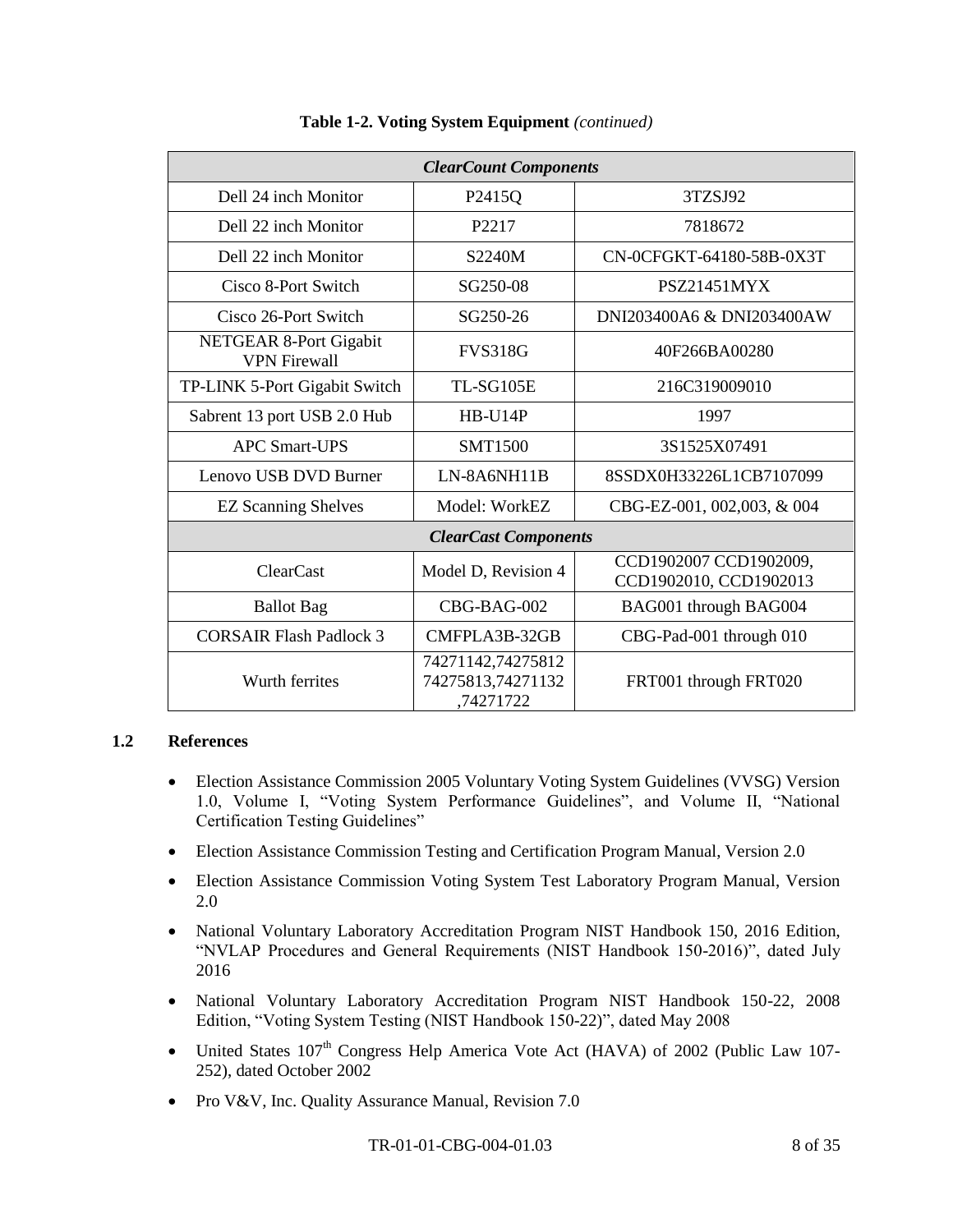- Election Assistance Commission "Approval of Voting System Testing Application Package" letter dated July 12, 2018
- EAC Requests for Interpretation (RFI) (listed on [www.eac.gov\)](http://www.eac.gov/)
- EAC Notices of Clarification (NOC) (listed o[n www.eac.gov\)](http://www.eac.gov/)
- Pro V&V Test Report No. TR-CBG-2018-01.01 Rev D, "Test Report for EAC 2005 VVSG Certification Testing Clear Ballot Group ClearVote 1.5 Voting System", dated 01/29/18
- Clear Ballot Group's Technical Data Package *(A listing of the ClearVote 2.0 documents submitted for this test campaign is listed in Section 3.1.2 of this Test Report)*

#### **1.3 Terms and Abbreviations**

*This subsection lists terms and abbreviations relevant to the hardware, the software, or this Test Plan.*

- "ADA" Americans with Disabilities Act 1990
- "BMD" Ballot Marking Device
- "CBG" Clear Ballot Group
- "CM" Configuration Management
- "COTS" Commercial Off-The-Shelf
- "DRE" Direct Record Electronic
- "EAC" United States Election Assistance Commission
- "EMS" Election Management System
- "FCA" Functional Configuration Audit
- "HAVA" Help America Vote Act
- "ISO" International Organization for Standardization
- "NOC" Notice of Clarification
- "PCA" Physical Configuration Audit
- "QA" Quality Assurance
- "RAM" Random Access Memory
- "RFI" Request for Interpretation
- "TDP" Technical Data Package
- "UPS" Uninterruptible Power Supply
- "VSTL" Voting System Test Laboratory
- "VVSG" Voluntary Voting System Guidelines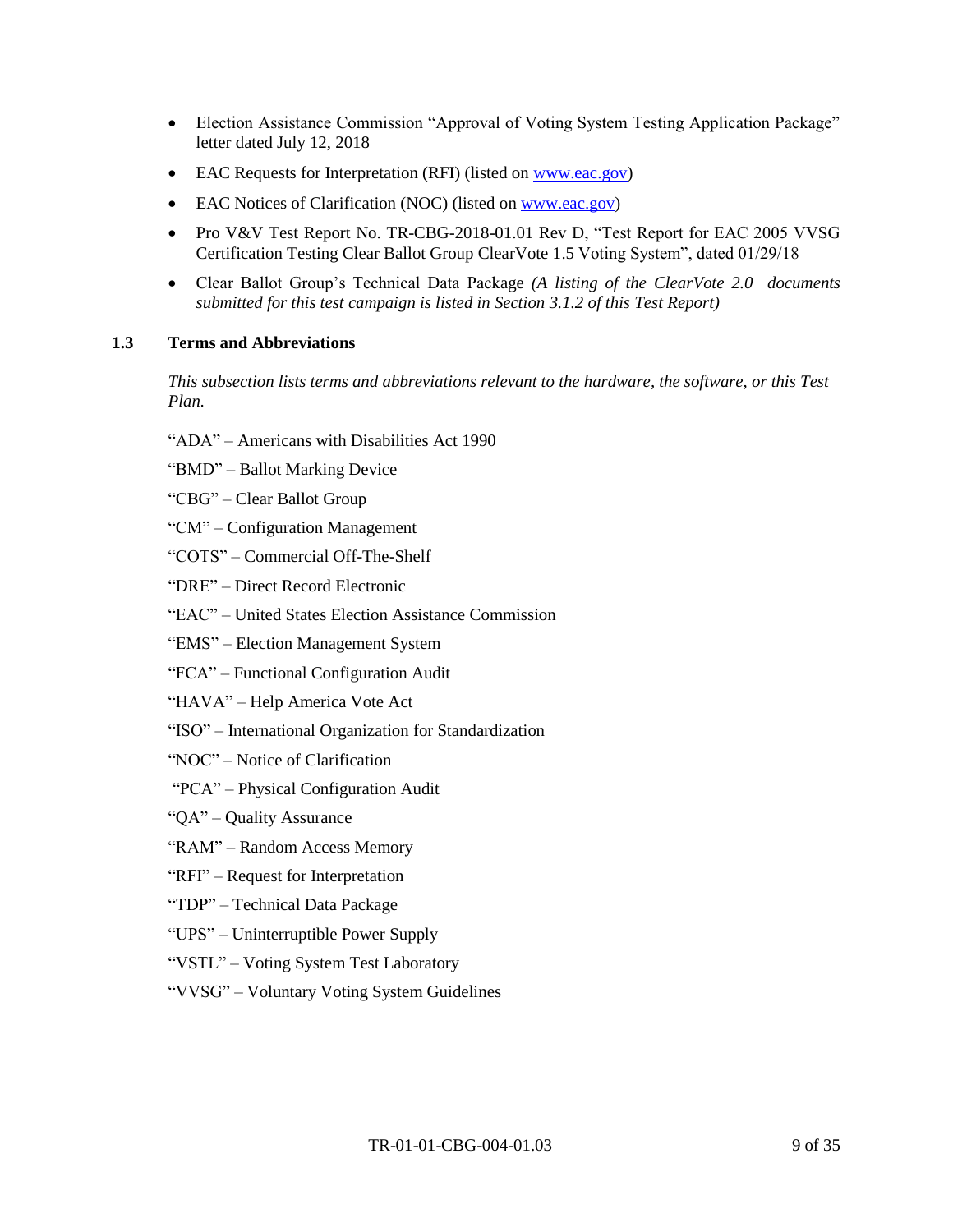### **2.0 CERTIFICATION TEST BACKGROUND**

The ClearVote 2.0 is a modification of a previously certified system (ClearVote 1.5). Pro V&V performed an evaluation of results from the previous test campaign to determine the scope of testing required for certification of the ClearVote 2.0. Based on this evaluation, Pro V&V determined that testing from the previous test campaign would establish the baseline and that the focus of this test campaign would be on the documented system updates.

#### **2.1 Revision History**

The table below details the version history of the ClearVote 2.0 System:

| <b>System Version</b> | <b>Certification Type</b> | <b>Baseline System</b>   | <b>Certification</b><br><b>Number</b> |
|-----------------------|---------------------------|--------------------------|---------------------------------------|
| ClearVote 1.4         | New System                | --- (Original System)--- | CBG-CV-14                             |
| ClearVote 1.5         | Modification              | ClearVote 1.4            | $CBG-CV-15$                           |
| ClearVote 2.0         | Modification              | ClearVote 1.5            | $CRG-CV-20*$                          |

**Table 2-1. ClearVote 2.0 System Revision History**

\*Upon grant of certification by the EAC

#### **2.2 Scope of Testing**

The scope of testing focused on evaluating the modifications detailed in Section 2.2.1 of this Test Report. Primarily, these modifications focused on upgrades to the components of the previously certified ClearVote 1.5. To determine the ClearVote 2.0 test requirements, the submitted modifications were evaluated against each section of the EAC VVSG 1.0 to determine the applicable tests to be performed. Based on this assessment, it was determined that multiple areas within the EAC VVSG 1.0 would be evaluated to encompass the required tests.

A breakdown of the areas and associated tests is listed below:

- EAC VVSG 1.0 Volume 1, Section 2: Functional Requirements
	- ― System Integration Testing
	- ― Functional Configuration Audit (FCA)
	- ― Physical Configuration Audit (PCA), including System Loads & Hardening
	- ― Technical Documentation Package (TDP) Review
	- ― Accuracy Testing
- EAC VVSG 1.0 Volume 1, Section 3: Usability and Accessibility Requirements
	- ― Usability and Accessibility Testing
	- ― Technical Documentation Package (TDP) Review
- EAC VVSG 1.0 Volume 1, Section 4: Hardware Requirements
	- ― Environmental Requirements
		- o Electrical Tests (ClearCast and ClearAccess)
		- o Environmental Tests (ClearCast and ClearAccess)
		- o Technical Documentation Package (TDP) Review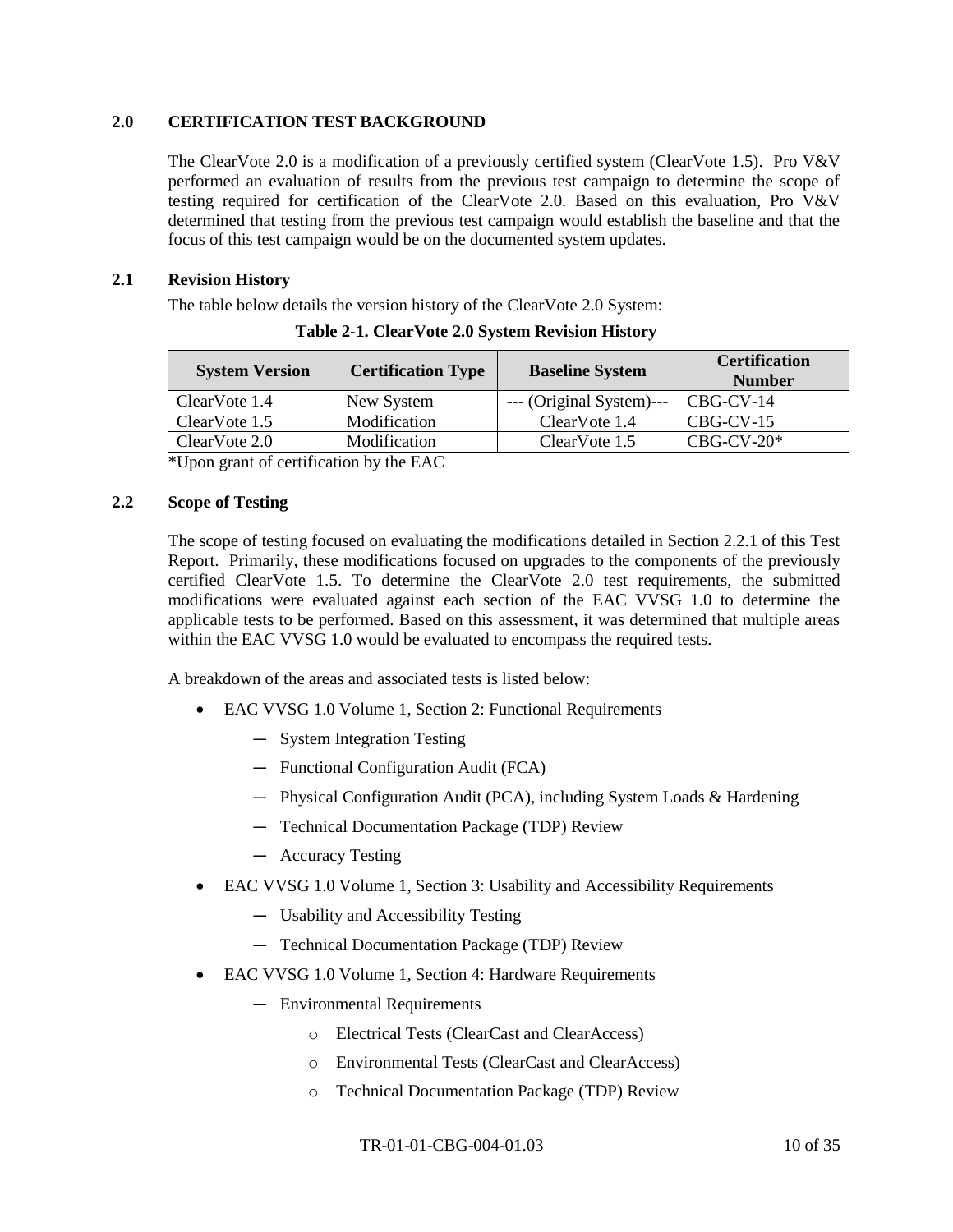- EAC VVSG 1.0 Volume 1, Section 5: Software Requirements
	- ― Source Code Review, Compliance Build, Trusted Build, and Build Document Review
	- ― Technical Documentation Package (TDP) Review
	- ― Functional Configuration Audit (FCA)
- EAC VVSG 1.0 Volume 1, Section 7: Security Requirements
	- ― Security Testing
	- ― Technical Documentation Package (TDP) Review
	- ― Functional Configuration Audit (FCA)

#### **2.2.1 Modification Overview**

The submitted modifications to the ClearVote 2.0 System consist primarily of software changes to accommodate defect resolutions, enhancements, and improved security and user interface features. Hardware modifications to ClearCast and ClearAccess are also submitted for this evaluation.

To verify the modifications were successfully addressed throughout the test campaign, each modification was tracked and verified to be addressed during the execution of the relevant test area. For example, source code changes were verified during the source code review. Modifications requiring functional test verification were evaluated by executing the standard Accuracy Test, the System Integration Test, or during performance of the FCA. Modifications that were not adequately evaluated during the performance of these tests were subjected to specifically designed test cases.

Additionally, Pro V&V functionally verified that any corrected issues from the baseline system were not present in the modified system and that all enhancements implemented did not adversely impact system performance.

#### **2.2.1.1 List of Changes**

The modifications include the following specific changes between the ClearVote 2.0 system and the previously certified baseline ClearVote 1.5 system, as taken from the change notes. Detailed information on how the modifications will be addressed is included in Appendix A.

The submitted modifications include the following summarized changes from version 1.5 to 2.0:

#### ClearAccess

- A minor UI enhancement
- Enhanced security: encryption of the ADF
- Support for printing of ballot stubs with serial numbers
- Defect fixes
- New UPS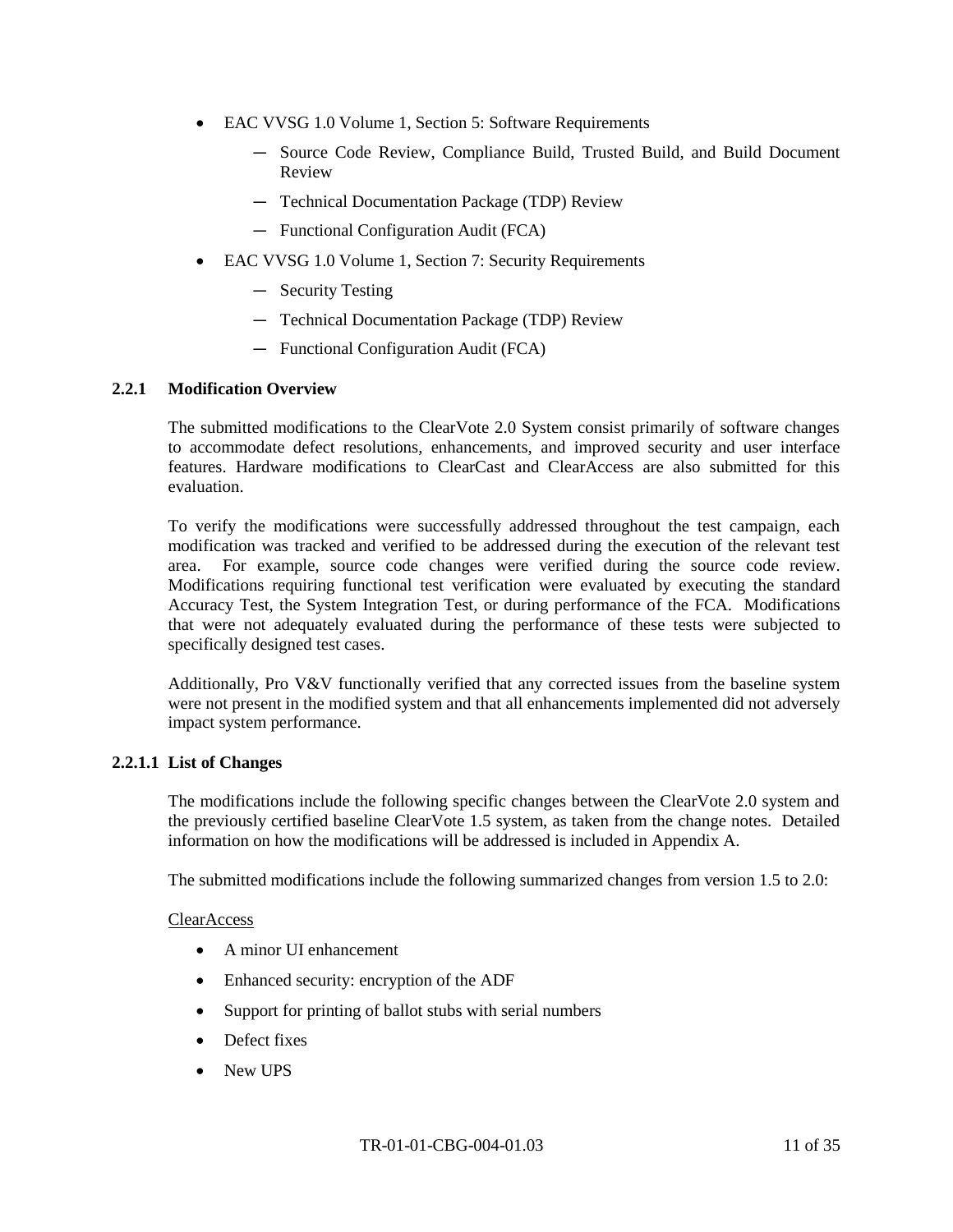#### ClearCast

- Various UI enhancements
- Workflow enhancements
- Report printing enhancements
- Security enhancements
- Other enhancements
- Code maintenance
- Defect fixes
- Hardware enhancements

#### **ClearCount**

- UI enhancements
- XML and report enhancements
- Security enhancements
- Single-row cross endorsement
- Code maintenance
- Defect fixes

#### ClearDesign

- UI enhancements
- Ballot enhancements
- Performance enhancements
- Security enhancements
- Other enhancements
- Code maintenance
- Defect fixes

Note: For a more detailed listing of the changes, please refer to Appendix A of this Test Report and/or the *ClearVote 2.0 Change Notes, Clear Ballot Part Number: 100128-10016*.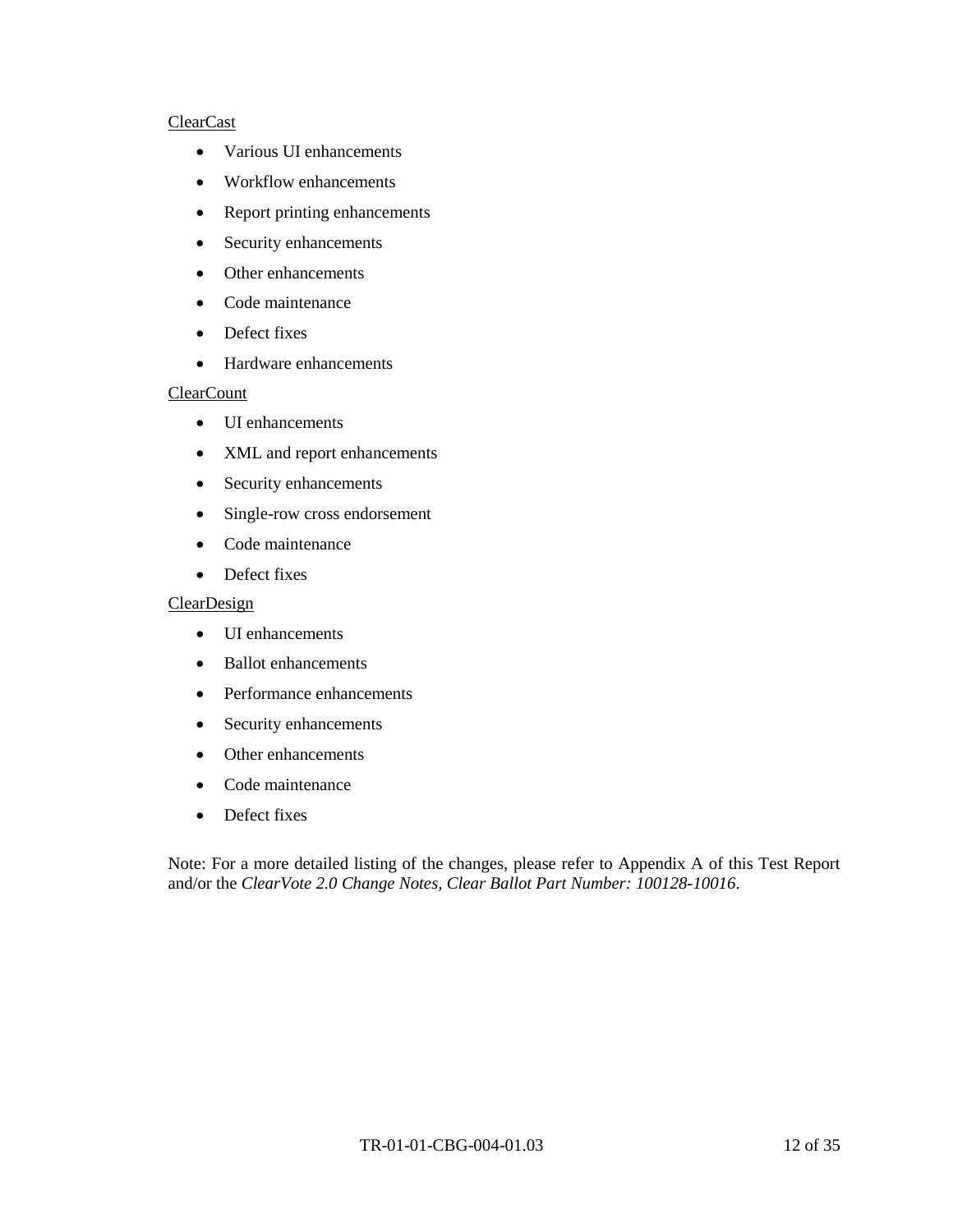### **2.2.2 Block Diagram**

The system overview of the submitted voting system is depicted in Figure 2-1.



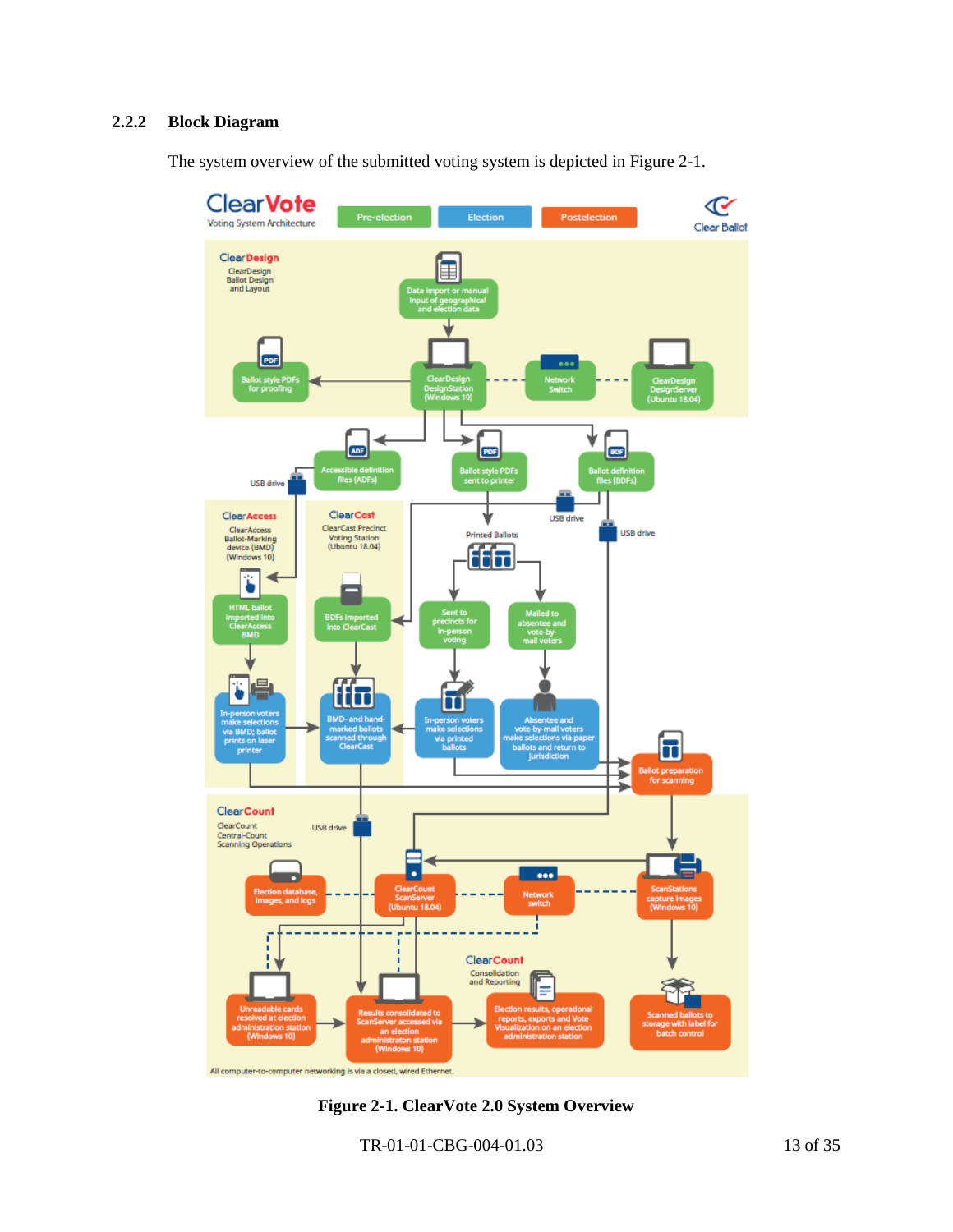### **2.2.3 System Limits**

The system limits that were verified to be supported by the ClearVote 2.0 Voting System during this test campaign or during testing of the baselined system are listed in the tables below.

| <b>Characteristic</b>              | Limit |
|------------------------------------|-------|
| Precincts in an election           | 3200  |
| Contests in an election            | 3200  |
| Candidates/Counters in an election | 3200  |
| Ballot Styles in an election       | 3200  |
| Contests in a ballot style         | 60    |
| Candidates in a contest            | 300   |
| Ballot styles in a precinct        | 50    |
| Number of political parties        | 50    |
| "vote for" in a contest            | 50    |
| Supported languages in an election | 15    |
| Number of write-ins                | 50    |

#### **Table 2-2. System Limits for ClearDesign**

The maximum ballot positions for the ClearVote 2.0 Voting System were verified to be as follows:

| <b>Ballot Size</b> | <b>Oval positions per side</b> |
|--------------------|--------------------------------|
| 5 inch             | 60                             |
| 11 inch            | 180                            |
| 14 inch            | 240                            |
| 17 inch            | 300                            |
| 19 inch            | 360                            |
| 22 inch            | $420 -$                        |

### **Table 2-3. Maximum Oval Positions for ClearDesign**

### **Table 2-4. System Limits for ClearCount**

| Sustained (not burst speed) ballots per hour<br><b>Scanner</b> |       |        |        |                                                               |        |        |                                                  |
|----------------------------------------------------------------|-------|--------|--------|---------------------------------------------------------------|--------|--------|--------------------------------------------------|
| Model                                                          | 8.5x5 | 8.5x11 | 8.5x14 | 8.5x17                                                        | 8.5x19 | 8.5x22 | <b>Typical county</b><br>size<br>(central count) |
| $fi - 6400$                                                    | 5592  | 3624   | 2928   | 2448                                                          | 2350   | 2236   | Large<br>$(>100k$ voters)                        |
| fi-6800                                                        | 7822  | 5508   | 4155   | 3352                                                          | 3000   | 2800   | Large<br>$(>100k$ voters)                        |
| $fi - 7180$                                                    | 3396  | 2040   | 1692   | 1400                                                          | 1300   | 1200   | Small<br>$\leq$ 25k voters)                      |
|                                                                |       |        |        | ClearCount can have a maximum of 10 ScanStation/Scanner pairs |        |        |                                                  |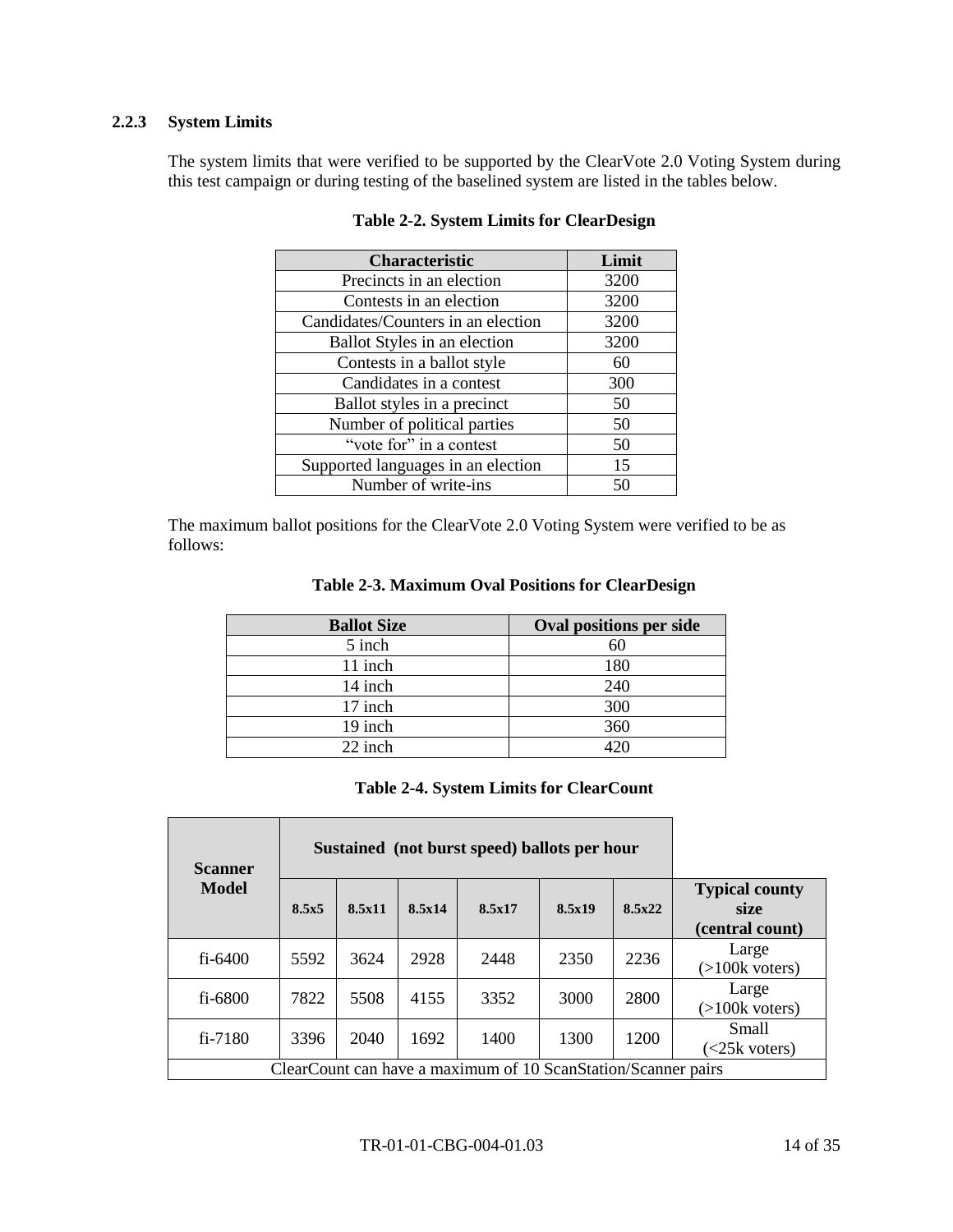#### **2.2.4 Supported Languages**

The submitted voting system supports:

- English
- Spanish
- Chinese
- Korean
- Vietnamese
- Danish
- Dutch
- Flemish
- French
- German
- Italian
- Japanese
- Norwegian
- Portuguese
- Swedish

Due to the limited scope of testing, only English and Spanish language ballots were cast during the performance of functional testing. Additionally, one character based language (Chinese) was tested during System Integration Testing.

#### **2.2.5 Supported Functionality**

The ClearVote 2.0 was verified to support the following voting variations:

- General Election
- Primary Election (Open and Closed)
- Early Voting
- Partisan/Non-Partisan Offices
- Write-In Voting
- Primary Presidential Delegation Nominations
- Straight Party Voting
- Split Precincts
- Vote for N of M
- Ballot Rotation
- Provisional or Challenged Ballots
- Cross-party endorsement
- Judge initials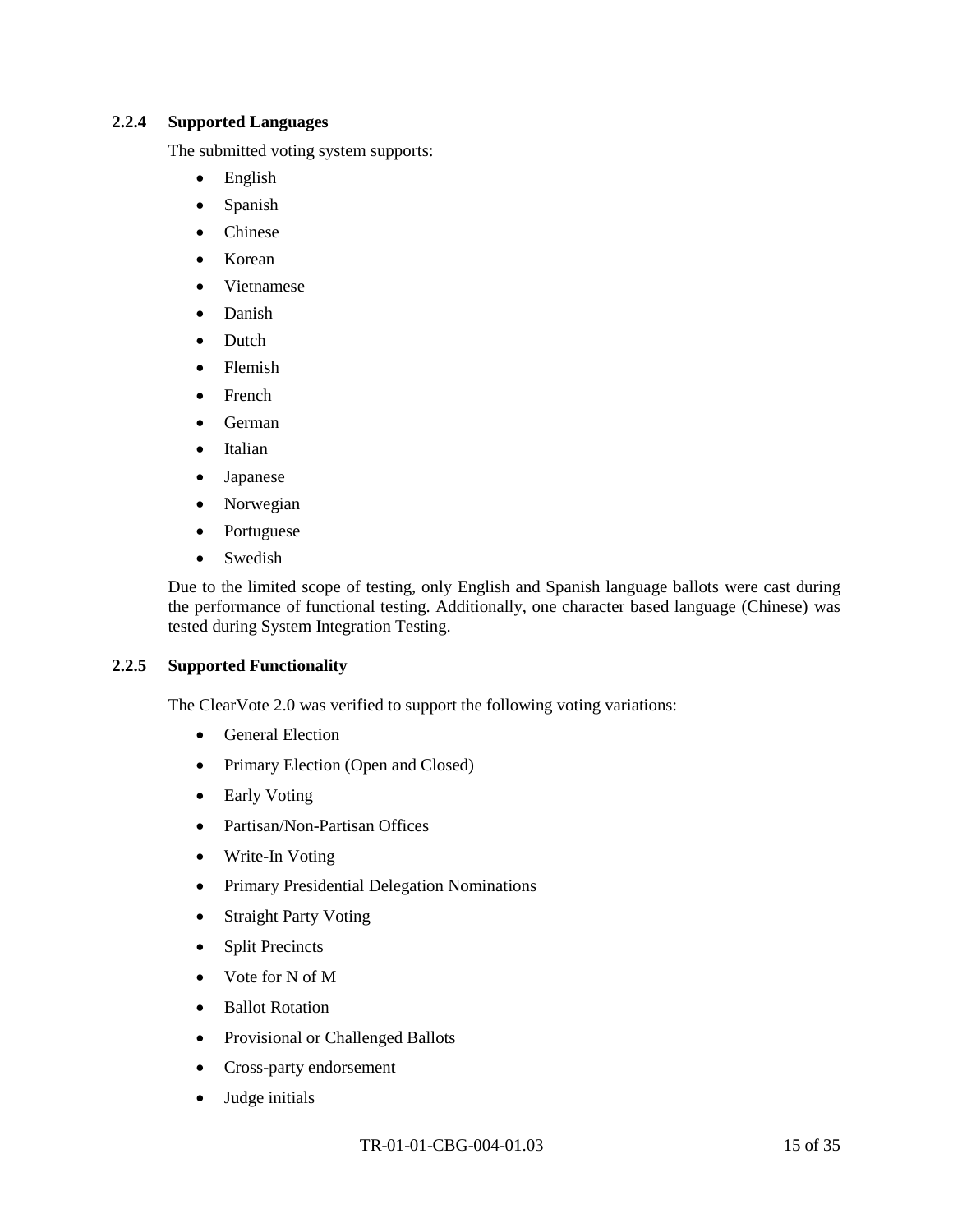### **2.2.6 VVSG**

The ClearVote 2.0 was evaluated against the relevant requirements contained in the EAC VVSG 1.0.

#### **2.2.7 RFIs**

There are no RFIs released by the EAC as of the date of this Test Report that pertain to this test campaign that were not in effect at the time of the baseline system certification.

#### **2.2.8 NOCs**

There are no NOCs released by the EAC as of the date of this Test Report that pertain to this test campaign that were not in effect at the time of the baseline system certification.

#### **3.0 TEST FINDINGS AND RECOMMENDATION**

The ClearVote 2.0 Voting System was evaluated against the relevant requirements contained in the EAC 2005 VVSG, Volumes I and II. The focus of this test campaign was on the modifications made to the baselined certified system. The summary findings and recommendations for each area of testing are provided in the following sections.

#### **3.1 Summary Findings and Recommendation**

Summary findings for the System Level Testing (System Integration Testing, Accuracy Test, and FCA), Hardware Testing, and Source Code Review are detailed in the relevant sections of this report. In addition to these areas of testing, a PCA, a limited TDP Review, and a QA & CM System Review were performed, as described below.

#### **3.1.1 Physical Configuration Audit (PCA)**

The physical configuration audit compares the voting system components submitted for qualification to the manufacturer's technical documentation, and shall include the following activities:

- Establish a configuration baseline of software and hardware to be tested; confirm whether manufacturer's documentation is sufficient for the user to install, validate, operate, and maintain the voting system
- Verify software conforms to the manufacturer's specifications; inspect all records of manufacturer's release control system; if changes have been made to the baseline version, verify manufacturer's engineering and test data are for the software version submitted for certification
- If the hardware is non-COTS, Pro V&V shall review drawings, specifications, technical data, and test data associated with system hardware to establish system hardware baseline associated with software baseline
- Review manufacturer's documents of user acceptance test procedures and data against system's functional specifications; resolve any discrepancy or inadequacy in manufacturer's plan or data prior to beginning system integration functional and performance tests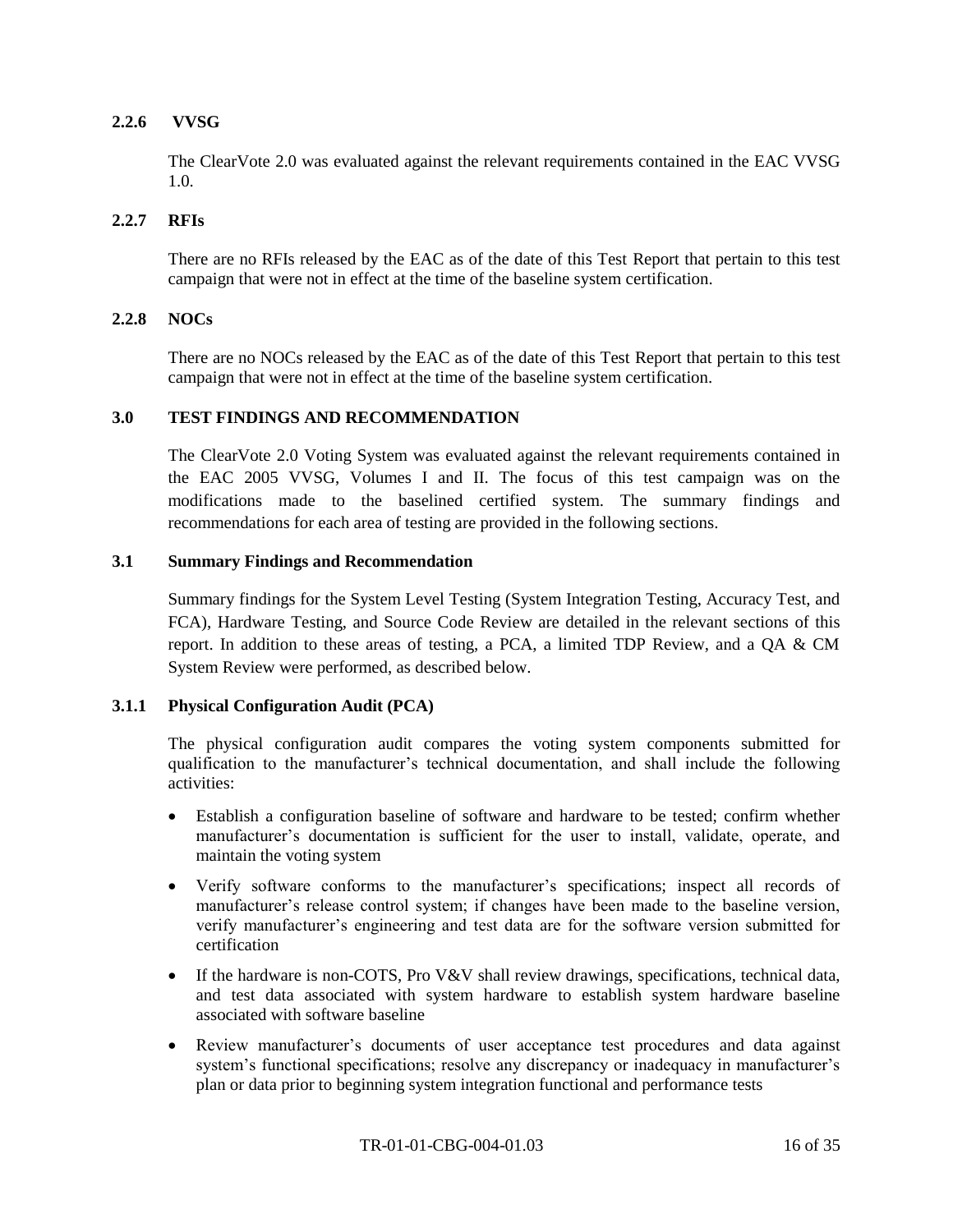Subsequent changes to baseline software configuration made during testing, as well as system hardware changes that may produce a change in software operation are subject to reexamination

### Summary Findings

During execution of the PCA, the components of the ClearVote 2.0 were documented by component name, model, serial number, major component, and any other relevant information needed to identify the component. For COTS equipment, every effort was made to verify that the COTS equipment had not been modified for use. Additionally, each technical document submitted in the TDP was recorded by document name, description, document number, revision number, and date of release. At the conclusion of the test campaign, test personnel verified that any changes made to the software, hardware, or documentation during the test process were fully and properly documented.

### **3.1.2 TDP Review**

In order to determine compliance of the modified TDP documents with the EAC 2005 VVSG, a limited TDP review was conducted. This review focused on TDP documents that have been modified since the certification of the baseline system. The review consisted of a compliance review to determine if each regulatory, state, or manufacturer-stated requirement had been met based on the context of each requirement. Results of the review of each document were entered on the TDP Review Checklist and reported to the manufacturer for disposition of any anomalies. This process was ongoing until all anomalies were resolved. Any revised documents during the TDP review process were compared with the previous document revision to determine changes made, and the document was re-reviewed to determine whether subject requirements had been met.

#### Summary Findings

The submitted TDP was determined to be in compliance with the requirements set forth in the EAC 2005 VVSG. A listing of all documents contained in the ClearVote 2.0 TDP is provided in Table 3-1.

| <b>Document</b><br><b>Number</b> | <b>Description</b>                                    | <b>Version</b> |  |  |
|----------------------------------|-------------------------------------------------------|----------------|--|--|
| <b>ClearVote Documents</b>       |                                                       |                |  |  |
| 100128                           | ClearVote 2.0 Change Notes                            | 1.1            |  |  |
| 100101                           | ClearVote 2.0 Approved Parts List                     | 1.1.13         |  |  |
| 100067                           | ClearVote 2.0 Ballot Stock and Printing Specification | 1.0.11         |  |  |
| 100057                           | ClearVote 2.0 Configuration Management Plan           | 1.0.16         |  |  |
| 100069                           | ClearVote 2.0 Glossary                                | 1.0.10         |  |  |
| 100058                           | ClearVote 2.0 Personnel Deployment and Training Plan  | 1.0.11         |  |  |
| 100059                           | ClearVote 2.0 Quality Assurance Program               | 1.0.12         |  |  |

|  |  |  |  | Table 3-1. ClearVote 2.0 TDP Documents |
|--|--|--|--|----------------------------------------|
|--|--|--|--|----------------------------------------|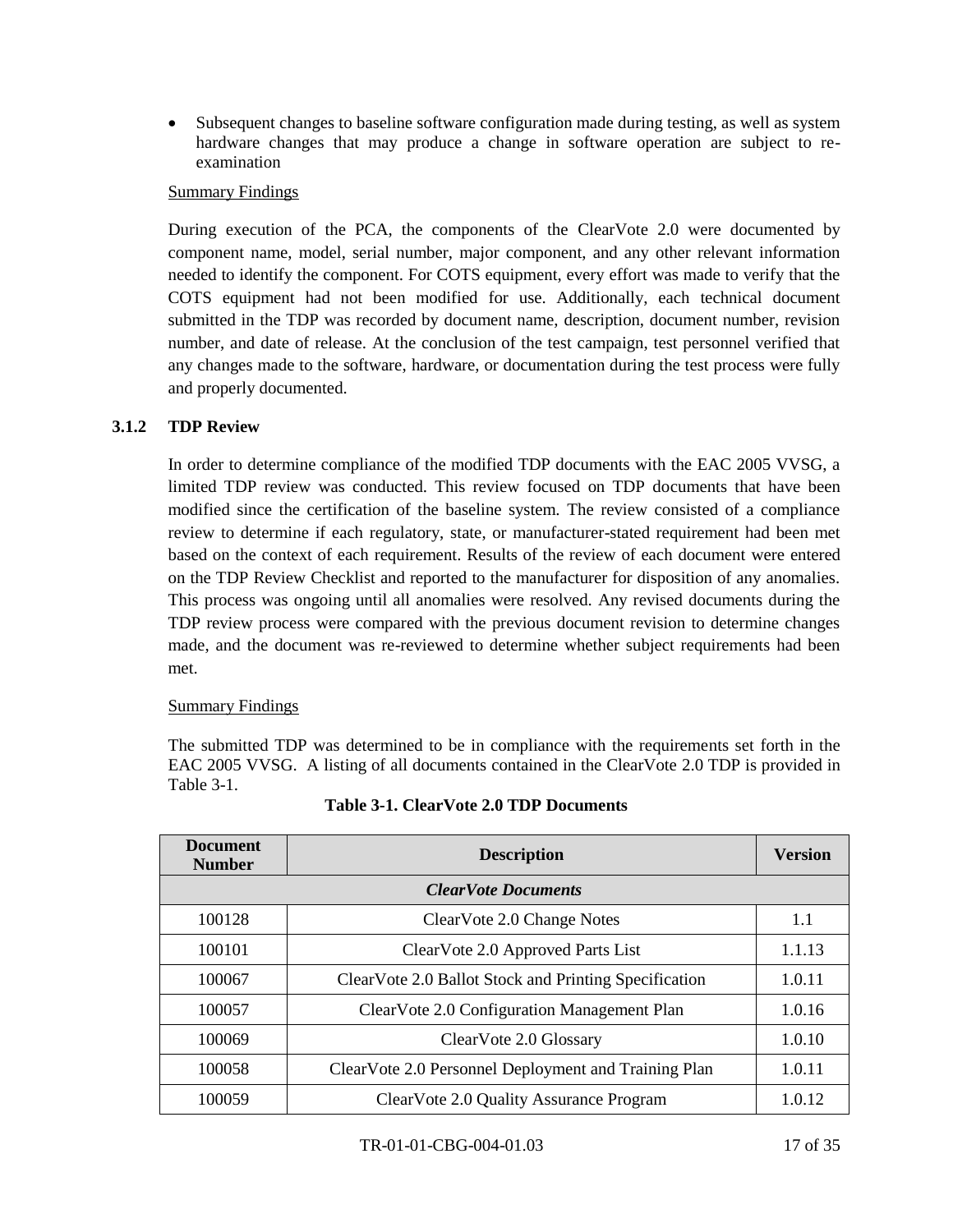| <b>Document</b><br><b>Number</b> | <b>Description</b>                                         | <b>Version</b> |
|----------------------------------|------------------------------------------------------------|----------------|
| 100086                           | ClearVote 2.0 Security Policy                              | 1.0.12         |
| 100071                           | ClearVote 2.0 System Overview                              | 1.1            |
| 100073                           | ClearVote 2.0 Test and Verification Specification          | 1.0.12         |
|                                  | <b>ClearDesign Documents</b>                               |                |
| 100011                           | ClearDesign 2.0 Acceptance Test Checklist                  | 1.0.6          |
| 100133                           | ClearDesign 2.0 Accessible Definition File Guide           | 1.0            |
| 100062                           | ClearDesign 2.0 Administration Guide                       | 1.0.9          |
| 100131                           | ClearDesign 2.0 Ballot Definition File Guide               | 1.0            |
| 100083                           | ClearDesign 2.0 Build Procedures                           | 1.0.7          |
| 100103                           | ClearDesign 2.0 Database Specification                     | 1.0.6          |
| 100046                           | ClearDesign 2.0 Functionality Description                  | 1.0.12         |
| 100098                           | ClearDesign 2.0 Hardware Specification                     | 1.0.10         |
| 100063                           | ClearDesign 2.0 Installation Guide                         | 1.0.23         |
| 100082                           | ClearDesign 2.0 Maintenance Guide                          | 1.0.10         |
| 100045                           | ClearDesign 2.0 Security Specification                     | 1.0.12         |
| 100072                           | ClearDesign 2.0 Software Design and Specification          | 1.0.18         |
| 100043                           | ClearDesign 2.0 System Overview                            | 1.0.13         |
| 100074                           | ClearDesign 2.0 System Identification Guide                | 1.1            |
| 100041                           | ClearDesign 2.0 User Guide                                 | 2.0.11         |
|                                  | <b>ClearCount Documents</b>                                |                |
| 100102                           | ClearCount 2.0 Acceptance Test Checklist                   | 1.0.10         |
| 100009                           | <b>ClearCount 2.0 Build Procedures</b>                     | 1.5            |
| 100005                           | ClearCount 2.0 Database Specification                      | 1.0.9          |
| 100004                           | ClearCount 2.0 Election Administration Guide               | 1.0.17         |
| 100006                           | ClearCount 2.0 Election Preparation and Installation Guide | 1.2.8          |
| 100021                           | <b>ClearCount 2.0 Functionality Description</b>            | 1.0.12         |
| 100022                           | ClearCount 2.0 Hardware Specification                      | 1.0.12         |
| 100023                           | ClearCount 2.0 Maintenance Guide                           | 1.0.13         |
| 100070                           | ClearCount 2.0 Reporting Guide                             | 1.0.12         |
| 100013                           | ClearCount 2.0 Scanner Operator Guide                      | 1.1.6          |

# **Table 3-1. ClearVote 2.0 TDP Documents** *(continued)*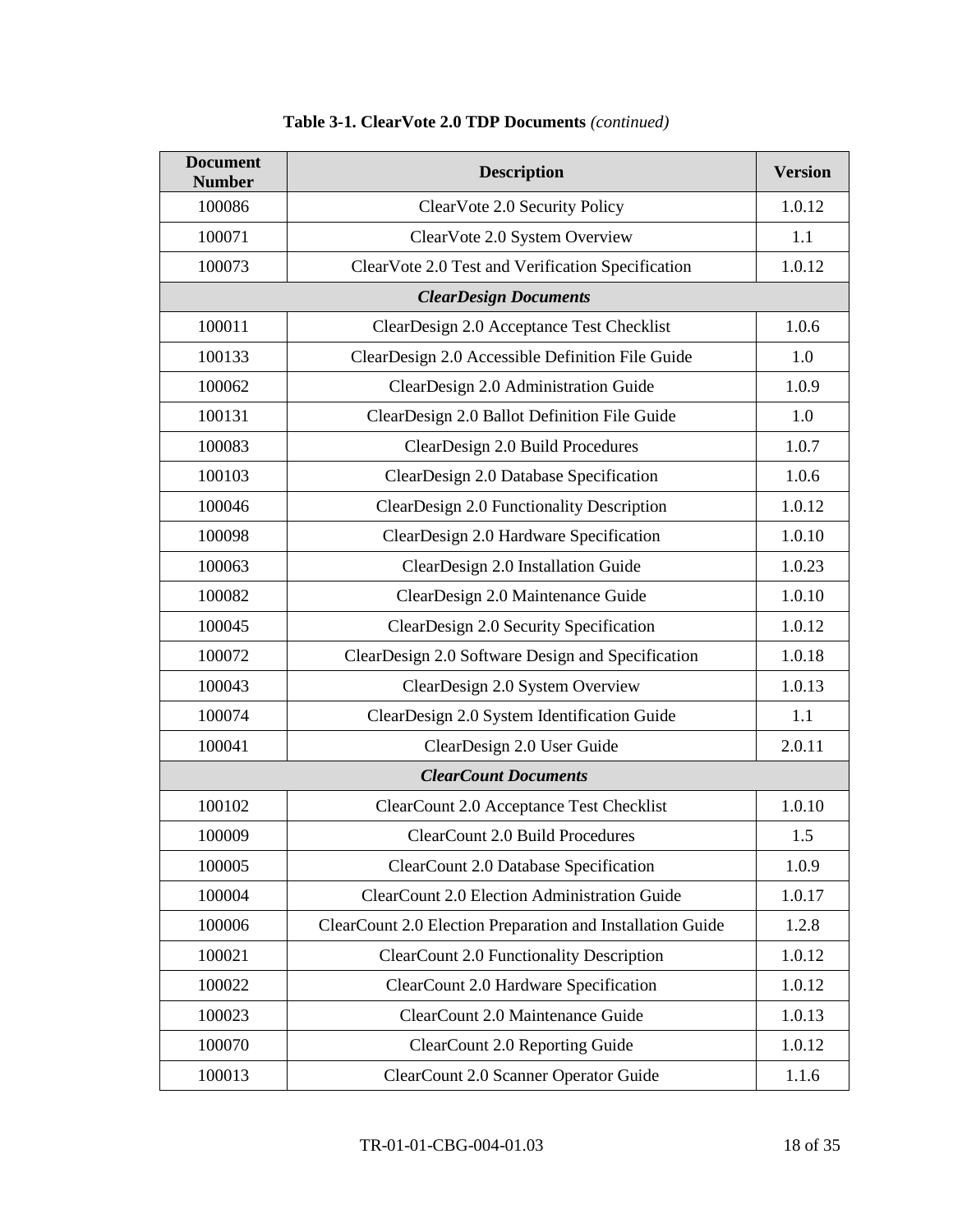| <b>Document</b><br><b>Number</b> | <b>Description</b>                                          | <b>Version</b> |
|----------------------------------|-------------------------------------------------------------|----------------|
| 100026                           | ClearCount 2.0 Security Specification                       | 1.0.12         |
| 100019                           | ClearCount 2.0 Software Design and Specification            | 1.0.13         |
| 100024                           | <b>ClearCount 2.0 System Operations Procedures</b>          | 1.0.11         |
| 100025                           | ClearCount 2.0 System Overview                              | 1.0.12         |
| 100130                           | ClearCount 2.0 Quick Start Guide XML Report Conversion Tool | $---$          |
| 100047                           | ClearCount 2.0 System Identification Guide                  | 1.1            |
|                                  | <b>ClearCast Documents</b>                                  |                |
| 100094                           | ClearCast 2.0 Build Procedures                              | 1.2.4          |
| 100079                           | <b>ClearCast 2.0 Functionality Description</b>              | 1.5.4          |
| 100134                           | ClearCast 2.0 Hardware Acceptance Test Checklist            | 1.1            |
| 100081                           | ClearCast 2.0 Hardware Specification                        | 1.5.1          |
| 100080                           | ClearCast 2.0 Installation Guide                            | 1.4.1          |
| 100089                           | ClearCast 2.0 Maintenance Guide                             | 1.8.1          |
| 100090                           | ClearCast 2.0 Poll Worker Guide                             | 1.7.1          |
| 100084                           | ClearCast 2.0 Security Specification                        | 1.4.4          |
| 100135                           | ClearCast 2.0 Software Acceptance Test Checklist            | 1.1            |
| 100093                           | ClearCast 2.0 Software Design and Specification             | 1.4.3          |
| 100097                           | ClearCast 2.0 System Identification Guide                   | 1.2            |
| 100100                           | ClearCast 2.0 Supervisor Guide                              | 1.8.2          |
| 100078                           | ClearCast 2.0 System Overview                               | 1.4.5          |
|                                  | <b>ClearAccess Documents</b>                                |                |
| 100109                           | ClearAccess 2.0 Acceptance Test Checklist                   | 1.1.1          |
| 100051                           | ClearAccess 2.0 Build Procedures                            | 1.1.1          |
| 100049                           | <b>ClearAccess 2.0 Functionality Description</b>            | 1.5.3          |
| 100085                           | ClearAccess 2.0 Hardware Specification                      | 1.5.1          |
| 100053                           | ClearAccess 2.0 Installation Guide                          | 1.7.5          |
| 100052                           | ClearAccess 2.0 Maintenance Guide                           | 1.8.1          |
| 100054                           | ClearAccess 2.0 Poll Worker Guide                           | 1.8.1          |
| 100050                           | ClearAccess 2.0 Security Specification                      | 1.4.6          |
| 100099                           | ClearAccess 2.0 Software Design and Specification           | 1.5.1          |

# **Table 3-1. ClearVote 2.0 TDP Documents** *(continued)*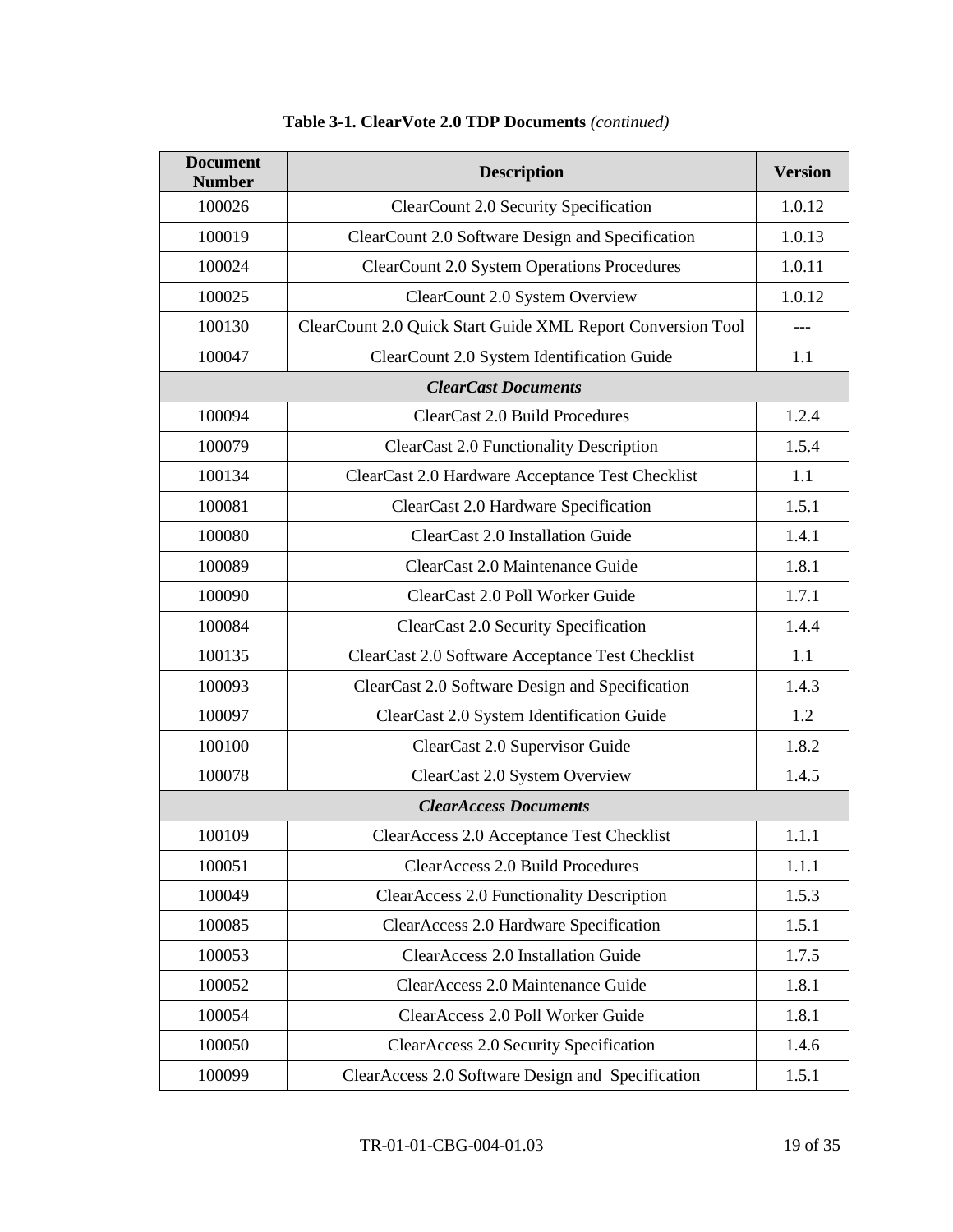| <b>Document</b><br><b>Number</b> | <b>Description</b>                           | <b>Version</b> |
|----------------------------------|----------------------------------------------|----------------|
| 100055                           | ClearAccess 2.0 Supervisor Guide             | 1.8.1          |
| 100044                           | ClearAccess 2.0 System Overview              | 1.6.4          |
| 100056                           | ClearAccess 2.0 Voter Guide                  | 1.1.3          |
| 100126                           | ClearAccess 2.0 Hardware Compliance Addendum |                |
| 100038                           | ClearAccess 2.0 System Identification Guide  | 12             |

### **Table 3-1. ClearVote 2.0 TDP Documents** *(continued)*

### **3.1.3 QA & CM System Review**

The Clear Ballot Group Quality and Configuration Management Manuals were reviewed for their fulfillment of Volume I, Sections 8 and 9, and the requirements specified in Volume II, Section 2. The requirements for these sections establish the quality assurance and configuration standards for voting systems to which manufacturers must conform and require voting system manufacturers to implement a quality assurance and configuration management program that is conformant with recognized ISO standards. As part of the review process, the Clear Ballot Group TDP documents were reviewed to determine if the stated policies were being followed.

### Summary Findings

This testing utilized the TDP Review in conjunction with the PCA to determine compliance to the EAC 2005 VVSG requirements and the requirements stated in the Clear Ballot Group technical documentation. The review of the Quality Assurance and Configuration Management documentation focused on the Clear Ballot Group's adherence to its stated QA and CM processes. No discrepancies were noted during the reviews.

#### **3.1.4 Source Code Review, Compliance Build, Trusted build, and Build Documentation Review**

Pro V&V reviewed the submitted source code to the EAC 2005 VVSG and the manufacturersubmitted coding standards using both Automated Source Code Review and Manual Review methods. Prior to initiating the software review, Pro V&V verified that the submitted documentation is sufficient to enable: (1) a review of the source code and (2) Pro V&V to design and conduct tests at every level of the software structure to verify that design specifications and performance guidelines are met.

#### Summary Findings

- Automated Source Code Review: The Automated Source Code Review was performed to review the changes in the source code from the previously certified ClearVote 1.5 voting system. No source code issues were found during the Automated Source Code review.
- Manual Source Code Review: The Manual Source Code review was performed on 10% of the comments for compliance to VVSG Volume Section 5.2.7. No source code issues were found during the Manual Source Code review.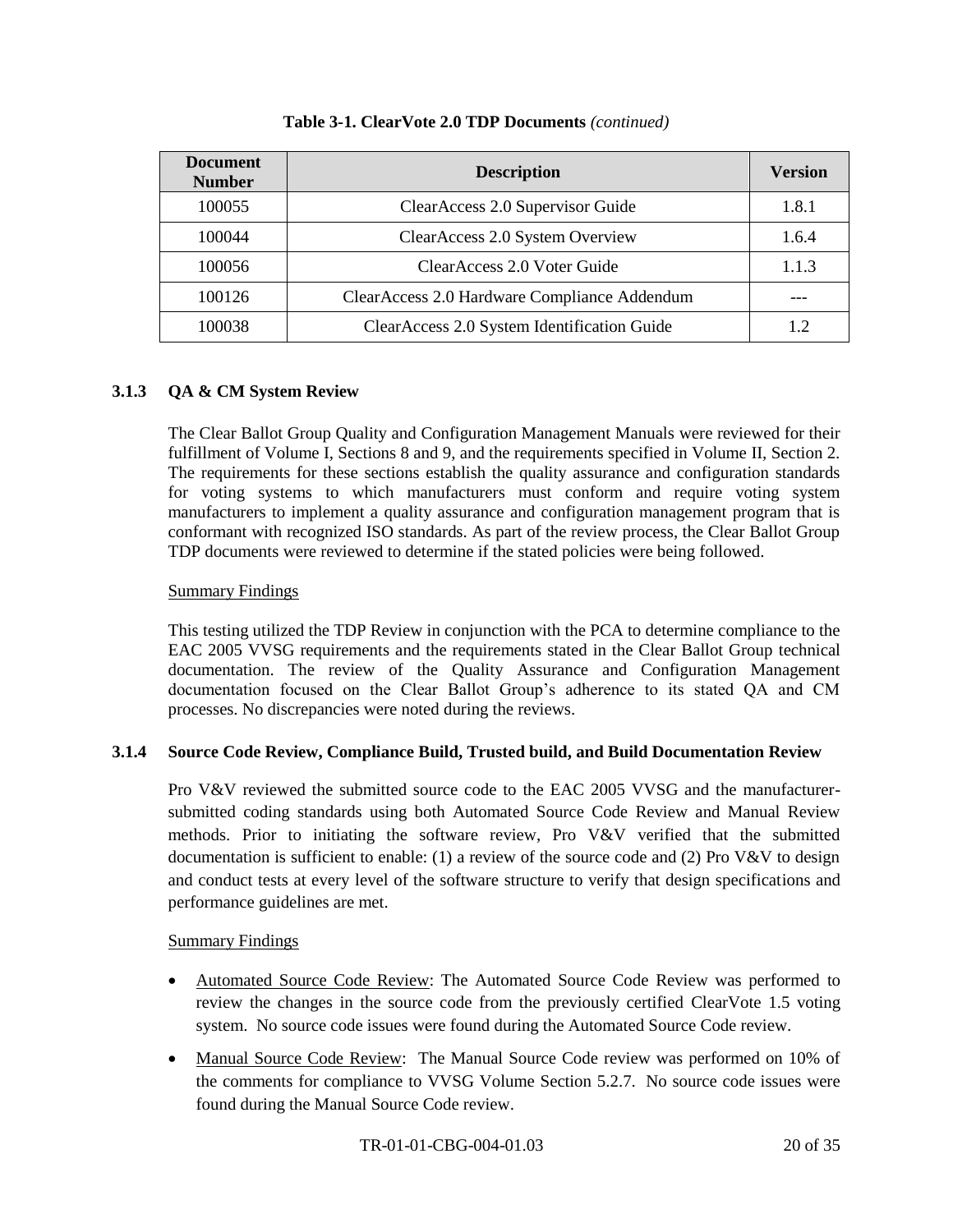Compliance Build: The compliance build was performed following the compliance review. Once the compliance review was performed and the source was deemed stable enough to proceed with testing, the source code and all additional packages were compiled into a Compliance Build.

Trusted Build: The trusted build consisted of inspecting customer submitted source code, COTS, and Third Party software products and combining them to create the executable code. This inspection followed the documented process from the "United States Election Assistance Commission Voting System Test Laboratory Program Manual" Section  $5.5 - 5.7$ . Performance of the trusted build includes the build documentation review. The Trusted Build was performed following the completion of the Functional Configuration Audit.

### **3.1.5 Security Testing**

A complete security evaluation was performed on the baselined system. The evaluation of the baselined system was accomplished by utilizing a combination of documentation review, functional testing, source code review, automated network and vulnerability scanners, as well as manual inspection. Test cases were developed in an attempt to defeat the access controls and security measures documented in the system TDP. During the execution of these test procedures, the physical, technical, and administrative security controls were evaluated to determine if the security posture of the system components meet the objectives of the security standards which include: protection of the critical elements of the voting system; establishing and maintaining controls to minimize errors; protection from intentional manipulation, fraud and malicious mischief; identifying fraudulent or erroneous changes to the voting system; and protecting the secrecy in the voting process. Tests conducted verified that the security mechanisms specified in the TDP Security Specification were implemented and adequately protect the system. Administrative Security was tested by examining the system's documented security instructions and procedures for effectiveness and breadth. Logical Security was tested as part of FCA by conducting the following tests on system components: Vulnerability Scans, SCAP Scans, and Physical Bypass Attempts.

To meet the objectives of this test campaign, the modified components were evaluated to determine the effectiveness of their physical security measures and to determine if the modification adversely impacted results from the baseline test campaign.

#### Summary Findings

As a result of the Security Testing, it was determined that the ClearVote 2.0 met the requirements of the security review. Any deficiencies encountered during testing were successfully resolved.

### **3.1.6 System Level Testing**

System Level testing was implemented to evaluate the complete system. This testing included all proprietary components and COTS components (software, hardware, and peripherals) in a configuration of the system's intended use. For software system tests, the tests were designed according to the stated design objective without consideration of its functional specification. The system level hardware and software test cases were prepared independently to assess the response of the hardware and software to a range of conditions.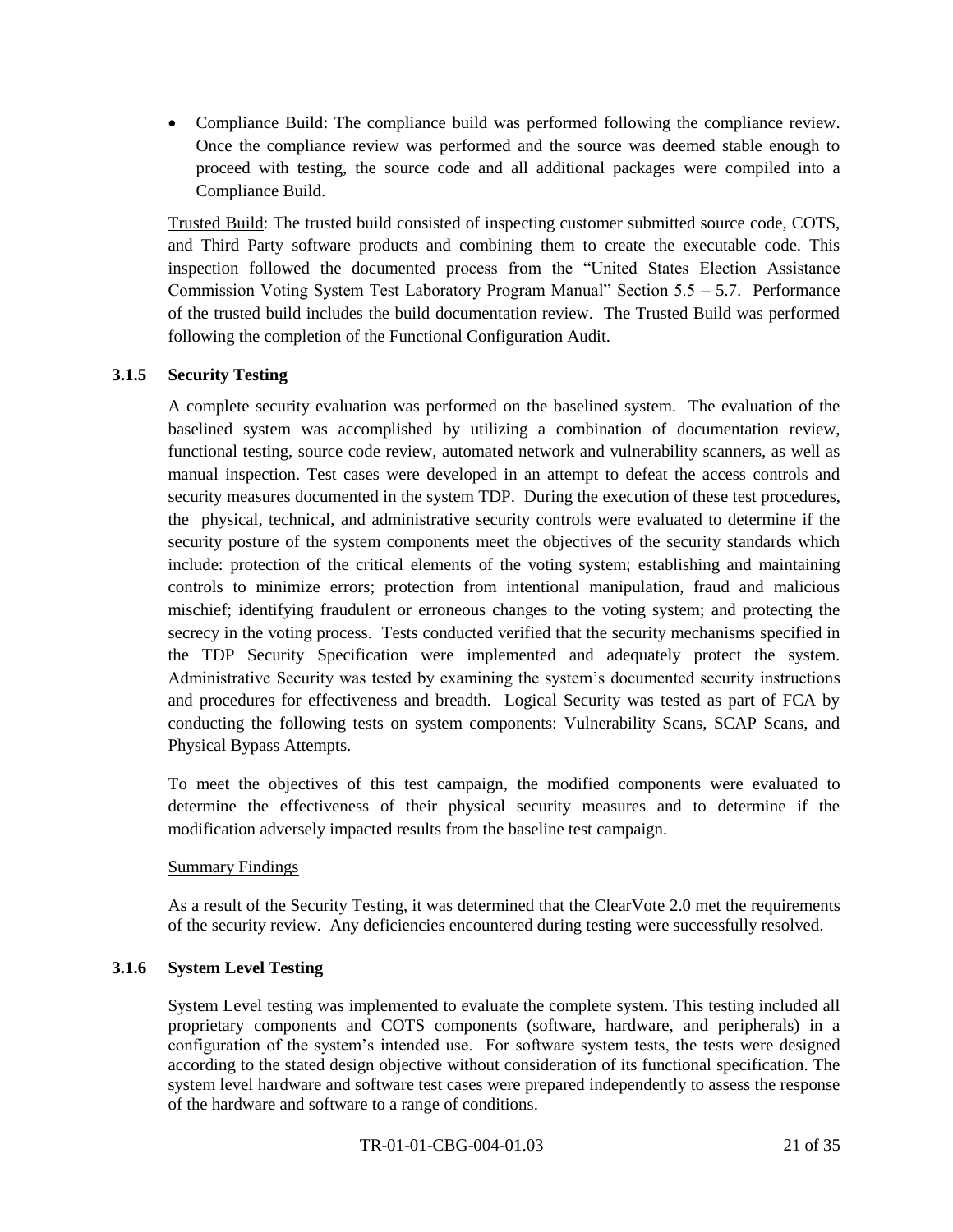Pro V&V reviewed the manufacturer's program analysis, documentation, and module test case design and evaluated the test cases for each module with respect to flow control parameters and entry/exit data.

The software system functions for the previously certified voting system (ClearVote 1.5) remained unchanged for the submitted modifications. The ClearVote 2.0 Election Management System (EMS) consists of a set of applications responsible for all pre-voting and post-voting activities used in election definition and management process. The ClearVote 2.0 EMS applications are as follows:

- ClearDesign
- ClearCount

System Level Testing included the evaluations of the following test areas FCA, Accuracy Testing, and System Integration Testing. Each of these areas is reported in detail in the subsections that follow.

Component Level Testing was implemented during the FCA for each component and subcomponent. During the source code review, compliance builds, and security testing, Pro V&V utilized limited structural-based techniques (white-box testing). Additionally, specificationbased techniques (black-box testing) were utilized for the individual software components.

Pro V&V defined the expected result for each test and the ACCEPT/REJECT criteria for certification. If the system performed as expected, the results were accepted. If the system did not perform as expected, an analysis was performed to determine the cause. If needed, the test was repeated in an attempt to reproduce the results. If the failure could be reproduced and the expected results were not met, the system was determined to have failed the test. If the results could not be reproduced, the test continued. Any errors encountered were documented and tracked through resolution.

To verify the modifications were successfully addressed throughout the test campaign, each modification was tracked and verified to be addressed during the execution of the relevant test area. For example, source code changes were verified during the source code review. Modifications requiring functional test verification were evaluated by executing the standard Accuracy Test, the System Integration Test, or during performance of the FCA. Modifications that were not adequately evaluated during the performance of these tests were subjected to specifically designed test cases.

### **3.1.6.1 Functional Configuration Audit (FCA)**

The functional configuration audit encompasses an examination of manufacturer's tests, and the conduct of additional tests, to verify that the system hardware and software perform all the functions described in the manufacturer's documentation submitted in the TDP.

In addition to functioning according to the manufacturer's documentation, tests are conducted to ensure all applicable EAC 2005 VVSG requirements are met.

For this campaign FCA testing included several exhaustive paths applied in concert: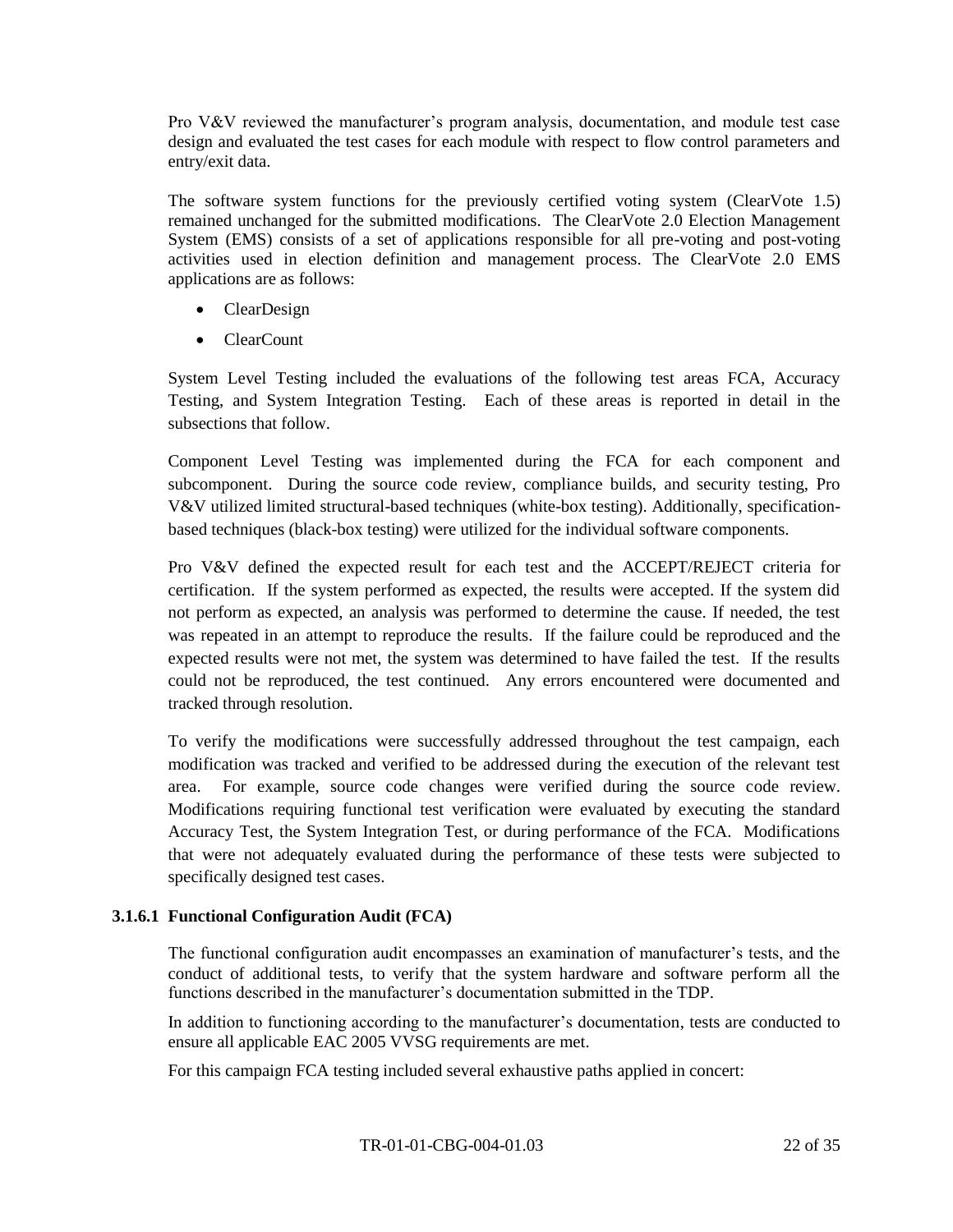- FCA-VVSG Testing: Each component of the system was evaluated against a standardized testcase suite centered upon requirements stated in the VVSG and administered through a testmanagement software tool. All applicable tests-cases were performed while any non-applicable test-cases were logged as "n/a" for substantiation. The system operations and functional capabilities were categorized in the tool as follows by the phase of election activity in which they are required:
	- o Pre-voting Capabilities: These functional capabilities are used to prepare the voting system for voting. They include ballot preparation, the preparation of election-specific software (including firmware), the production of ballots, the installation of ballots and ballot counting software (including firmware), and system and equipment tests.
	- o Voting System Capabilities: These functional capabilities include all operations conducted at the polling place by voters and officials including the generation of status messages.
	- o Post-voting Capabilities: These functional capabilities apply after all votes have been cast. They include closing the polling place; obtaining reports by voting machine, polling place, and precinct; tabulation of paper ballots at the central location; accumulation of results from all voting methods; obtaining consolidated reports; and obtaining reports of audit trails.
- FCA-Claims Testing: System user instructions and procedures found in the TDP were followed to verify their accuracy and completeness. In addition any functional claims discovered in the TDP that were not specifically examined in other areas or that were items of interest were also tested.
- FCA-Mapping: Any modified functional paths (buttons, dropdowns, etc.) were mapped by qualified VSTL personnel, to help ensure all functional options had been noted and exercised. Any items of interest were examined and/or tested.

All issues (if any) found during these efforts are detailed in Section 3.3. Any issues noted were tracked using an issue tracking software program and issue tracking spreadsheets.

#### Summary Findings

All functional tests were successfully executed. During execution of the test procedure, it was verified that the ClearVote 2.0 System successfully completed the system level integration tests with all actual results obtained during test execution matching the expected results. At the conclusion of the test campaign, it was determined that any issues communicated to Clear Ballot Group had been successfully reconciled.

#### **3.1.6.2 Accuracy**

The accuracy test ensures that each component of the voting system can each process 1,549,703 consecutive ballot positions correctly within the allowable target error rate. The Accuracy test is designed to test the ability of the system to "capture, record, store, consolidate and report" specific selections and absences of a selection. The required accuracy is defined as an error rate. This rate is the maximum number of errors allowed while processing a specified volume of data. For paper-based voting systems the ballot positions on a paper ballot must be scanned to detect selections for individual candidates and contests and the conversion of those selections detected on the paper ballot converted into digital data.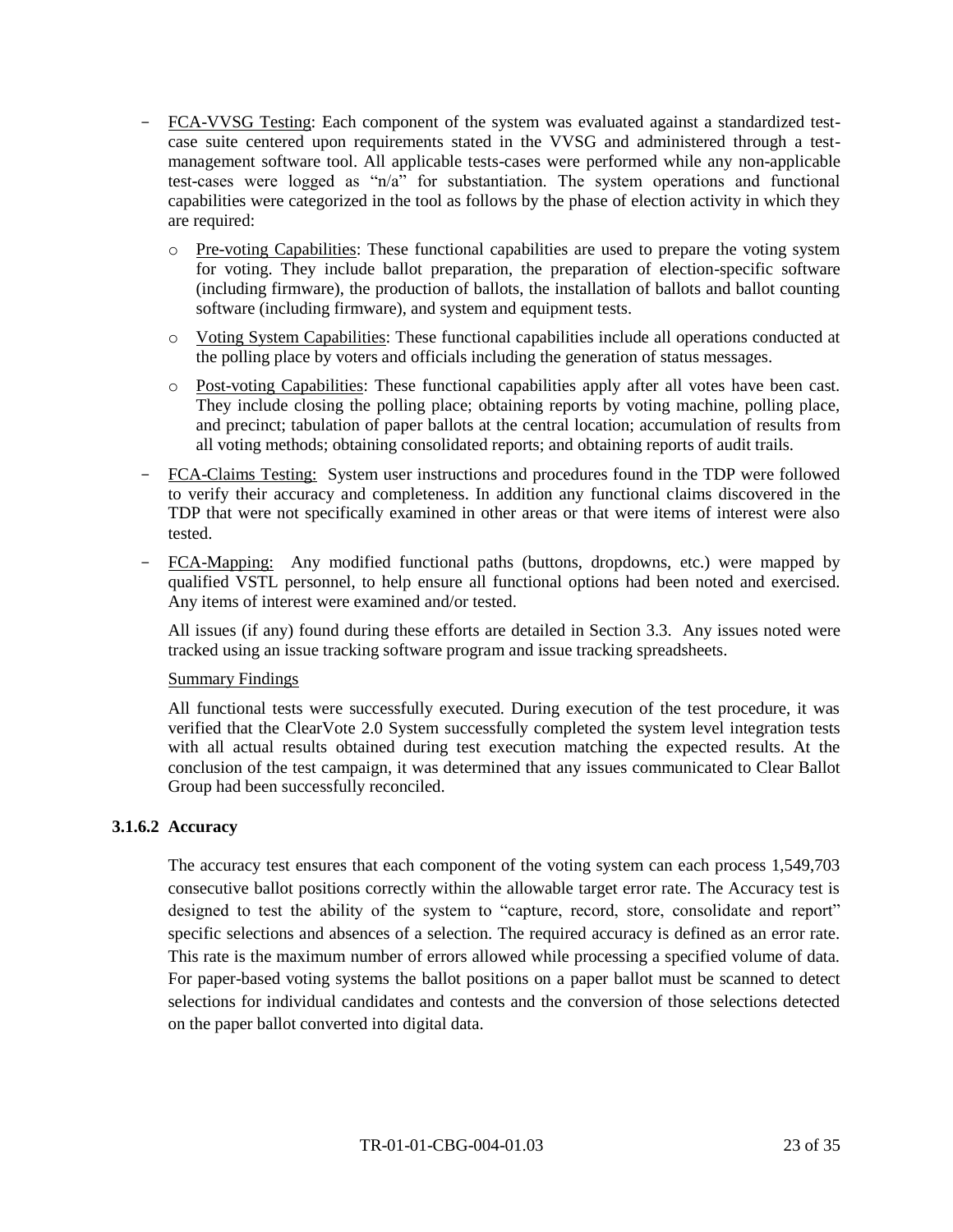#### Summary Findings

The ClearVote system was tested by utilizing a combination of hand marked (70%) and premarked (30%) ballots to achieve an accuracy rate greater than 1,549,703 correct ballot positions. The ClearVote system was tested by using all of the available ballot sizes to cast a sufficient number of ballots to achieve an accuracy rate greater than 1,549,703 correct ballot positions.

The ClearVote 2.0 System successfully passed the Accuracy Test. All deficiencies encountered during the Accuracy Test are detailed in Section 3.3. Any issues noted were successfully resolved. During execution of the test procedure, it was verified that the ClearVote 2.0 System successfully completed the test with all actual results obtained during test execution matching the expected results.

#### **3.1.6.3 System Integration**

System Integration is a system level test for the integrated operation of both hardware and software. System Integration evaluates the compatibility of the voting system software components or subsystems with one another, and with other components of the voting system environment. This compatibility was determined through functional tests integrating the voting system software with the remainder of the system. During test performance, the system was configured exactly as it would for normal field use. This included connecting all supporting equipment and peripherals including ballot boxes, voting booths (regular and accessible), and any physical security equipment such as locks and ties.

#### Summary Findings

During System Integration testing, three General Elections and three Primary Elections were successfully exercised on the voting system, as described below:

Three general elections with the following breakdowns:

- ― General Election GEN-01: A basic election held in 4 precincts, one of which is a split precinct. This election contains 19 contests compiled into 4 ballot styles. 5 of the contests are in all 4 ballot styles. The other 15 contests are split between at least 2 of the precincts with a maximum of 4 different contest spread across the 4 precincts.
- ― General Election GEN-02: A basic election held in 3 precincts. This election contains 15 contests compiled into 3 ballot styles. 10 of the contests are in all 3 ballot styles with the other five split across the 3 precincts.
- ― General Election GEN-03: A basic election held in 2 precincts. This election contains 8 contests and compiled into 2 ballot styles. 4 of the contests are in both ballot styles. The other 4 contests are split between the two precincts. This election is designed to functionally test the handling of multiple ballot styles, support for at least three languages including a character-based language, support for common voting variations, and audio support for at least three languages and an ADA binary input device.

Three primary elections with the following breakdowns:

― Primary Election PRIM-01: Open Primary Election in two precincts. This election contained thirty contests compiled into five ballot styles. Each ballot style contains 6 contests.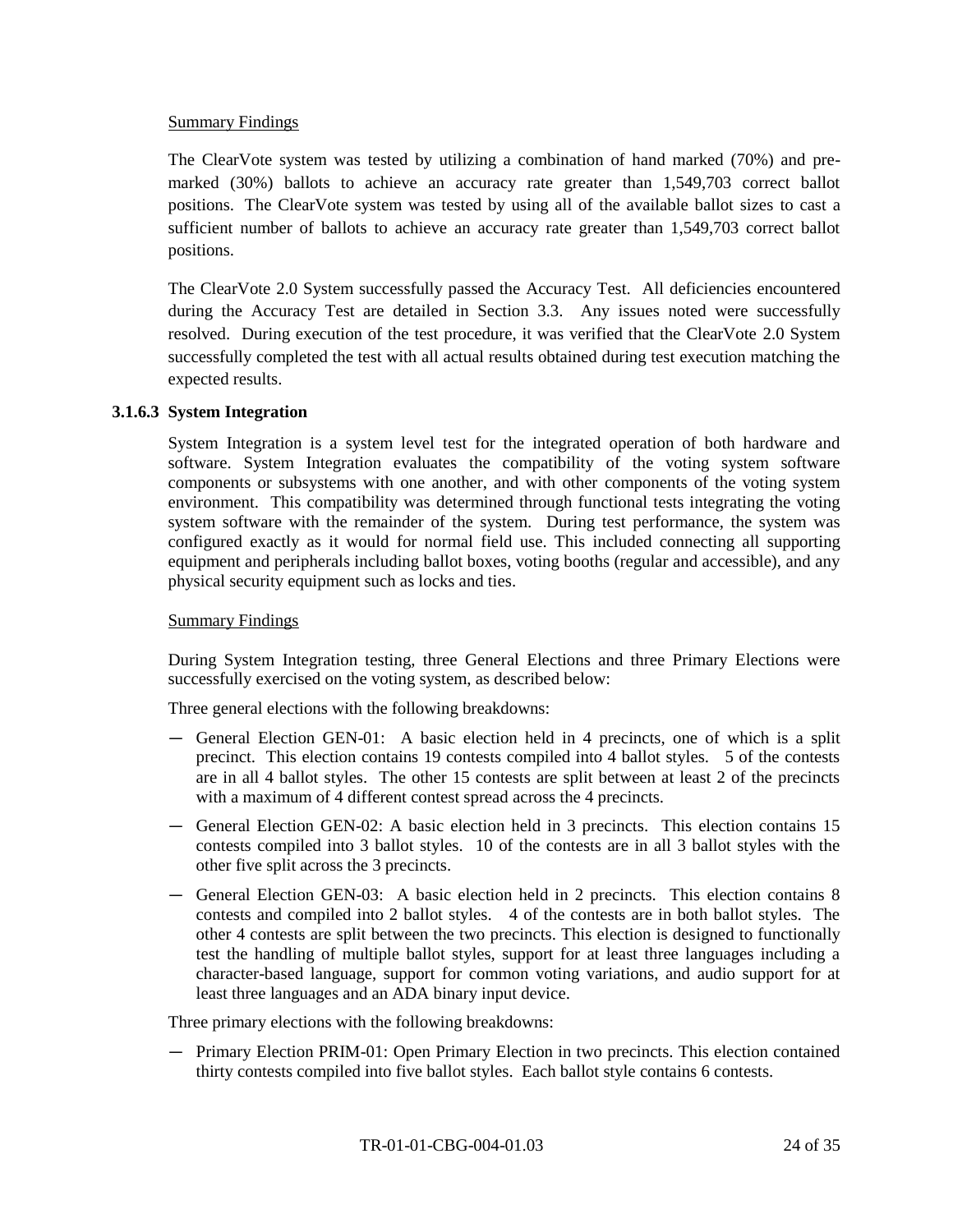- ― Primary Election PRIM-02: Open Primary Election held in two precincts. This election contained thirteen contests compiled into three ballot styles. One contest is in all three ballot styles; all other contests are independent.
- ― Primary Election PRIM-03: A basic election held in 2 precincts. This election contains 10 contests and is compiled into 2 ballot styles. 2 of the contests are in both ballot styles. The other 8 contests are split between the two parties' ballots. This Primary Election is designed to functionally test the handling of multiple ballot styles, support for at least three languages including a character-based language, support for common voting variations, and audio support for at least three languages and an ADA binary input device.

The ClearVote 2.0 System successfully passed the System Integration Test. All deficiencies encountered during the System Integration test are detailed in Section 3.3. Any issues noted were successfully resolved. During execution of the test procedure, it was verified that the ClearVote 2.0 System successfully completed the system level integration tests with all actual results obtained during test execution matching the expected results.

### **3.1.7 Usability and Accessibility Testing**

Usability & Accessibility testing was performed to evaluate the ClearVote 2.0 voting system to the applicable requirements. Testing specifically focused on the ClearAccess and ClearCast units and the modifications implemented since the certification of the baseline system.

Usability was defined generally as a measure of the effectiveness, efficiency, and satisfaction achieved by a specified set of users with a given product in the performance of specified tasks. The Accessibility portion of testing evaluated the requirements for accessibility. These requirements are intended to address HAVA 301 (a) (3) (B).

During test performance, the ClearVote 2.0 voting system was configured as per the Clear Ballot TDP. The configured system was tested to the VVSG 1.0 requirements utilizing TestLink which maintains all applicable test cases. Utilization of both negative and positive inputs were entered into the system and documented into TestLink to allow for traceability and reproducibility. All components were evaluated for applicable requirements in which all deficiencies were documented within TestLink and Mantis for tracking purposes. Regression testing was performed on all identified issues to ensure resolution and compliance to the requirements.

#### Summary Findings

The ClearCast and ClearAccess components successfully met the requirements of the Usability and Accessibility evaluation. Any deficiencies encountered during testing were successfully resolved.

#### **3.1.8 Hardware Testing**

The hardware configuration and design for the modification are unchanged from the baseline system. The ClearVote 2.0 Voting System consists of the following major components: ClearDesign, ClearAccess, ClearCast, and ClearCount. ClearVote is comprised of one proprietary hardware component (ClearCast) and two COTS hardware components (ClearCount) and (ClearAccess). All ClearDesign functions are managed by proprietary software running on COTS PCs/laptops/servers, which is excluded from hardware testing.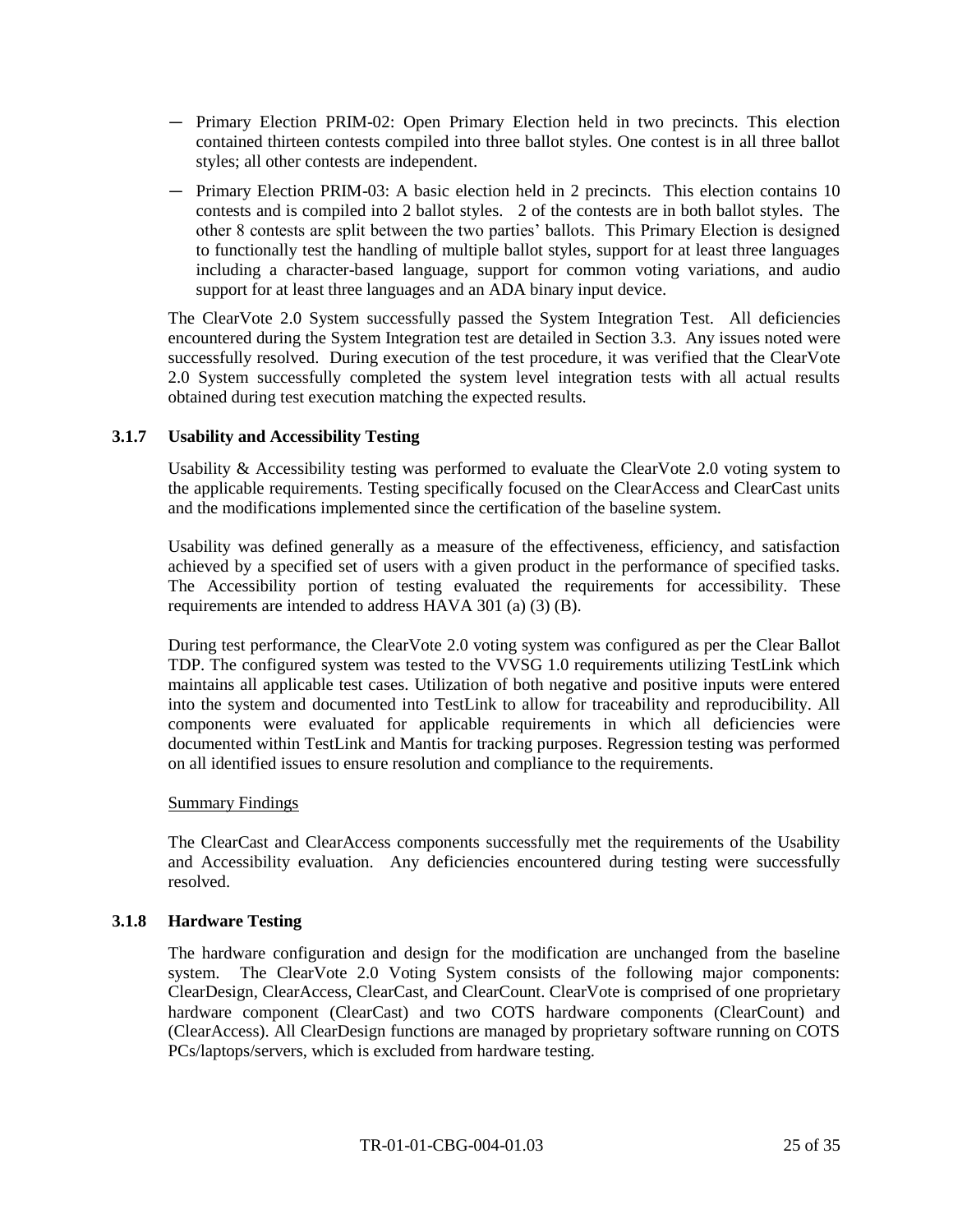Previous hardware examinations were performed on the certified baseline system (ClearVote 1.5). The updates to the modified system (ClearVote 2.0) required the following hardware and electrical testing to be performed:

### **Electrical Tests:**

- Electrical Power Disturbance ClearAccess
- Electromagnetic Radiation ClearCast, ClearAccess
- Electrostatic Disruption ClearCast, ClearAccess
- Electromagnetic Susceptibility ClearAccess
- Electrical Fast Transient ClearCast, ClearAccess
- Lightning Surge ClearAccess
- Conducted RF Immunity ClearAccess
- Magnetic Fields Immunity ClearAccess
- Electrical Supply ClearCast, ClearAccess

### **Environmental Tests:**

- Bench Handling ClearCast
- Vibration ClearCast
- Temperature Power Variation ClearAccess
- Acoustic ClearAccess

Pro V&V utilized third party testing during the performance of hardware testing. All hardware testing was performed at the NTS Longmont facility located in Longmont, Colorado. All testing at the NTS Longmont facility was witnessed on-site by Pro V&V personnel, with the exception of Temperature Power Variation Test in which Pro V&V qualified staff executed all testing.

### Summary Findings

Electrical Testing was performed on the ClearVote 2.0 components listed above. The procedures and results for this testing are included in the following NTS Test reports:

- ITR-PR097807, presented in Attachment B
- ITR-PR100763, presented in Attachment B
- ETR-PR100763, presented in Attachment B

The test results from this testing are summarized below:

| Standard/Method    | Description | Criteria      | Class/Level | Result      |
|--------------------|-------------|---------------|-------------|-------------|
| FCC 15.107         | Power Line  | Normal        |             |             |
| $ICES-003$         | Conducted   | Operation $&$ | Class B     | Pass        |
| VVSG Vol. 14.1.2.9 | Emissions   | No Data Loss  |             |             |
| FCC 15.109         | Radiated    | Normal        |             |             |
| $ICES-003$         | Emissions   | Operation $&$ | Class B     | Pass $*&**$ |
| VVSG Vol. 14.1.2.9 |             | No Data Loss  |             |             |

## **Table 3-2. Electrical Hardware Test Results**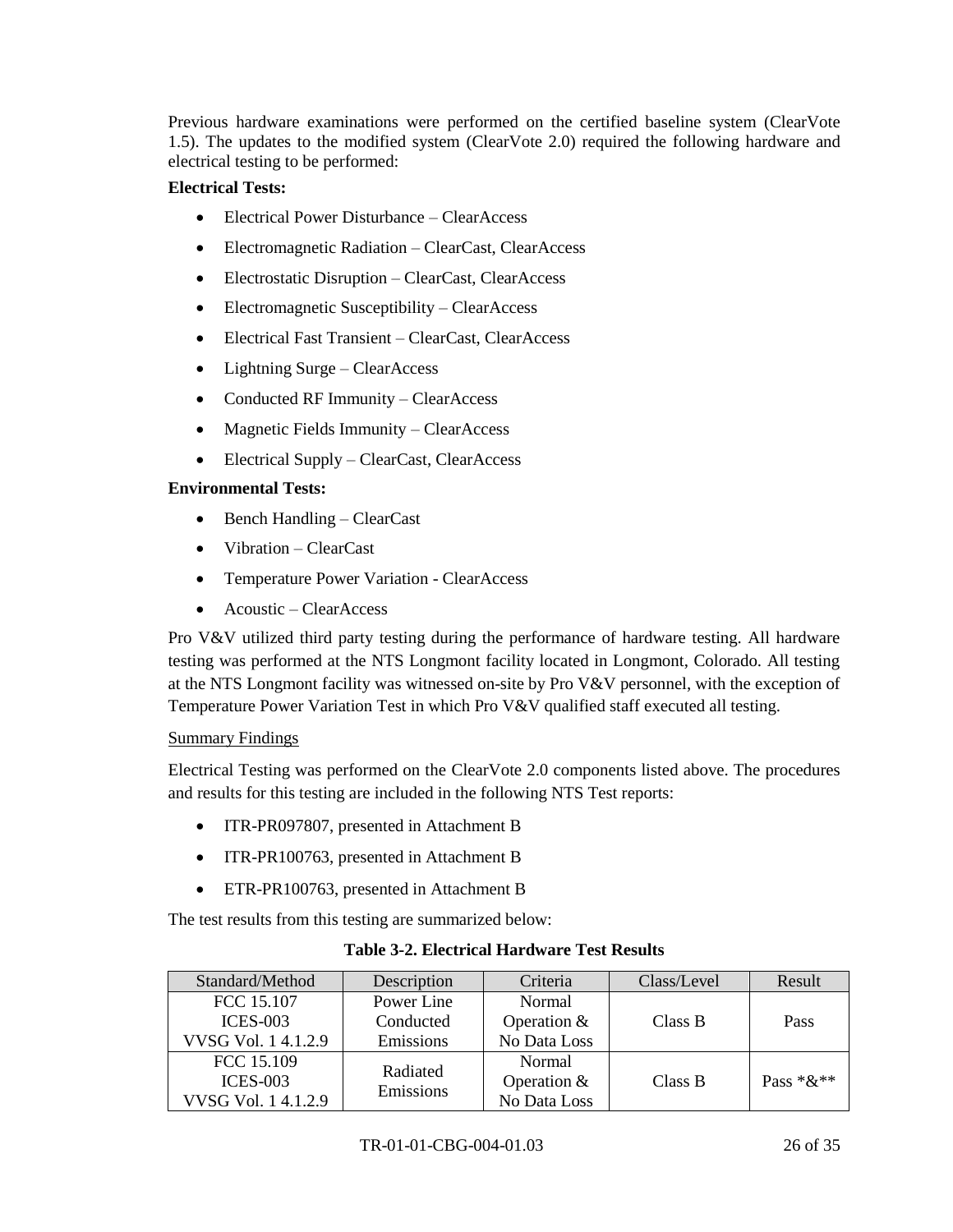| Standard/Method                    | Description                            | Criteria                                | Class/Level                                          | Result     |
|------------------------------------|----------------------------------------|-----------------------------------------|------------------------------------------------------|------------|
| EN61000-4-11<br>VVSG Vol. 14.1.2.5 | <b>Electrical Power</b><br>Disturbance | Normal<br>Operation $&$<br>No Data Loss | Various                                              | Pass       |
| EN61000-4-4<br>VVSG Vol. 14.1.2.6  | <b>Electrical Fast</b><br>Transient    | Normal<br>Operation $&$<br>No Data Loss | $+2kV$ - Mains                                       | Pass       |
| EN61000-4-5<br>VVSG Vol. 14.1.2.7  | <b>Lightning Surge</b>                 | Normal<br>Operation &<br>No Data Loss   | $\pm 2kV$ Line - Line<br>$\pm 2kV$ Line -<br>Ground  | Pass       |
| EN61000-4-2<br>VVSG Vol. 14.1.2.8  | Electrostatic<br>Disruption            | Normal<br>Operation &<br>No Data Loss   | $\pm$ 8kV Contact<br>$\pm 15$ kV Air                 | Pass $***$ |
| EN61000-4-3<br>VVSG Vol. 14.1.2.10 | Electromagnetic<br>Susceptibility      | Normal<br>Operation &<br>No Data Loss   | $10 \text{ V/m}$ ,<br>$80 MHz - 1 GHz$               | Pass       |
| EN61000-4-6<br>VVSG Vol. 14.1.2.11 | <b>Conducted RF</b><br>Immunity        | Normal<br>Operation $&$<br>No Data Loss | $10 \text{ Vrms}$ ,<br>$150$ kHz $-80$<br><b>MHz</b> | Pass       |
| EN61000-4-8<br>VVSG Vol. 14.1.2.12 | Magnetic<br>Immunity                   | Normal<br>Operation $&$<br>No Data Loss | 30 A/m                                               | Pass       |

**Table 3-2. Electrical Hardware Test Results** *(continued)*

\* During test performance, an issue was detected with the ClearAccess Configuration. The configuration was outside of the allowable range during the emissions test. Clear Ballot was notified of the issue and performed an analysis of the occurrence and implemented a corrective action by adding ferrites to the USB (ATI, printer, and bar code scanner) connections on the ELO E and using a back-up OKI printer. For a detailed description of the corrective actions please refer to the NTS Report No: ETR-PR100763. This configuration was successfully tested and regression testing was performed on the system to verify that the change did not adversely impact previous test results. For detailed instructions, see document # 100126-10016: ClearAccess Hardware Compliance Addendum.

\*\* During test performance, an issue was detected with the ClearCast unit. The unit was outside of the allowable range during the emissions test. Clear Ballot was notified of the issue and performed an analysis of the occurrence and implemented a corrective action by replacing the HDMI cable of the display to the unit. For a detailed description of the corrective actions please refer to the NTS Report No: ETR-PR100763. This configuration was successfully tested and regression testing was performed on the system to verify that the change did not adversely impact previous test results.

\*\*\* During test performance, an issue was detected with ClearAccess components, (The ELO Eseries All-in-One computer and CyberPower UPS). The components stopped functioning during +/-15 kV Air discharge. Clear Ballot was notified of the issues and performed an analysis. Clear Ballot implemented a corrective action of adding 2 mil polymide film tape around the CPU enclosure. The same polymide film tape was used on the CyberPower UPS's LCD screen and the Okidata printer's LCD screen. For detailed instructions of the corrective actions, please see document # 100126-10016: ClearAccess Hardware Compliance Addendum. This configuration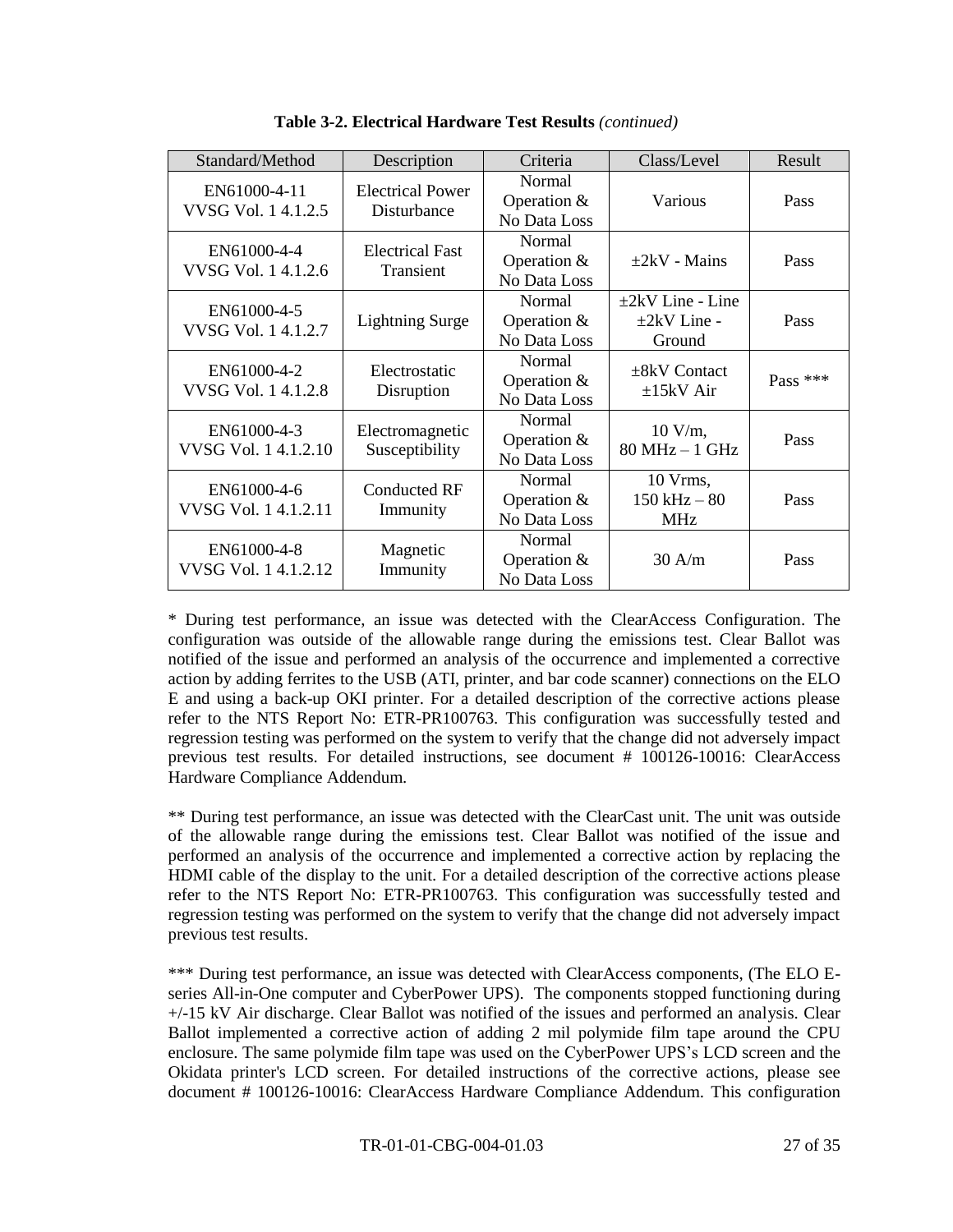was successfully tested and regression testing was performed on the system to verify that the change did not adversely impact previous test results.

Environmental Testing was performed on the ClearVote 2.0 components listed above. The procedures and results for this testing are included in the following NTS Test reports:

• TR-PR097808 Rev. 0, presented in Attachment B

The test results from this testing are summarized below:

| Standard/Method                                                                     | Description                                                   | Criteria                             | Result |
|-------------------------------------------------------------------------------------|---------------------------------------------------------------|--------------------------------------|--------|
| MIL-STD-810D, 516.3, I-3.8<br>VVSG Vol. 14.1.2.14,<br>VVSG Vol. 24.6.2              | $Show - Bench$<br>Handling                                    | Normal Operation $&$<br>No Data Loss | Pass   |
| MIL-STD-810D, 514.3, I-3.2.1<br>VVSG Vol. 14.1.2.14,<br><b>VVSG Vol 2 4.6.3</b>     | Vibration - Basic<br>Transportation                           | Normal Operation $&$<br>No Data Loss | Pass   |
| MIL-STD-810D, 501.2/502.2<br>VVSG Vol 1 4.1.2.13, 4.3.3,<br><b>VVSG Vol 2 4.7.1</b> | Reliability,<br>Temperature-Power<br><b>Variation Testing</b> | Normal Operation $&$<br>No Data Loss | Pass   |
| VVSG Vol. 1 3.1.7.1, 3.2.2.2 (c)                                                    | <b>Acoustic Noise Level</b><br>Test                           | Normal Operation &<br>No Data Loss   | Pass   |

### **Table 3-3. Environmental Hardware Test Results**

All tests were completed successfully without issue.

#### **3.2 Anomalies and Resolutions**

When a result is encountered during test performance that deviates from what is standard or expected, a root cause analysis is performed. Pro  $V&V$  considers it an anomaly if no root cause can be determined. In instances in which a root cause is established, the results are then considered deficiencies.

#### Summary Findings

There were no anomalies encountered during this test campaign.

#### **3.3 Deficiencies and Resolutions**

Any violation of the specified requirement or a result encountered during test performance that deviates from what is standard or expected in which a root cause is established was considered to be a deficiency. Any deficiencies encountered were logged throughout the test campaign into the Pro V&V tracking system (Mantis) for disposition and resolution. In each instance, if applicable, the resolutions were verified to be resolved through all required means of testing (regression testing, source code review, and TDP update) as needed.

The noted deficiencies are listed in Table 3-4.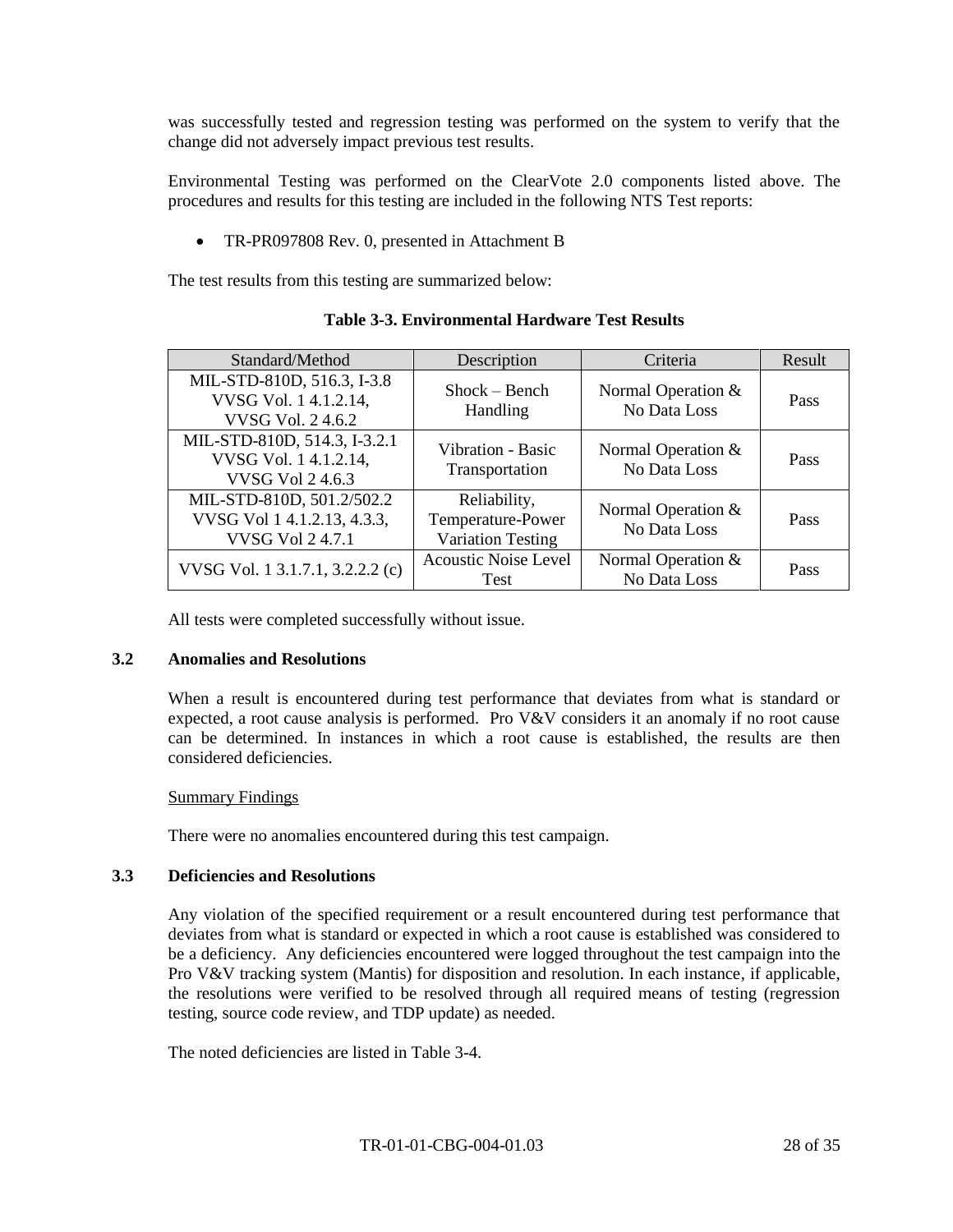|  | <b>Table 3-4. Noted Deficiencies</b> |
|--|--------------------------------------|
|--|--------------------------------------|

| ID#             | <b>Test Category</b> | <b>Deficiency</b>                                       | <b>Resolution</b>                                    |
|-----------------|----------------------|---------------------------------------------------------|------------------------------------------------------|
| 480             | Hardware             | <b>Radiated Emissions:</b><br><b>ClearCast</b>          | This issue was resolved by replacing the HDMI        |
|                 |                      |                                                         | cable of the display to the unit.                    |
|                 |                      |                                                         | This issue was resolved by adding ferrites to the    |
|                 |                      | <b>Radiated Emissions:</b><br>ClearAccess               | USB (ATI, printer, and bar code scanner)             |
|                 |                      |                                                         | connections on the ELO E and using a back-up         |
| 481             | Hardware             |                                                         | OKI printer. This can only be performed by           |
|                 |                      |                                                         | qualified CBG personnel prior to initial use. For    |
|                 |                      |                                                         | detailed instructions please see document #          |
|                 |                      |                                                         | 100126-10016: ClearAccess Hardware                   |
|                 |                      |                                                         | Compliance Addendum                                  |
|                 |                      |                                                         | This issue was resolved by adding 2 mil              |
|                 |                      | Electrostatic<br>Disruption:<br><b>ClearAccess</b>      | polymide film tape around the ELO E's CPU            |
| 482<br>Hardware |                      |                                                         | enclosure. The same polymide film tape was also      |
|                 |                      |                                                         | used on the CyberPower UPS's LCD screen and          |
|                 |                      |                                                         | the Okidata printer's LCD screen. This can only      |
|                 |                      |                                                         | be performed by qualified CBG personnel prior        |
|                 |                      |                                                         | to initial use. For detailed instructions please see |
|                 |                      |                                                         | document #100126-10016: ClearAccess                  |
|                 |                      |                                                         | Hardware Compliance Addendum                         |
|                 |                      | ClearDesign build<br>would not load onto<br>& Hardening | A source code update was required so that build      |
| 483             | <b>System Loads</b>  |                                                         | would successfully load. Functional regression       |
|                 |                      |                                                         | testing was performed to verify that the issue was   |
|                 |                      | the server                                              | resolved.                                            |
|                 |                      | Minor edits and                                         | All issues were corrected with new submissions       |
| 484             | <b>TDP</b>           | revisions needed                                        | of the affected documents.                           |
|                 |                      | during review.                                          |                                                      |

### **4.0 RECOMMENDATION FOR CERTIFICATION**

The ClearVote 2.0 Voting System, as presented for testing, successfully met the requirements set forth for voting systems in the U.S. Election Assistance Commission (EAC) 2005 Voluntary Voting System Guidelines (VVSG), Version 1.0. Additionally, Pro V&V, Inc. has determined that the ClearVote 2.0 functioned as a complete system during System Integration Testing. Based on the test findings, Pro V&V recommends the EAC grant the ClearVote 2.0 system, as identified in Tables 4-1 and 4-2, certification to the EAC 2005 VVSG.

#### **Table 4-1. ClearVote 2.0 Voting System Software**

| <b>Firmware/Software</b>                     | <b>Version</b> |
|----------------------------------------------|----------------|
| <b>ClearDesign Components, Version 2.0.1</b> |                |
| Windows                                      | 10 Pro 1607    |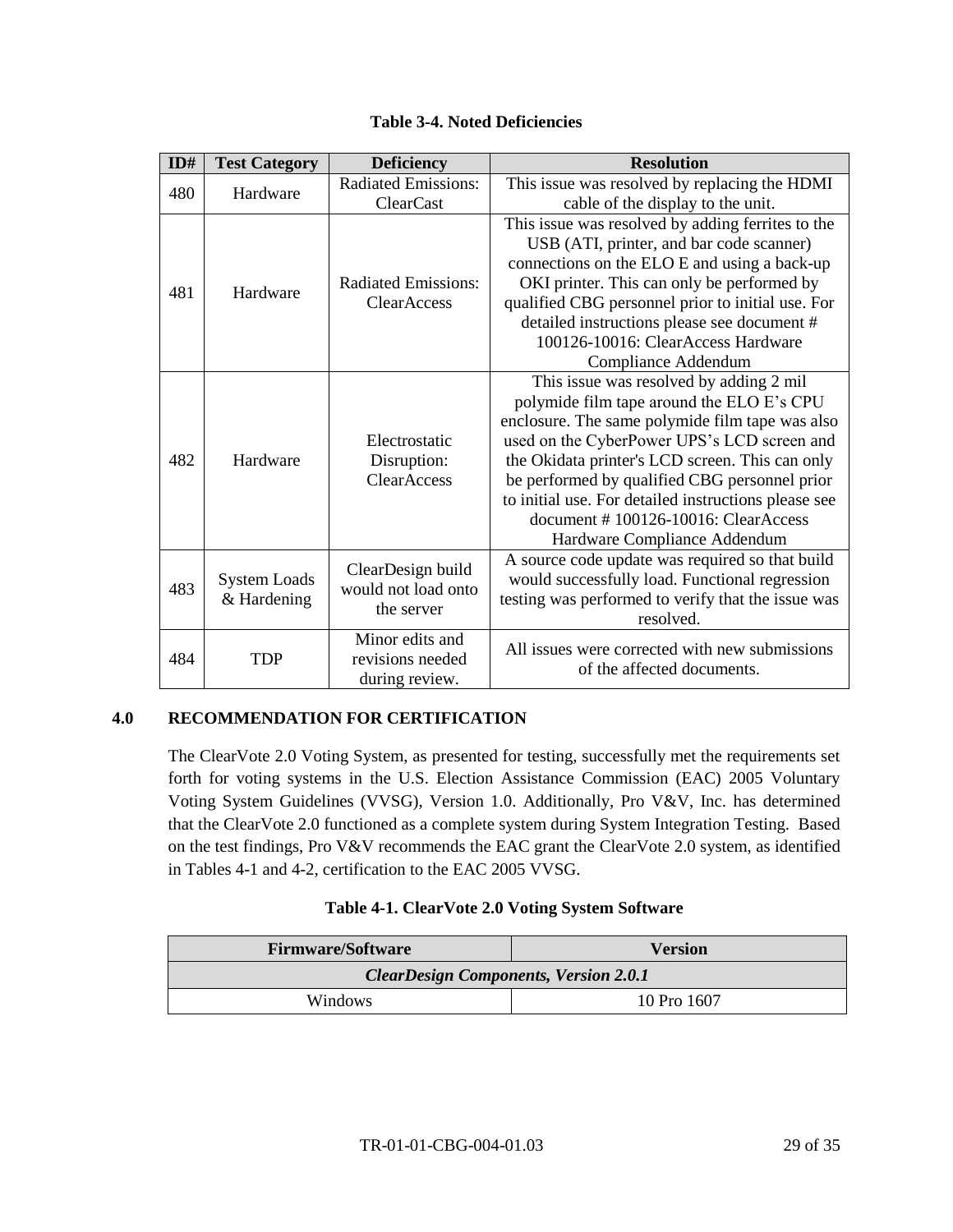| <b>Firmware/Software</b>  | <b>Version</b> |
|---------------------------|----------------|
| Google Chrome             | 55.0.2883.87   |
| Ubuntu                    | 18.04.1 LTS    |
| MySQL                     | 5.7.26         |
| Apache                    | 2.4.18         |
| libapache2-mod-fcgid      | 2.3.9          |
| PhantomJS                 | 1.9.8          |
| Unzip                     | 6.0.21         |
| Samba                     | 4.7.6          |
| Python PIP                | 9.0.1          |
| Zip                       | 3.0.11         |
| Pyinstaller               | 3.2.1          |
| Python JSMIN              | 2.2.1          |
| Python                    | 2.7.15         |
| Python webpy              | 0.38           |
| Python MySQL DB           | 1.3.10         |
| SQLAlchemy                | 1.0.15         |
| <b>Python Pillow</b>      | 5.1.0          |
| Python Flup               | 1.0.2          |
| <b>Python DBUtils</b>     | 1.1            |
| Python XLRD               | 0.9.4          |
| Python FontTools library  | 3.0            |
| Python RTF                | 0.2.1          |
| OpenSSL (FIPS)            | 2.0.10         |
| OpenSSL                   | 1.0.2g         |
| DataTable                 | 1.10.16        |
| DataTable-Buttons         | 1.4.2          |
| DataTable-Buttons-JSZip   | 2.5.0          |
| DataTable-Buttons-Pdfmake | 0.1.32         |
| DataTablePlugins          | 1.10.16        |
| bootstrap                 | 3.0.0          |
| jquery                    | 1.10.2         |
| jquery-impromptu          | 5.2.3          |
| jquery-qrcode             | 1.0            |
| jquery-splitter           | 0.14.0         |
| jquery-ui                 | 1.10.4         |
| jscolor                   | 1.4.2          |

# **Table 4-1. ClearVote 2.0 Voting System Software** *(continued)*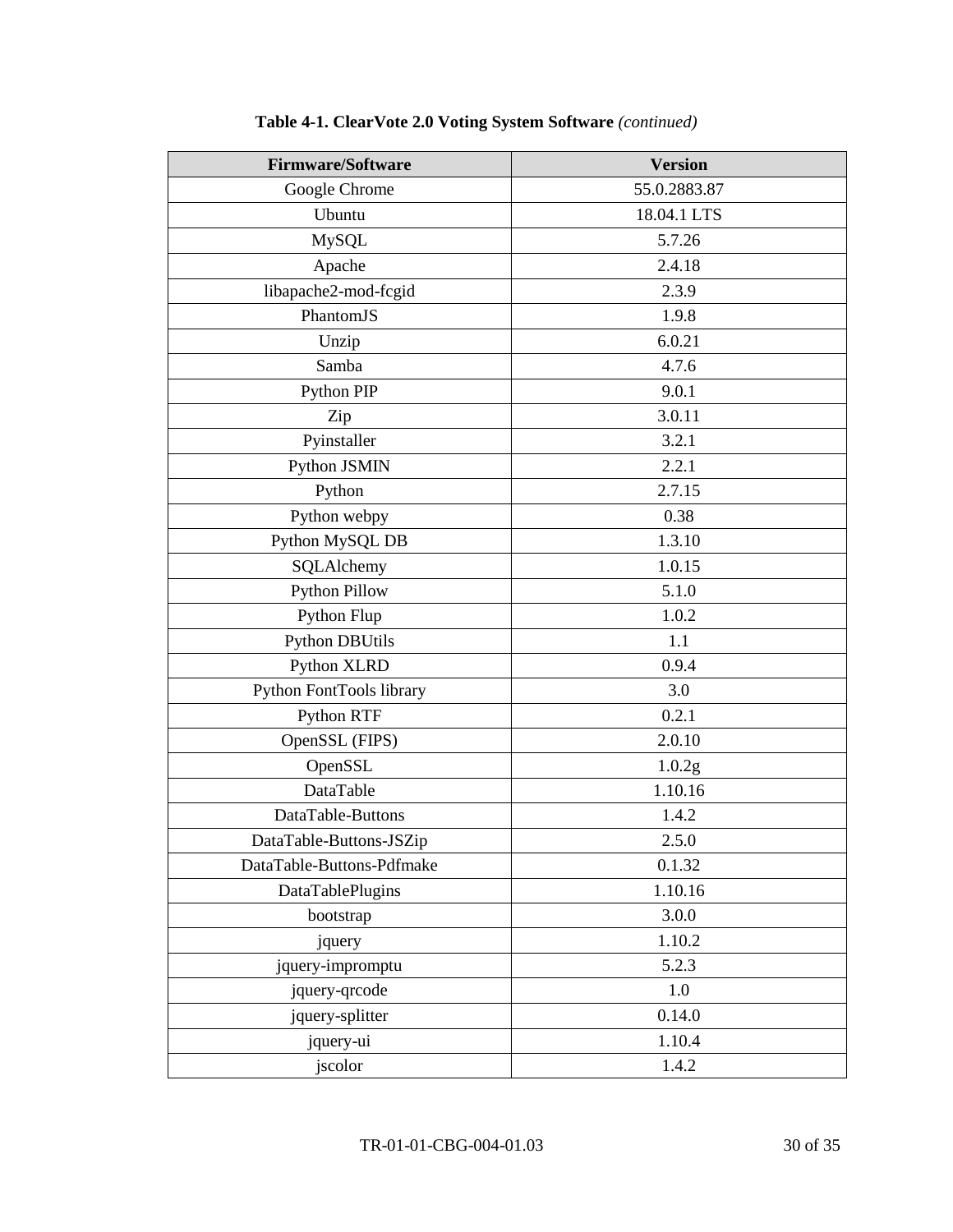| <b>Firmware/Software</b>                     | <b>Version</b>    |  |
|----------------------------------------------|-------------------|--|
| tinymce                                      | 4.1.9             |  |
| libmp3lame                                   | 0.5.0             |  |
| jszip                                        | 3.1.2             |  |
| papaparse                                    | 4.1.2             |  |
| jsmin                                        | 12/4/2003         |  |
| <b>ClearAccess Components, Version 2.0.1</b> |                   |  |
| Windows                                      | 10 Pro 1607       |  |
| Google Chrome                                | 61.0.3163.100     |  |
| nsis                                         | 3.01              |  |
| PyInstaller                                  | 3.2               |  |
| Python                                       | 2.7.10            |  |
| webpy                                        | 0.38              |  |
| Python-future                                | 0.15.2            |  |
| pefile                                       | 2018.8.8          |  |
| pywin                                        | 223               |  |
| jquery                                       | 1.10.2            |  |
| DataTables                                   | 1.10.16           |  |
| jsmin                                        | 2003-12-04        |  |
| Zebra scanner driver                         | 3.04.0007         |  |
| <b>ClearCast Components, Version 2.0.0</b>   |                   |  |
| scanner_control                              | 0.0.33            |  |
| Ubuntu                                       | 18.04.1 LTS       |  |
| google_chrome                                | 76.0.3809.87-1    |  |
| zeromq                                       | 4.2.3             |  |
| pyinstaller                                  | 3.2.1             |  |
| openssl-fips                                 | 2.0.10            |  |
| openssl                                      | $1.0.2\mathrm{g}$ |  |
| libScanAPI.a                                 | 1.1.4             |  |
| DataTables                                   | 1.10.16           |  |
| <b>JTSage DateBox</b>                        | 4.0.0             |  |
| jQuery.NumPad                                | 1.4               |  |
| <i>j</i> Query                               | 1.12.4            |  |
| jquery.ui                                    | 1.11.3            |  |
| <b>ClearCount Components, Version 2.0.1</b>  |                   |  |
| Windows                                      | 10 Pro 1607       |  |

# **Table 4-1. ClearVote 2.0 Voting System Software** *(continued)*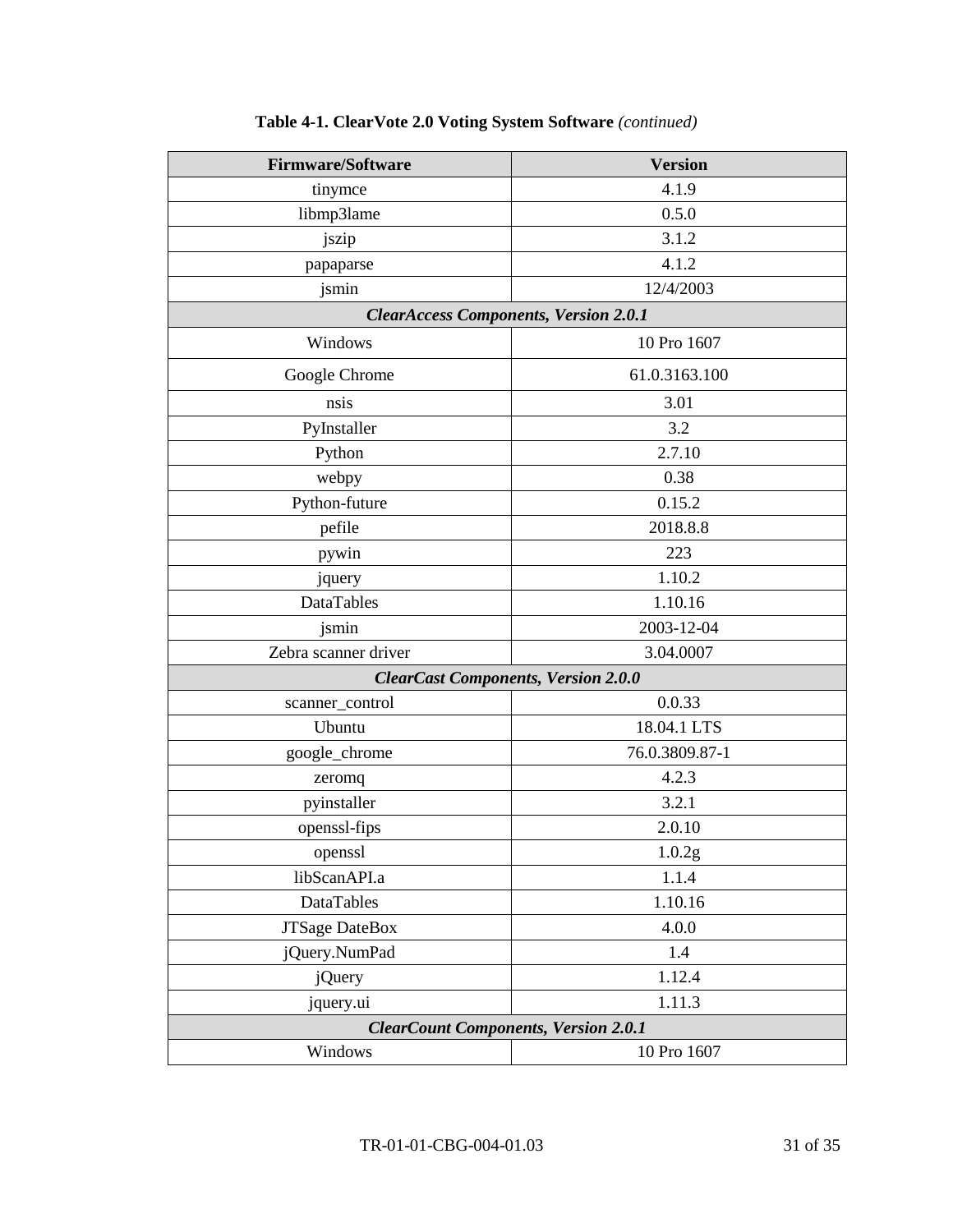| <b>Firmware/Software</b>            | <b>Version</b>     |
|-------------------------------------|--------------------|
| Google Chrome                       | 55.0.2883.87       |
| Ubuntu                              | 18.04.1 LTS        |
| Apache                              | 2.4.29             |
| libapache2-mod-fcgid                | 2.3.9              |
| Python(part of Ubuntu)              | 2.7.15             |
| MySQLdb (part of Ubuntu)            | 5.7.26             |
| PyInstaller                         | 3.2.1              |
| PollyReports                        | 1.7.6              |
| OpenSSL                             | 1.1.0 <sub>g</sub> |
| <b>OpenSSL FIPS Object Module</b>   | 2.0.10             |
| JavaScript Bootstrap library        | 2.3.2              |
| JavaScript Chosen library           | 1.0.0              |
| JavaScript jQuery library           | 1.10.2             |
| J JavaScript jQuery-migrate library | 1.2.1              |
| JavaScript DataTables library       | 1.9.4              |
| ColVis                              | 1.0.8              |
| JavaScript TableTools library       | 2.1.5              |
| ZeroClipboard                       | 1.0.4-TableTools2  |
| JavaScript FixedHeader library      | 2.0.6              |
| JavaScript hotkeys library          | 0.8                |
| JavaScript tooltip library          | 1.3                |
| JavaScript pep library              | 1.0                |
| JavaScript LESS library             | 1.3.3              |
| Fujitsu fi-6400                     | PaperStream 1.30.0 |
| Fujitsu fi-6800                     | 10.10.710          |
| Fujitsu fi-7180                     | PaperStream 1.4.0  |
| Aptitude                            | 1.6.11             |
| auditd                              | 2.8.2              |
| debconf                             | 1.5.66             |
| pmount                              | 0.9.23             |
| Samba                               | 4.7.6              |
| udisks                              | 2.7.6              |

# **Table 4-1. ClearVote 2.0 Voting System Software** *(continued)*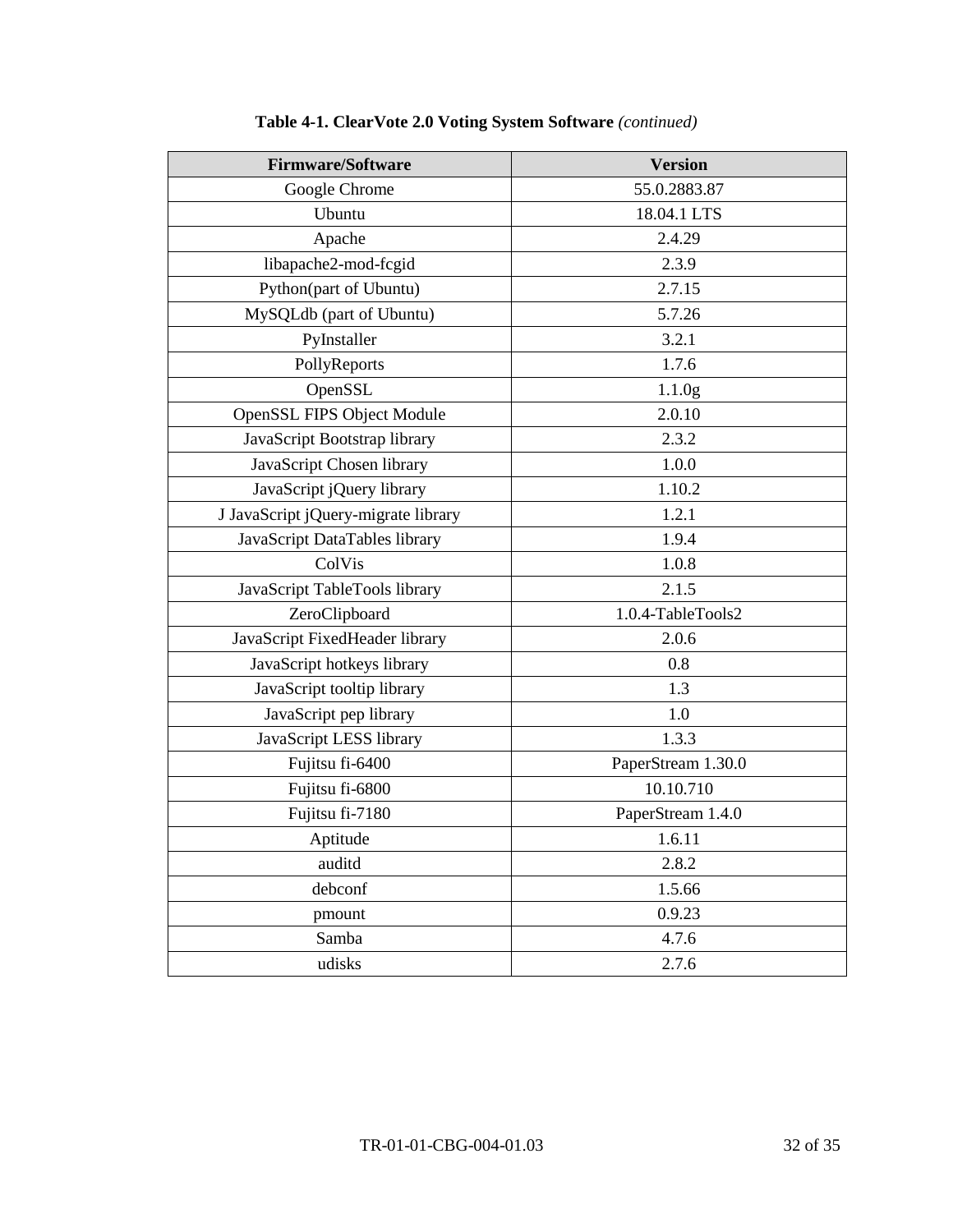| Component                                                 | <b>Model</b>                         | <b>Serial Number</b>                                              |  |
|-----------------------------------------------------------|--------------------------------------|-------------------------------------------------------------------|--|
| <b>ClearDesign Components</b>                             |                                      |                                                                   |  |
| Dell Latitude Laptop (client)                             | 5580, 5590                           | CF3L3G2, B5TD1N2                                                  |  |
| Dell OptiPlex (client)                                    | 7440                                 | JXDFHH2                                                           |  |
| Dell Precision Tower (client)                             | T3620                                | <b>GSKRMV2 &amp; GSKSMN2</b>                                      |  |
| Dell PowerEdge Server (server)                            | T130, T140, T440,<br>T630            | 5G0YLN2, 8BFH3W2, H6JZLN2,<br>GCHLHL2                             |  |
| Dell 24 inch Monitor                                      | SE2416H                              | FVWV5G2                                                           |  |
| Dell 22 inch Monitors                                     | E2216HV                              | 36765D2 & 90665D2                                                 |  |
| Cisco 8-Port Switch                                       | SG250-08                             | PSZ21451MLJ                                                       |  |
| <b>LG DVD Burner</b>                                      | GP65NB60                             | LG-DVD-001                                                        |  |
| Anker 10 port USB 3.0 Hub                                 | AK-68ANHUB-<br>B <sub>10</sub> A     | 22XGHFWC, 22XGHGKX                                                |  |
| <b>SySTOR Multiple</b><br><b>USB</b> Duplicator           | SYS-USBD-11                          | ES-27095                                                          |  |
| Corsair Flash Padlock 3 32 GB                             | Secure USB 3.0<br><b>Flash Drive</b> | CMFPLA3B-32GB                                                     |  |
| SanDisk Extreme Go 64 GB<br><b>USB</b>                    | 3.1 USB Drive                        | SDCZ800-064G-G46                                                  |  |
| SanDisk Ultra Flair 32 GB USB                             | 3.0 Drive                            | SDCZ73-032G-A46,<br>SDCZ73-032G-G46                               |  |
|                                                           | <b>ClearAccess Components</b>        |                                                                   |  |
| ELO 15 inch AIO                                           | E-Series (ESY15E2)                   | L17C014810 & A18C004080                                           |  |
| Dell OptiPlex AIO                                         | 5250                                 | HCGMGK2                                                           |  |
| Oki Data Laser Printer                                    | B432dn                               | AK5B007647A0 & AK91021454C0                                       |  |
| ELO 20 inch AIO                                           | X-Series<br>(ESY20X2)                | D18Q000334, D18Q000335,<br>B18Q001601, B18Q001599 &<br>B18Q000597 |  |
| Oki Data Laser Printer                                    | B432dn-B                             | AK8C017016C0, AK8C017022C0                                        |  |
| Dell Inspiron 15"                                         | 7000 Series                          | 80S1YD2                                                           |  |
| <b>Brother Laser Printer</b>                              | <b>HL-L2340DW</b>                    | U63879M4N62861                                                    |  |
| <b>Brother Laser Printer</b>                              | <b>HL-L2350DW</b>                    | U6496A8N238333                                                    |  |
| Micrologic Tray Kit                                       | B432TrayKit                          | CBG-MTK-001                                                       |  |
| Zebra Technologies<br><b>Bar Code Scanner</b>             | DS457-SR,<br>CBL-58926-05            | 18059000501984, 18059000501981,<br>18095000500487, 18095000500491 |  |
| <b>Storm EZ Access Keypad</b>                             | EZ08-222013                          | 15000005, 15000007, 15020478                                      |  |
| Origin Instruments Sip/Puff<br><b>Breeze with Headset</b> | <b>AC-0313-MUV</b>                   | CBG-SP-001, 002, 003                                              |  |

# **Table 4-2. ClearVote 2.0 Voting System Equipment**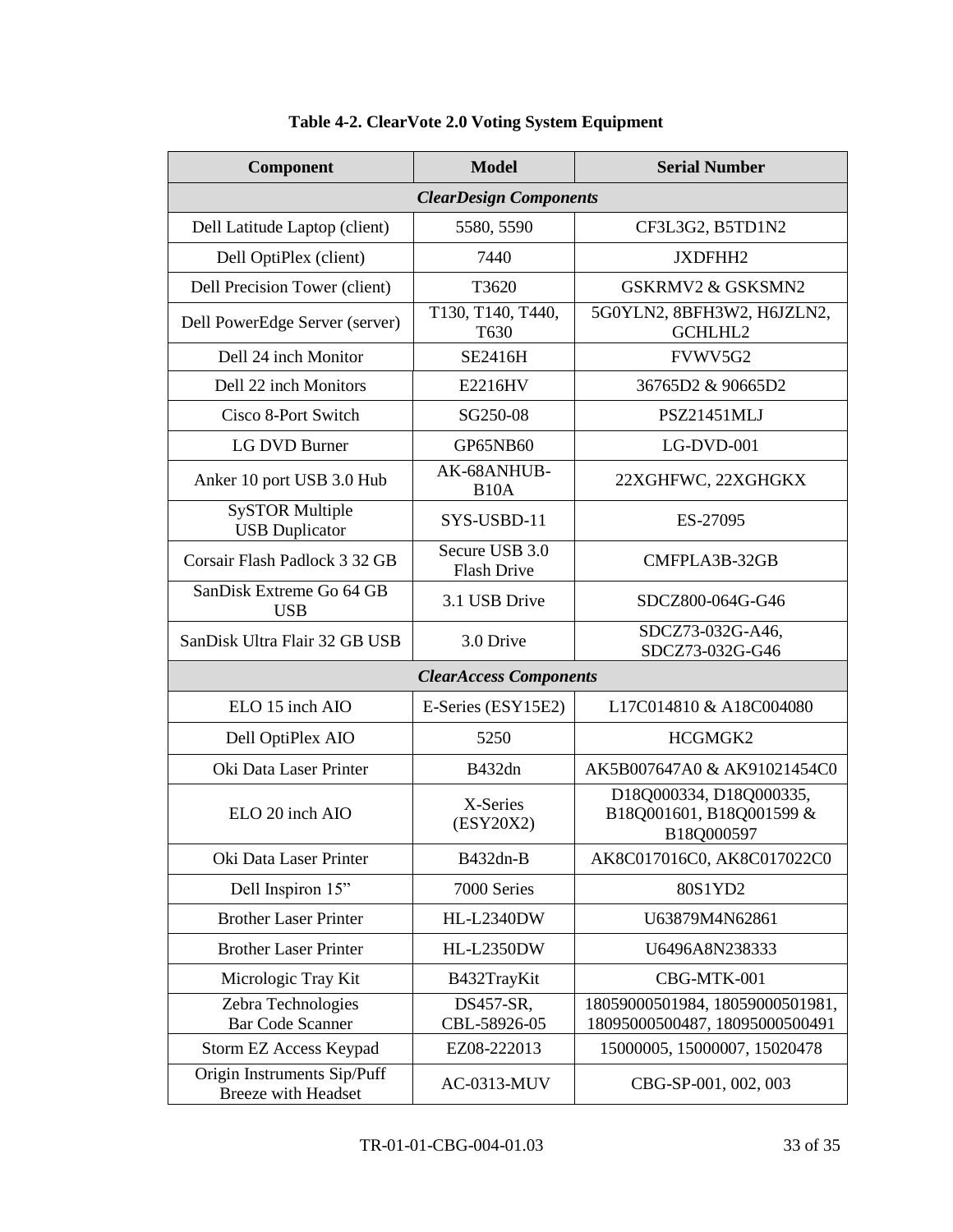| Component                                                | <b>Model</b>                             | <b>Serial Number</b>                 |
|----------------------------------------------------------|------------------------------------------|--------------------------------------|
| <b>Samson Over-Ear Stereo</b><br>Headphones              | SASR350                                  | SR350J8G390 & SR350J8G396            |
| Clear Ballot Privacy Screen                              | CB-1097-1.5                              | CBG-PVS-001                          |
| <b>Ergotron Neo-Flex</b>                                 | Widescreen<br>Lift Stand                 | 33-329-085                           |
| Corsair Flash Padlock 3 32 GB                            | Secure USB 3.0<br><b>Flash Drive</b>     | CMFPLA3B-32GB                        |
| SanDisk Extreme Go 64 GB<br><b>USB</b>                   | 3.1 USB Drive                            | SDCZ800-064G-G46                     |
| SanDisk Ultra Flair 32 GB USB                            | 3.0 Drive                                | SDCZ73-032G-A46,<br>SDCZ73-032G-G46  |
| Wurth                                                    | 742-711-32,<br>742-712-22,<br>742-717-22 | FRT021 through FRT025                |
| Polymide Film Tape                                       | $1"$ 2 mil                               | CV-1210-2.0                          |
| Polymide Film Tape                                       | $2"$ 2 mil                               | CV-1211-2.0                          |
| Polymide Film Tape                                       | 4" 2 mil                                 | CV-1212-2.0                          |
| <b>APC Smart-UPS</b>                                     | <b>SMT2200C</b>                          | AS1809160852                         |
| Lifetime 4-Foot Folding Table                            | 4428                                     | FT-001                               |
| <b>LG DVD Burner</b>                                     | GP65NB60                                 | $LG-DVD-002$                         |
| <b>CyberPower Smart App UPS</b>                          | <b>PR1500RT2U</b>                        | PY3HZ2002933, PY3HZ2003000           |
|                                                          | <b>ClearCount Components</b>             |                                      |
| Dell Latitude Laptops<br>(ScanStation)                   | 5580, 5590                               | 2F3L3G2, 9W5D1N2                     |
| <b>Dell Precision Tower (Election</b><br>Administration) | T3620                                    | GSKQMN2                              |
| Dell Latitude Laptops (Election<br>Administration)       | 5580, 5590                               | C9S22G2, 5M5D1N2                     |
| Dell PowerEdge Server<br>(ScanServer)                    | T130, T140, T330<br>T440                 | 5G0ZLN2, 8BFJ3W2, FHV9RD2<br>H6J5MN2 |
| <b>Dell OptiPlex (Election</b><br>Administration)        | 7440                                     | JXDFHH2                              |
| <b>Fujitsu Scanner</b>                                   | fi-7180                                  | A20DC10302 & A20D000798              |
| <b>Fujitsu Scanner</b>                                   | fi-6800                                  | A9HCA00737 & A9HCC00543              |
| <b>Fujitsu Scanner</b>                                   | fi-6400                                  | AKHCC00362 & AKHCC00609              |
| <b>LG DVD Burner</b>                                     | GP65NB60                                 | LG-DVD-003                           |
| Western Digital 4 TB External<br>HD                      | WDBFJK0040HBK<br>-NESN                   | WCC7K7YF11ZD                         |
| Western Digital 8 TB External<br>HD                      | WDBFJK0080HBK<br>-NESN                   | 75H4PXJD                             |

# **Table 4-2. ClearVote 2.0 Voting System Equipment** *(continued)*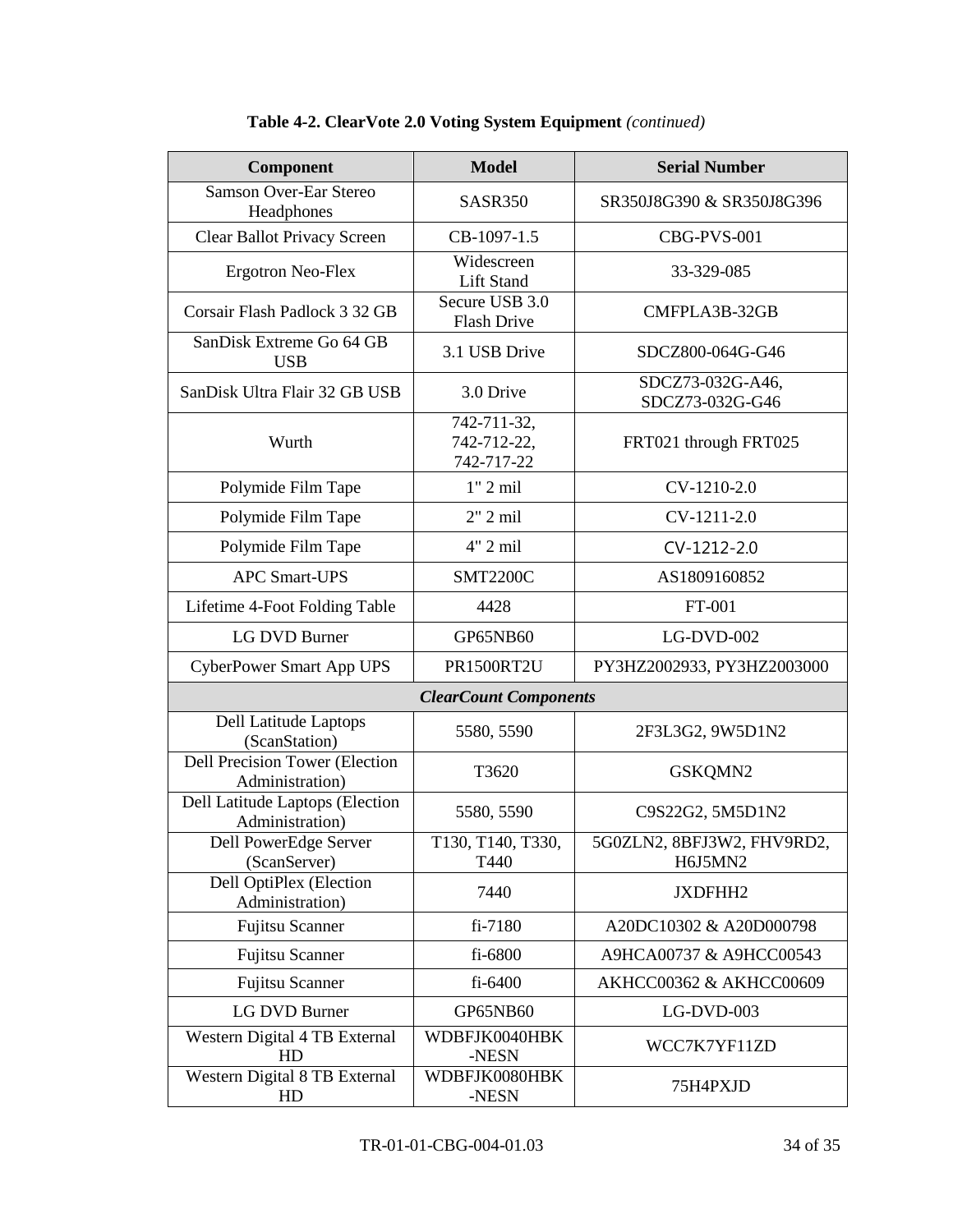| <b>Component</b>                                     | <b>Model</b>                                        | <b>Serial Number</b>                |
|------------------------------------------------------|-----------------------------------------------------|-------------------------------------|
| Netac Keypad Encryption<br><b>Portable Hard Disk</b> | K390                                                | R4JT22619T                          |
| Dell 24 inch Monitor                                 | P2415Q                                              | 3TZSJ92                             |
| Dell 22 inch Monitor                                 | P2217                                               | 7818672                             |
| Cisco 8-Port Switch                                  | SG250-08                                            | PSZ21451MYX                         |
| Cisco 26-Port Switch                                 | SG250-26                                            | DNI203400A6 & DNI203400AW           |
| Corsair Flash Padlock 3 32 GB                        | Secure USB 3.0<br><b>Flash Drive</b>                | CMFPLA3B-32GB                       |
| SanDisk Extreme Go 64 GB<br><b>USB</b>               | 3.1 USB Drive                                       | SDCZ800-064G-G46                    |
| SanDisk Ultra Flair 32 GB USB                        | 3.0 Drive                                           | SDCZ73-032G-A46,<br>SDCZ73-032G-G46 |
| Anker USB Hub                                        | AK-68ANHUB-<br>B10A)                                | 22XGHFWC, 22XGHGKX                  |
| <b>APC Smart-UPS</b>                                 | <b>SMT-1500C</b>                                    | 3S1831X12280                        |
| WorkEZ Executive Scanning<br>Shelf                   | <b>WEEs</b><br>(661799222990)                       | CBG-EZ-001, 002,003, & 004          |
| <b>StarTech 4-Port VGA KVM</b><br>Switch w/Hub       | SV431USB                                            | G73011TG80247                       |
| <b>ClearCast Components</b>                          |                                                     |                                     |
| <b>ClearCast</b>                                     | Model D Revision 5                                  | 041902446, 041902447, 041902453     |
| Corsair Flash Padlock 3 32 GB                        | Secure USB 3.0<br><b>Flash Drive</b>                | CMFPLA3B-32GB                       |
| SanDisk Extreme Go 64 GB<br><b>USB</b>               | 3.1 USB Drive                                       | SDCZ800-064G-G46                    |
| SanDisk Ultra Flair 32 GB USB                        | 3.0 Drive                                           | SDCZ73-032G-A46,<br>SDCZ73-032G-G46 |
| <b>Ballot</b> Bag                                    | CV-1032-1.5,<br>CV-113-1.5                          | bag001, bag002                      |
| <b>Ballot Box</b>                                    | CV-1082-2.0                                         | box001                              |
| <b>Wurth Ferrites</b>                                | 74271142,74275812<br>74275813,74271132<br>,74271722 | FRT001 through FRT020               |

**Table 4-2. ClearVote 2.0 Voting System Equipment** *(continued)*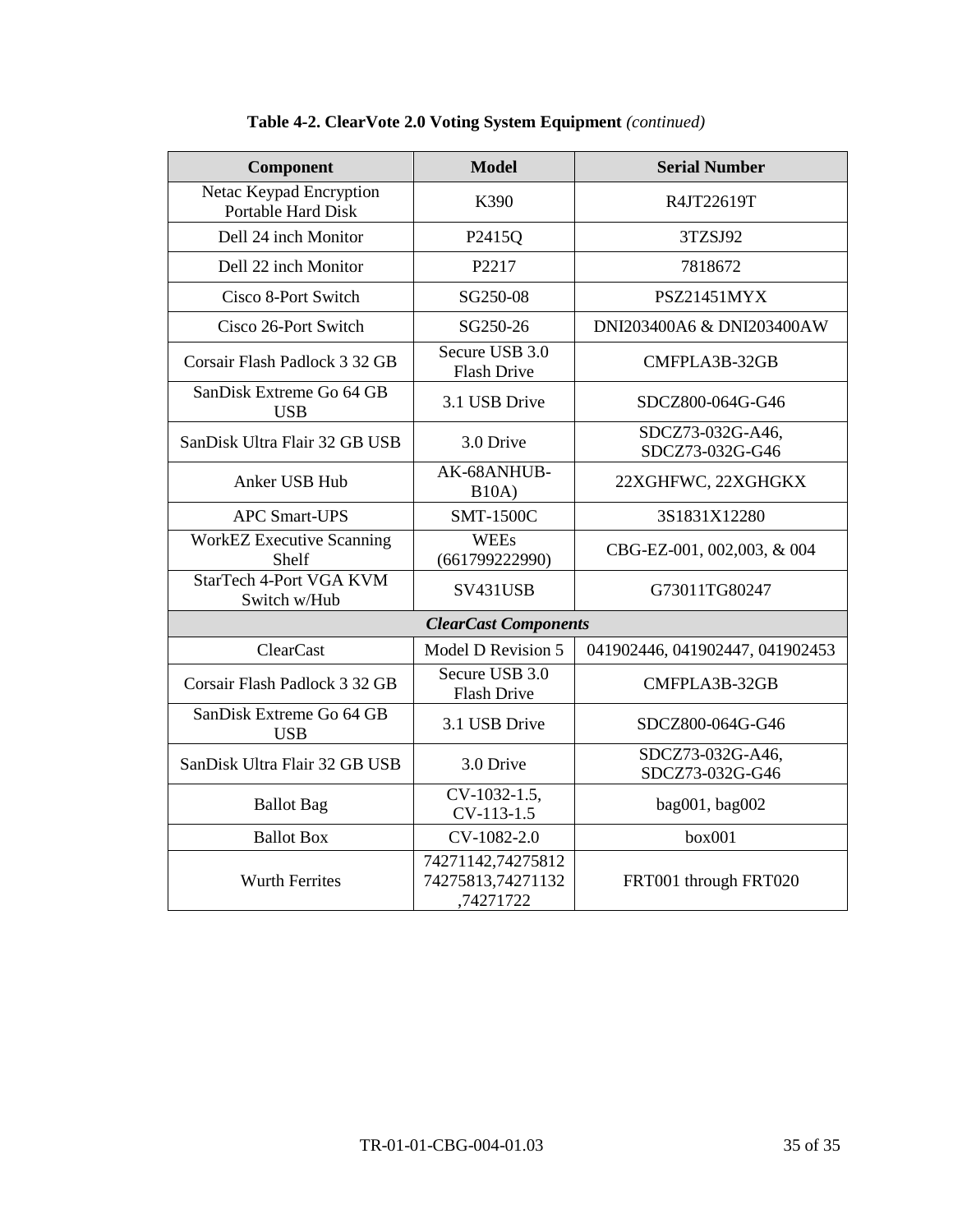# **APPENDIX A MODIFICATION TABLE**

TR-01-01-CBG-004-01.03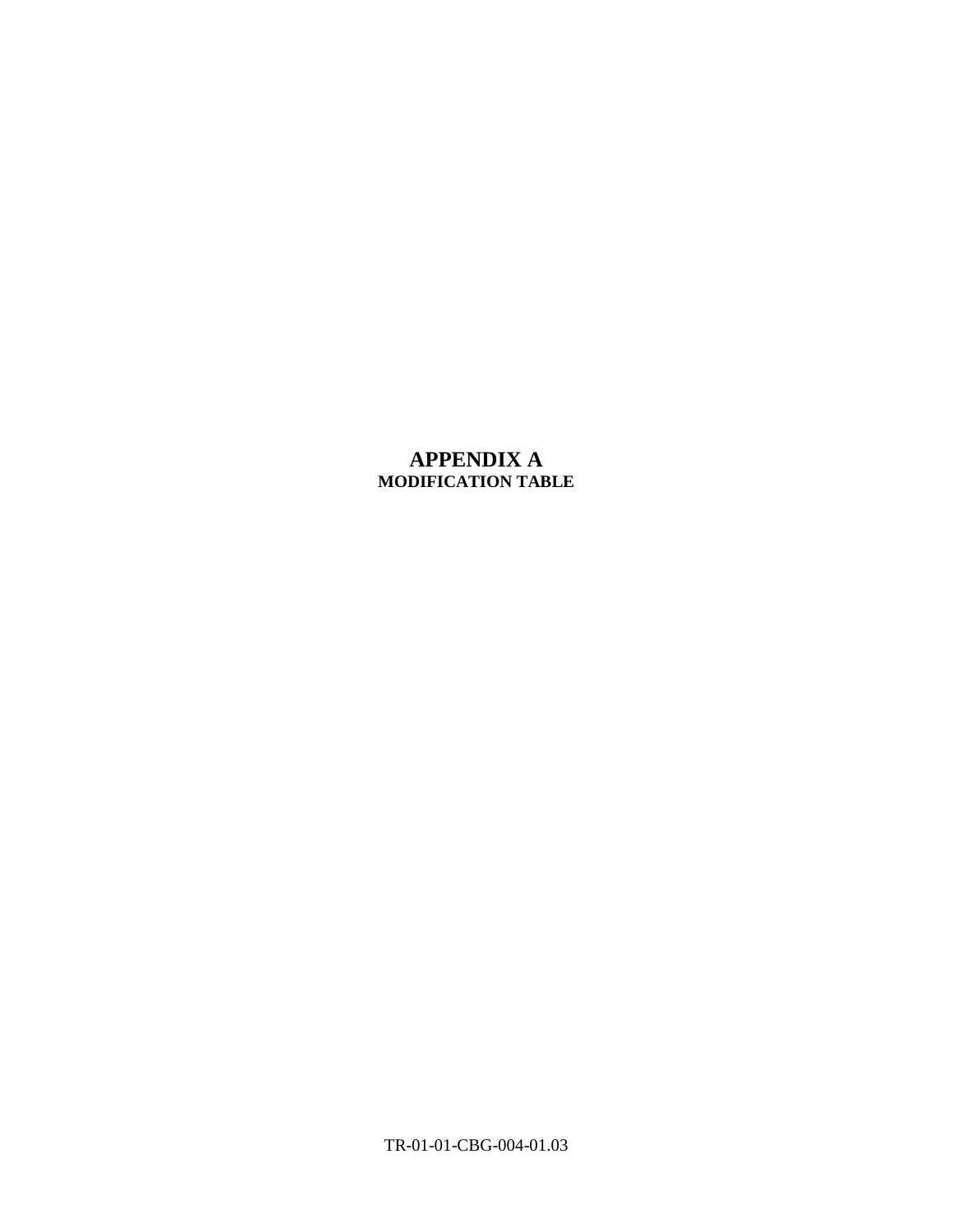| <b>Enhancement Area</b>                                  | <b>Description</b>                                                                 |  |
|----------------------------------------------------------|------------------------------------------------------------------------------------|--|
| <b>ClearAccess</b>                                       |                                                                                    |  |
| <b>UI</b> Enhancement                                    | Change the Settings, Zoom option label from "Normal" to "Default".                 |  |
|                                                          | Import encrypted ADF files into ClearAccess.                                       |  |
|                                                          | Do not allow the system administrator to close the election before polls           |  |
| <b>Security Enhancement</b>                              | are closed.                                                                        |  |
|                                                          | Require a poll worker or election administrator to log in before the start of      |  |
|                                                          | voting.                                                                            |  |
|                                                          | Retain the last ballot status when the system restarts.                            |  |
| <b>General Enhancement:</b><br>Printing stubs and serial | Enabling and disabling the printing of stubs.                                      |  |
| numbers                                                  | Printing a unique number on a stub.                                                |  |
| <b>Fixed Defects</b>                                     | On log pages, the icon for the sorting direction is no longer missing.             |  |
|                                                          | <b>ClearCast</b>                                                                   |  |
|                                                          | Make the use of the Back and Close buttons consistent on all screens.              |  |
|                                                          | Improve the handling of long election and jurisdiction names in pop-up<br>windows. |  |
|                                                          | Improve the handling of long vote center and "voter group"/counter group           |  |
|                                                          | names.                                                                             |  |
|                                                          | Previously, when the Vote Suspended report printed, the buttons in the             |  |
|                                                          | pop-up windows, such as Pause printing and Cancel printing, were                   |  |
|                                                          | misaligned. The release has aligned these buttons.                                 |  |
|                                                          | Provide a UI cue when the Submit button is pushed.                                 |  |
|                                                          | Use the Language button to display translated language names.                      |  |
| <b>UI</b> Enhancements                                   | Make the terminology consistent for UI text edits.                                 |  |
|                                                          | Improve the alignment of the LAT Testing screen footer.                            |  |
|                                                          | Update the graphics on Election Management screens for handling USB<br>drives.     |  |
|                                                          | Improve the Voter Screen UI for the Language button.                               |  |
|                                                          | This release contains improved icons for showing the battery status on the         |  |
|                                                          | voter-facing UI screen.                                                            |  |
|                                                          | When an election has one language, remove the Language button.                     |  |
|                                                          | Move the language selections down on the Voter screen.                             |  |
|                                                          | The loading icon no longer shows the company logo and has a new                    |  |
|                                                          | graphic animation.                                                                 |  |
|                                                          | Improve the workflow for changing the maintenance password.                        |  |
|                                                          | Closing an election logs out a user.                                               |  |
|                                                          | Always display the warning "storage media almost full" message when                |  |
| <b>Workflow Enhancements</b>                             | this situation occurs.                                                             |  |
|                                                          | Change the "ballot successful cast" screen to two seconds.                         |  |
|                                                          | Do not show the Results buttons before voting for L&A testing.                     |  |
|                                                          | Remove extraneous buttons from the Repeat Scan page.                               |  |
|                                                          | Remove "Pause Printing" from ClearCast.                                            |  |

# **Table A-1. System Modifications**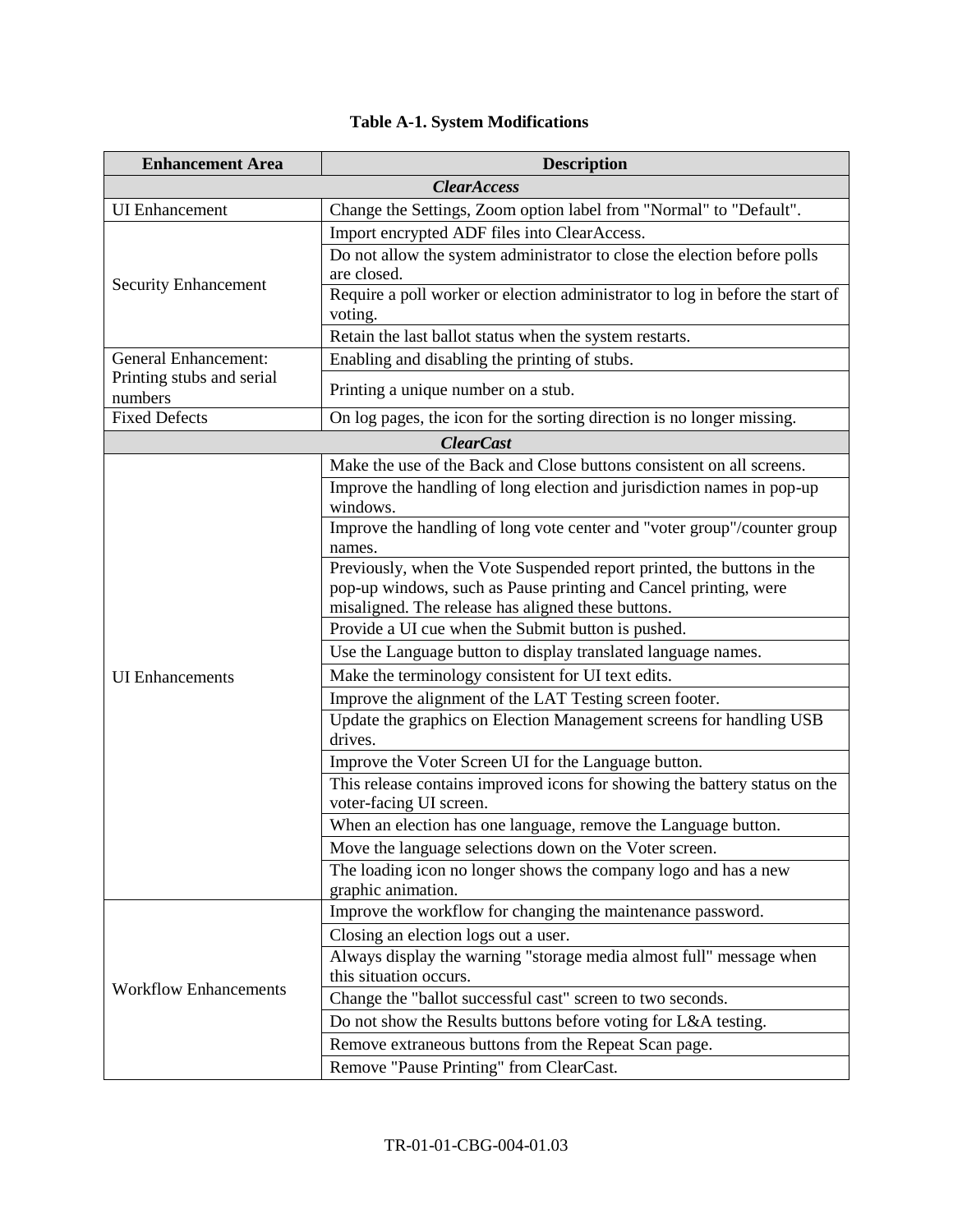| <b>Enhancement Area</b>      | <b>Description</b>                                                                                  |
|------------------------------|-----------------------------------------------------------------------------------------------------|
|                              | Display the BDF version on an Open election/polls report.                                           |
|                              | Add an Election Closed report                                                                       |
|                              | Ensure that long log entries not cut off.                                                           |
|                              | List precincts by PrecinctOrder in the Precinct Totals report.                                      |
|                              | Reports by precinct show only the applicable contests.                                              |
|                              | Enhance Report By Precinct.                                                                         |
|                              | Add "Straight Party Option" to reports.                                                             |
|                              | The Results by Precinct report shows card counts for each precinct.                                 |
|                              | The Write-ins report shows only the appropriate contests for each                                   |
|                              | precinct.                                                                                           |
| <b>Report Enhancements</b>   | Add text to the "print out of paper" message to remind the user to remove                           |
|                              | the plastic core of the old roll.                                                                   |
|                              | Print the "resume" header when the printer continues after running out of                           |
|                              | paper.                                                                                              |
|                              | Display the "Level" header when printing the system log.                                            |
|                              | Reduce the height of the Write-ins report to improve the display the actual<br>write-in candidates. |
|                              | Improve the handling of out-of-paper situations to ensure no loss of                                |
|                              | printed data.                                                                                       |
|                              | Replace ChoiceName with ChoiceShortName in reports because                                          |
|                              | ChoiceName now contains the long choice name.                                                       |
|                              | Improve message-header formatting of the election log.                                              |
|                              | Load elections from encrypted BDF files.                                                            |
|                              | Encrypt ballot images and tabulation results on ClearCast USB drives.                               |
|                              | Adjust role permissions.                                                                            |
|                              | Do not allow the system administrator to close an election before polls are                         |
|                              | closed.                                                                                             |
| <b>Security Enhancements</b> | Add password-complexity rules for the System Administrator and                                      |
|                              | Maintenance roles.                                                                                  |
|                              | Do not allow the Maintenance role to change the System Administrator<br>password.                   |
|                              | Log the make and model of all connected devices.                                                    |
|                              | ClearCast will decrypt the encryption password for each login.                                      |
|                              | Display the low disk space message before scanning the ballot.                                      |
|                              | Changed the ClearCast install grub menu text.                                                       |
|                              | Automatically shut down the machine when the splash screen appears and                              |
|                              | the machine is using battery power.                                                                 |
| <b>General Enhancements</b>  | Save the serial number and protected counter when a reinstallation occurs.                          |
|                              | Modified the Installer to retain the contents of the /pcos partition during                         |
|                              | the upgrade process                                                                                 |
|                              | Detect when the thermal paper roll is removed.                                                      |

# **Table A-1. System Modifications** *(continued)*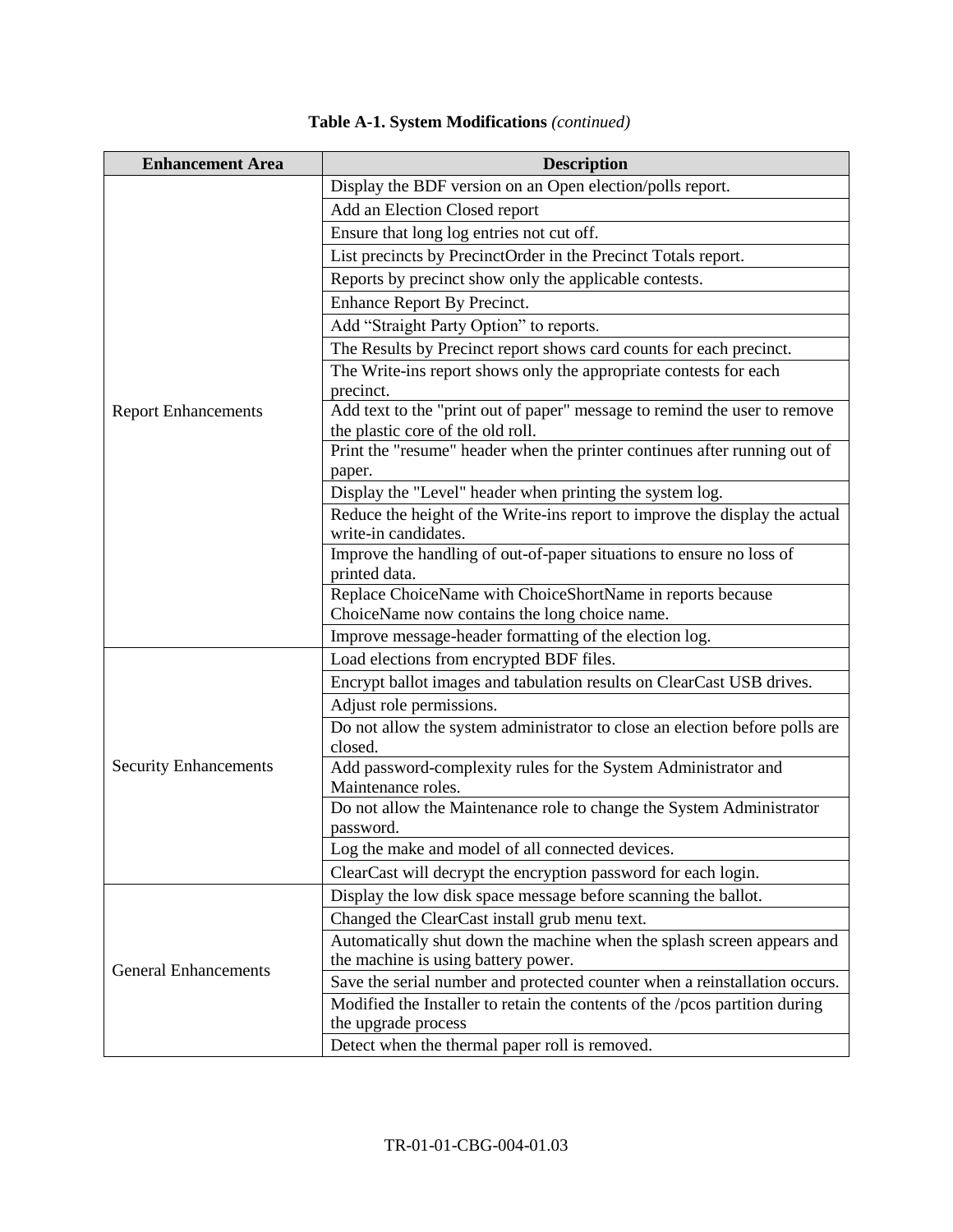| <b>Enhancement Area</b> | <b>Description</b>                                                                                      |
|-------------------------|---------------------------------------------------------------------------------------------------------|
|                         | Update the copyright year.                                                                              |
|                         | Modify ClearCount imports based on modules.                                                             |
|                         | Remove the eject usb code.                                                                              |
|                         | Remove the PDI scanner source and tools from ClearCast source and                                       |
|                         | build.                                                                                                  |
|                         | Remove the Cyberpower 650 UPS source and tools from ClearCast                                           |
| Code Maintenance        | source and build.                                                                                       |
|                         | Remove the web.py session object because it is not used.                                                |
|                         | Fix bare exceptions in src-pcos.                                                                        |
|                         | ClearCast templates (printer and HTML) now have inputs, outputs, and                                    |
|                         | calls listed in the source code.                                                                        |
|                         | Remove the message variable from input.html template.                                                   |
|                         | An unhandled exception in the system log no longer causes the DataTable                                 |
|                         | in the front-end JavaScript to crash.                                                                   |
|                         | The Election Closed Report will print multiple times if the USB drive is                                |
|                         | removed just before closing the election.                                                               |
|                         | Setting the Date/Time back in the ClearCast UI no longer causes "a stop                                 |
|                         | job is running for MYSQL (xmin/10min)" message.                                                         |
|                         | The image accompanying the rejection message for judge's initials no                                    |
|                         | longer disappears if the language changes.                                                              |
|                         | On ballots with multiple errors, some error messages previously failed to                               |
|                         | appear. This situation no longer occurs.                                                                |
|                         | The write-ins report will now filter out overvoted choices.                                             |
|                         | Clear Ballot has corrected errors that were previously in the                                           |
|                         | ballot_styles.html printer template                                                                     |
| <b>Fixed Defects</b>    | Canceling the printing of a report now adds an end blank space.                                         |
|                         | The UI bottom border line on various screens was in wrong place and is                                  |
|                         | now correct.                                                                                            |
|                         | The L&A testing Print Write-Ins report now prints correctly.                                            |
|                         | When a user changes a password, ClearCast authenticates the old                                         |
|                         | password before the user enters a new password.                                                         |
|                         | Reporting data is no longer lost when the paper is removed and not                                      |
|                         | replaced for 48 hours or more.<br>ClearCast no longer shows a "shutting down" message during transition |
|                         | states.                                                                                                 |
|                         | When canceling printing when out of paper, the buffer no longer needs to                                |
|                         | be cleared before the gray box dismisses.                                                               |
|                         | This release has fixed some formatting issues in summary total reports.                                 |
|                         | This release corrects the error message that appears when using four                                    |
|                         | characters or fewer as the Machine Name on ClearCast.                                                   |
|                         | <b>ClearCount</b>                                                                                       |
|                         | On the Side (Card Information) page, change the label "Style ID" to be                                  |
|                         | "Card Style ID".                                                                                        |
| <b>UI</b> Enhancements  | Remove the pop-up message asking for confirmation of a modification:                                    |
|                         | "This already got adjudicated by an algorithm."                                                         |

# **Table A-1. System Modifications** *(continued)*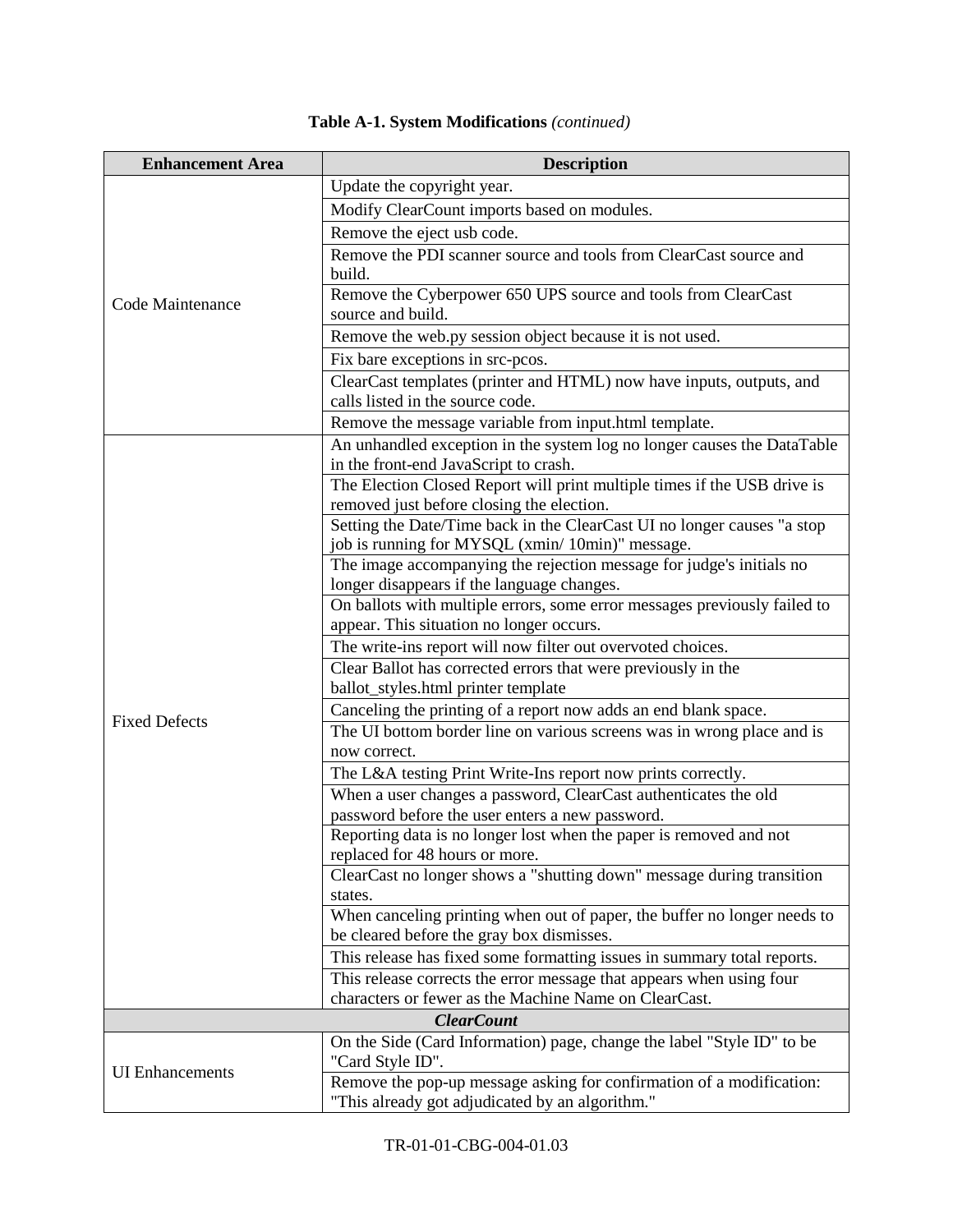| <b>Enhancement Area</b>               | <b>Description</b>                                                                                                                             |  |  |  |  |
|---------------------------------------|------------------------------------------------------------------------------------------------------------------------------------------------|--|--|--|--|
|                                       | Import the Contest District from BDF.                                                                                                          |  |  |  |  |
| <b>XML</b> and Report<br>Enhancements | Add District to the Contest elements in XML.                                                                                                   |  |  |  |  |
|                                       | Add Candidate Party Subtotals to ClearCount XML.                                                                                               |  |  |  |  |
|                                       | Change choice (candidate) short name to the long name in reports.                                                                              |  |  |  |  |
|                                       | Updated BDF content needs a password and bypass option.                                                                                        |  |  |  |  |
|                                       | Create elections from encrypted and unencrypted BDFs.                                                                                          |  |  |  |  |
|                                       | ClearCount can merge encrypted ballot images and results from                                                                                  |  |  |  |  |
| <b>Security Enhancements</b>          | ClearCast.                                                                                                                                     |  |  |  |  |
|                                       | Disable the display of vote totals as the default option.                                                                                      |  |  |  |  |
|                                       | Limit network connections to known voting system components.                                                                                   |  |  |  |  |
|                                       | Upgrade ClearCount to Ubuntu 18.04.1 LTS.                                                                                                      |  |  |  |  |
| <b>General Enhancement:</b>           | Count Straight Party Votes for Single Row Cross-Endorsed Candidate.                                                                            |  |  |  |  |
| Single-Row Cross                      | Support Single Row Cross-Endorsed Candidates.                                                                                                  |  |  |  |  |
| Endorsement                           |                                                                                                                                                |  |  |  |  |
|                                       | Update Copyright Year.                                                                                                                         |  |  |  |  |
| Code Maintenance                      | Add _init__.py files to ClearCount.                                                                                                            |  |  |  |  |
|                                       | Run pylint on all files on commits.                                                                                                            |  |  |  |  |
|                                       | The message for votes rejected due to missing judge's initials previously                                                                      |  |  |  |  |
| <b>Fixed Defects</b>                  | appeared incorrectly in non-votes section of Vote Visualization page.<br>Clear Ballot has adjusted Oval Visualization so that the ballot-image |  |  |  |  |
|                                       | thumbnail size accurately reflects the available space after the load of the                                                                   |  |  |  |  |
|                                       | oval is complete.                                                                                                                              |  |  |  |  |
|                                       | <b>ClearDesign</b>                                                                                                                             |  |  |  |  |
|                                       | The terms "under vote" and "over vote" have changed to "undervote" and                                                                         |  |  |  |  |
|                                       | "overvote" throughout the UI.                                                                                                                  |  |  |  |  |
|                                       | ClearDesign has added the word "Warn" to the "Straight Voter Group                                                                             |  |  |  |  |
| <b>UI</b> Enhancements                | Overvote" column header of the Device Types report.                                                                                            |  |  |  |  |
|                                       | Version 2.0 contains enhanced error messages around voter group limits                                                                         |  |  |  |  |
|                                       | for candidates.                                                                                                                                |  |  |  |  |
|                                       | On the Device Type screens, the term "PIN" has changed to "Password".                                                                          |  |  |  |  |
| <b>Ballot Enhancements</b>            | Do not cover ovals with the margin background color specified in the<br>layout styles for the entity types.                                    |  |  |  |  |
|                                       | Add a macro for the stub number to iterate upon when printing from                                                                             |  |  |  |  |
|                                       | PrintNow or ClearAccess.                                                                                                                       |  |  |  |  |
|                                       | Enhance the Sample Ballot (Provisional Ballot) to use most layout style                                                                        |  |  |  |  |
|                                       | formatting.                                                                                                                                    |  |  |  |  |
|                                       | Include an option to allow "Write-in" to appear on the line.                                                                                   |  |  |  |  |
|                                       | Allow cancellation of ballot printing to PDFs.                                                                                                 |  |  |  |  |
|                                       | Turn off database auto-flush for read-only queries.                                                                                            |  |  |  |  |
| <b>Performance Enhancements</b>       | Place the data table data in the HTML file as a JSON array to improve the                                                                      |  |  |  |  |
|                                       | performance with loading large datasets.                                                                                                       |  |  |  |  |
|                                       | Specify joinedload for entities when loading list data.                                                                                        |  |  |  |  |

# **Table A-1. System Modifications** *(continued)*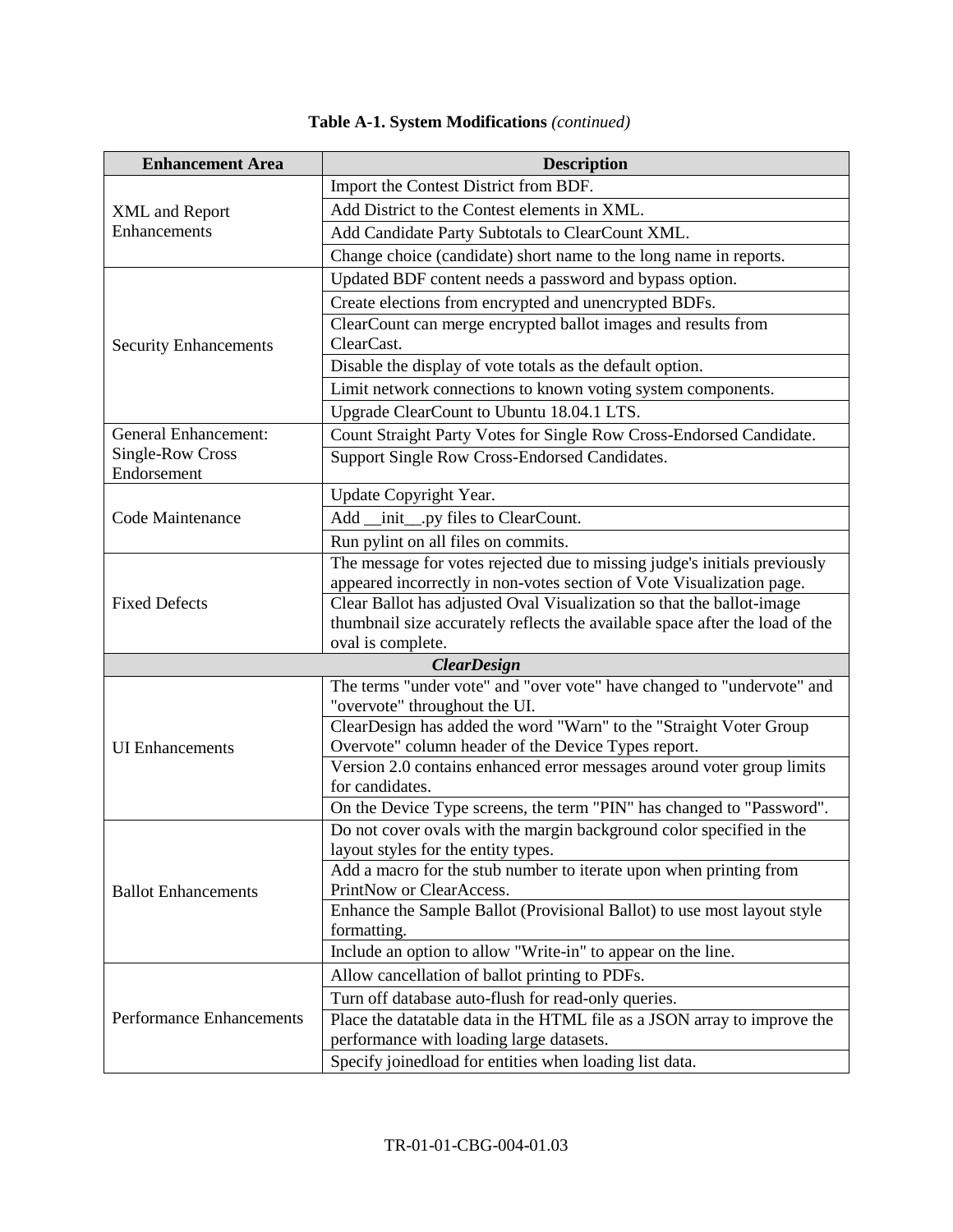| <b>Enhancement Area</b>      | <b>Description</b>                                                                                                       |  |  |  |  |
|------------------------------|--------------------------------------------------------------------------------------------------------------------------|--|--|--|--|
| <b>Security Enhancements</b> | The export of encrypted BDF files.                                                                                       |  |  |  |  |
|                              | The export of encrypted ADF files.                                                                                       |  |  |  |  |
|                              | Show the encryption key in view mode of device type entity.                                                              |  |  |  |  |
|                              | Create Python crypto API for RSA key pair generation and RSA<br>encryption.                                              |  |  |  |  |
|                              | Upgrade ClearDesign to Ubuntu Version 18.04.1 LTS.                                                                       |  |  |  |  |
|                              | Set minimum password lengths for poll worker and election PINS.                                                          |  |  |  |  |
| <b>General Enhancements</b>  | Both Sound Off and Screen Off should not be allowed for the<br>ClearAccess default settings.                             |  |  |  |  |
|                              | Print stubs are not on by default.                                                                                       |  |  |  |  |
|                              | The Stubs button is now off by default when viewing cards.                                                               |  |  |  |  |
|                              | Layout options now inherit consistently in the detail pane for contests and<br>headers.                                  |  |  |  |  |
|                              | ClearDesign issues a warning when you import large images so that you<br>can avoid performance issue when printing PDFs. |  |  |  |  |
|                              | Pasting as plain text in the HTML editor is the default.                                                                 |  |  |  |  |
|                              | District Association was added to Contests.csv in the BDF.                                                               |  |  |  |  |
|                              | Re-enable Straight Party Voting with the Cross Endorsed Type: Once on<br>Ballot.                                         |  |  |  |  |
|                              | Modify the BDF to include "once on ballot" multi-endorsed candidates.                                                    |  |  |  |  |
|                              | Remove invalid macros from the default welcomeText for ClearAccess.                                                      |  |  |  |  |
|                              | Update ClearCast default messages to match recent changes.                                                               |  |  |  |  |
|                              | When printing cards, ClearDesign issues a warning that the BDF cannot<br>be created when no vote center is present.      |  |  |  |  |
| Code Maintenance             | Update the copyright Year.                                                                                               |  |  |  |  |
|                              | Fix cbg.js jshint error.                                                                                                 |  |  |  |  |
|                              | Clean up EnumModel so pylint understands it.                                                                             |  |  |  |  |
|                              | Remove task.import_election_task dependency from Election.                                                               |  |  |  |  |
|                              | Change the @hybrid_property decorator to a simple @property decorator.                                                   |  |  |  |  |
| <b>Fixed Defects</b>         |                                                                                                                          |  |  |  |  |
| <b>Fixed Defects</b>         | Copy and pasted images have absolute URLs rather than relative URLs.                                                     |  |  |  |  |
|                              | A reset of device messages does not always update messages correctly.                                                    |  |  |  |  |
|                              | OCRV throws an error when processing the "é" character.                                                                  |  |  |  |  |
|                              | Editing of the full name of a Contest results in invalidated cards for<br>templated elections.                           |  |  |  |  |
|                              | Borders for Entity Style Contest Questions previously appeared around<br>the response set in addition to the question.   |  |  |  |  |

|  | Table A-1. System Modifications (continued) |  |
|--|---------------------------------------------|--|
|  |                                             |  |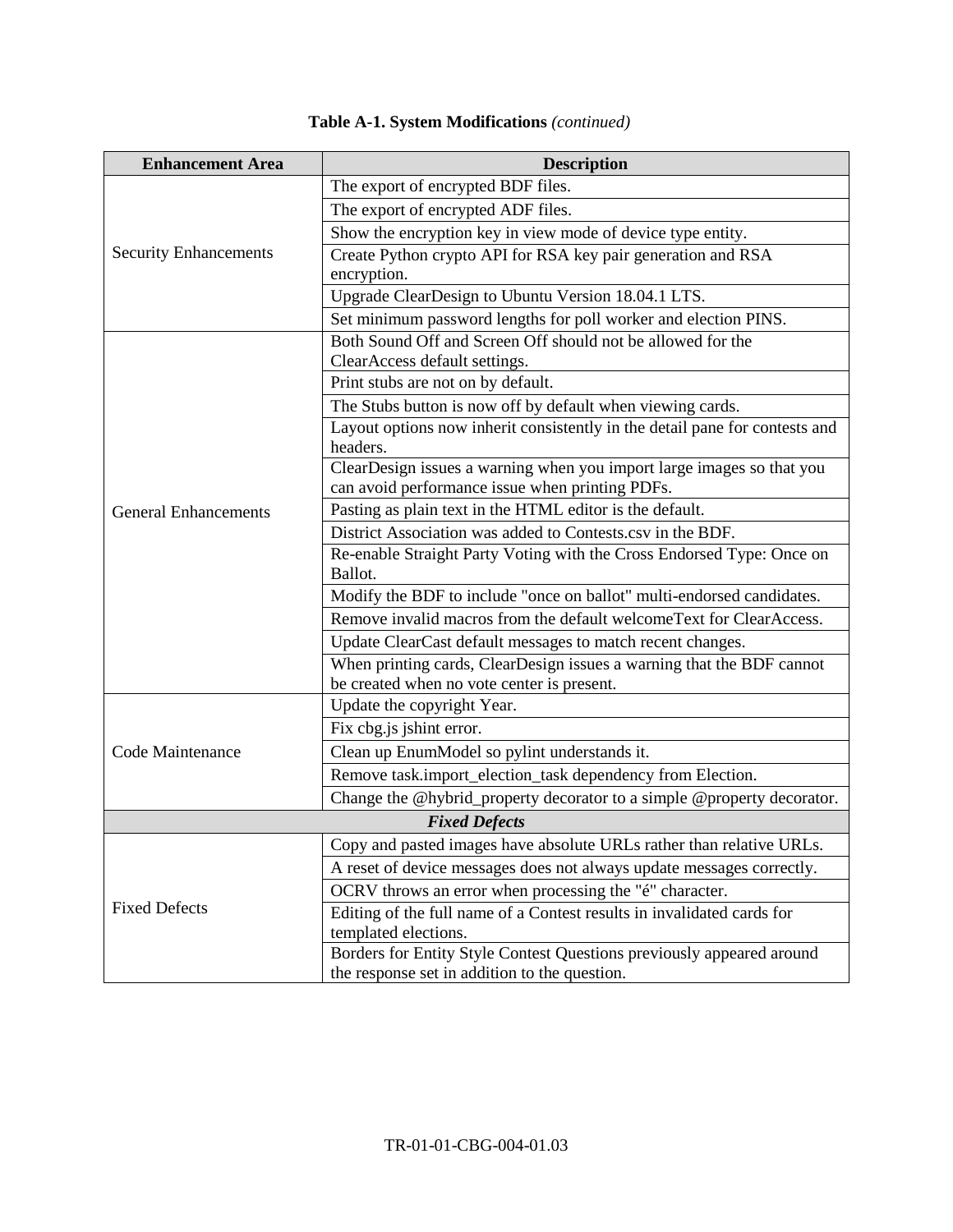### **APPENDIX B**

## **Hardware Test Reports**

### **(Provided Separately)**

### **Electrical Test Reports**

NTS - ITR-PR097807 Emissions & Immunity NTS - ETR-PR100763 Emissions NTS - ITR-PR100763 Immunity

## **Environmental Test Report**

NTS - TR-PR097808-REV0 Environmental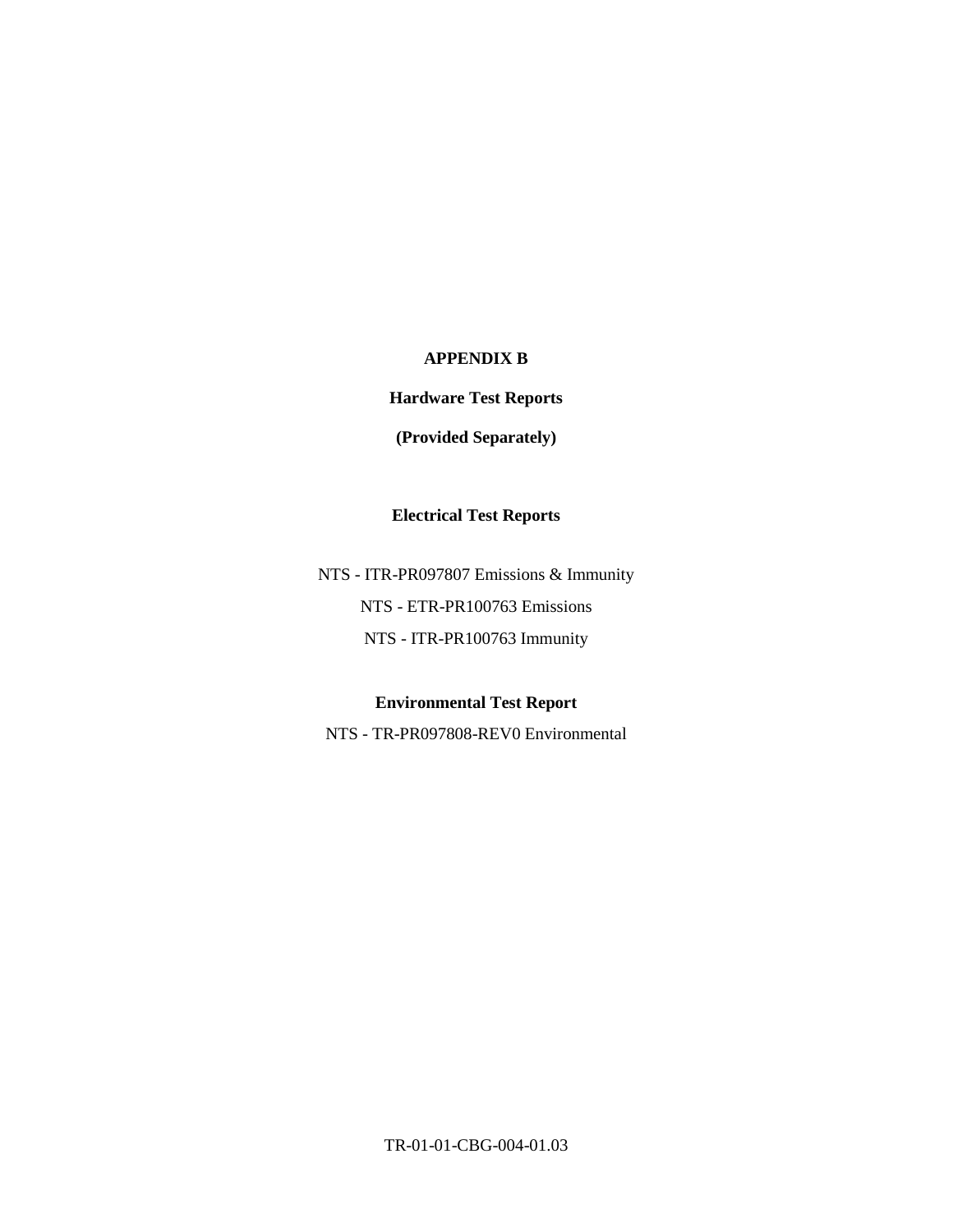# **APPENDIX C**

**Trusted Builds**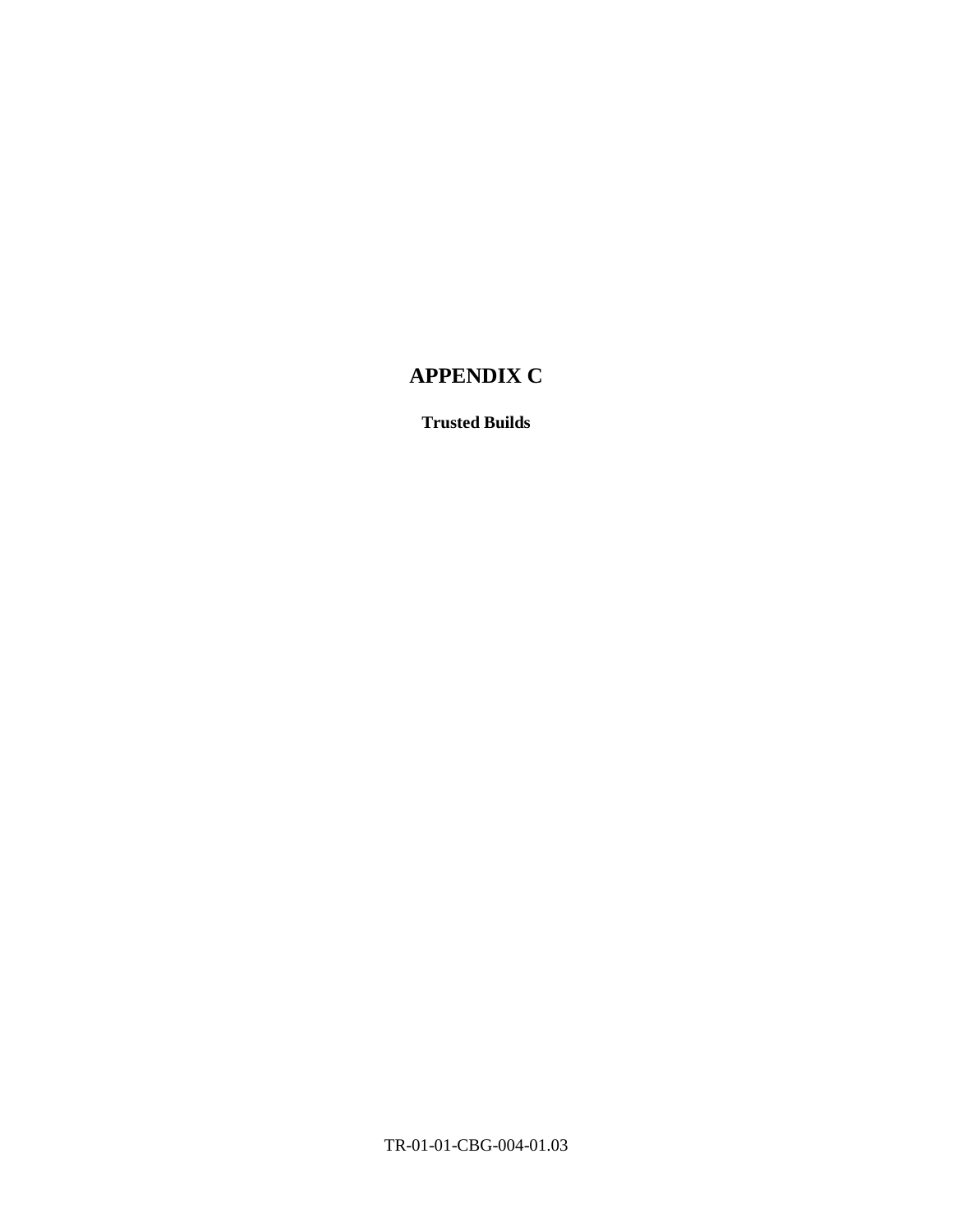#### **Trusted Builds**

The ClearVote 2.0 Voting System Trusted Build was performed using the steps described in section 5.5 of the EAC Voting System Testing and Certification Program Manual, Version 2.0. The Trusted Build yielded the following software outputs which are described below along with their associated Filenames and Hash Values in SHA 256 format:

ClearAccess Version 2.0.1 – The ClearAccess trusted build was performed using the "ClearAccess 2.0 Build Procedures" document Version 1.1.1, dated 04/12/2019, provided by Clear Ballot Group. The trusted build yielded the following output file and the associated Hash Value:

 $\bullet$  ClearAccess-2.0.1 Installer exe SHA256: f29abfa796845c4fdabce931c3c9251a841540b7ec2c070c0ec0f2be17918548

ClearCast Version 2.0.0 – The ClearCast trusted build was performed using the "ClearCast 2.0 Build Procedures" document Version 1.5.3, dated 06/21/2019, provided by Clear Ballot Group. The trusted build yielded the following output file and the associated Hash Value:

• ClearCastImage\_200605d159\_20190731.iso SHA256: 46b8686323a73776a6b60fa197d7e8a35c05ab276468d529868617255fef8216

ClearCount Version 2.0.1 – The ClearCount trusted build was performed using the "ClearCount 2.0 Build Procedures" document Version 1.5, dated 04/12/2019, provided by Clear Ballot Group. The trusted build yielded the following output file and the associated Hash Value:

• clearcount-2019-06-27.iso SHA256: be674eca49eac9e27e1db1895e364bbede90c4ea18cfdd0c3c0a3bcc311a7fb6

ClearDesign Version 2.0.1 – The ClearDesign trusted build was performed using the "ClearDesign 2.0 Build Procedures" document Version 1.0.7, dated 04/12/2019, provided by Clear Ballot Group. The trusted build yielded the following output files and their associated Hash Values:

- $\bullet$  clearDesign-2.0.1.zip SHA256: 9144766268d0188d9a4e14bf947afa98fdd5c883b9c67677ecd7bf0ef6133afb
- install-setup.zip SHA256: 584e174a1206c7cf3c2957758e7428ae790e5f1da7a5a576cc208099e7c15b49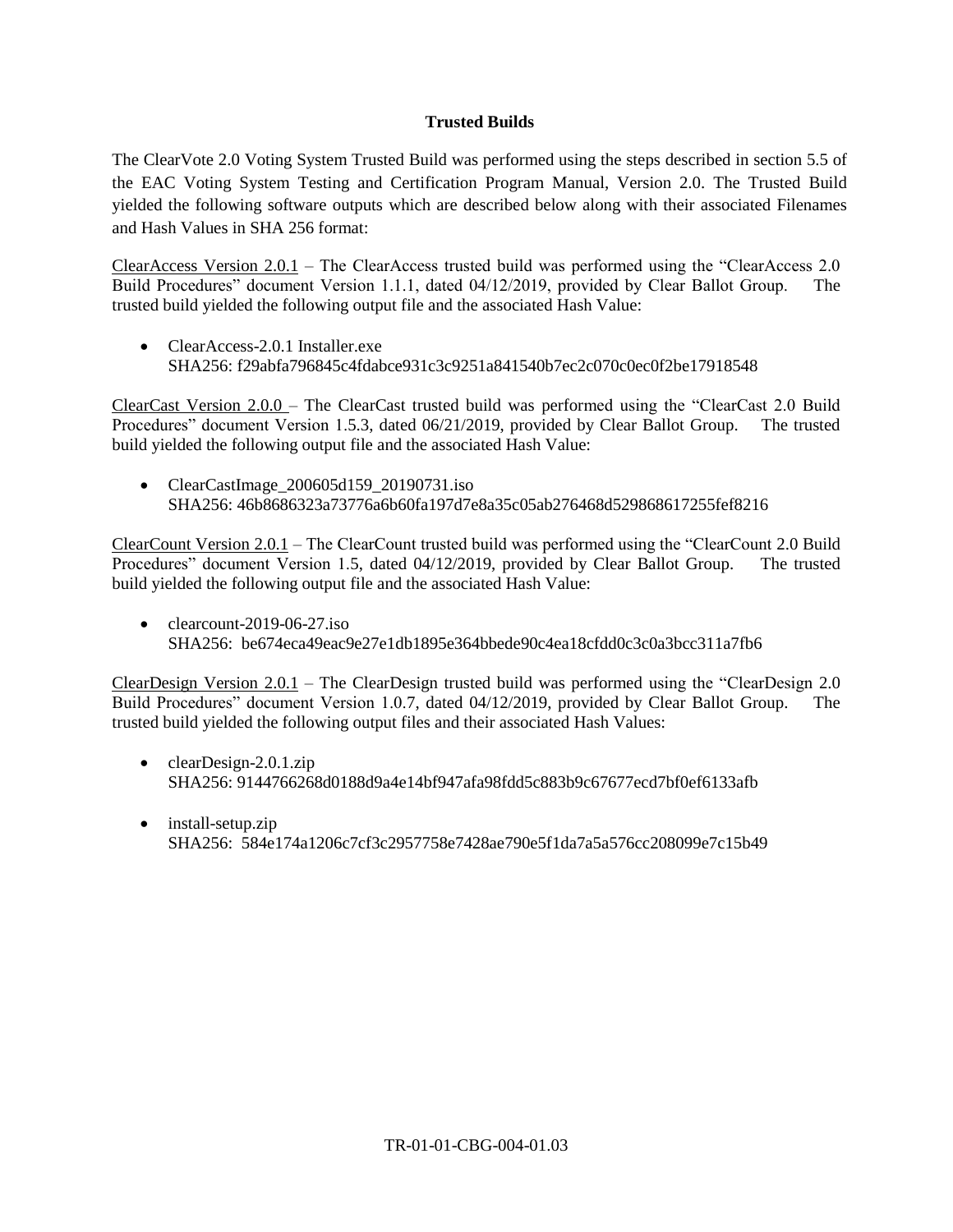# **APPENDIX D**

**Warrant of Accepting Change Control Responsibility**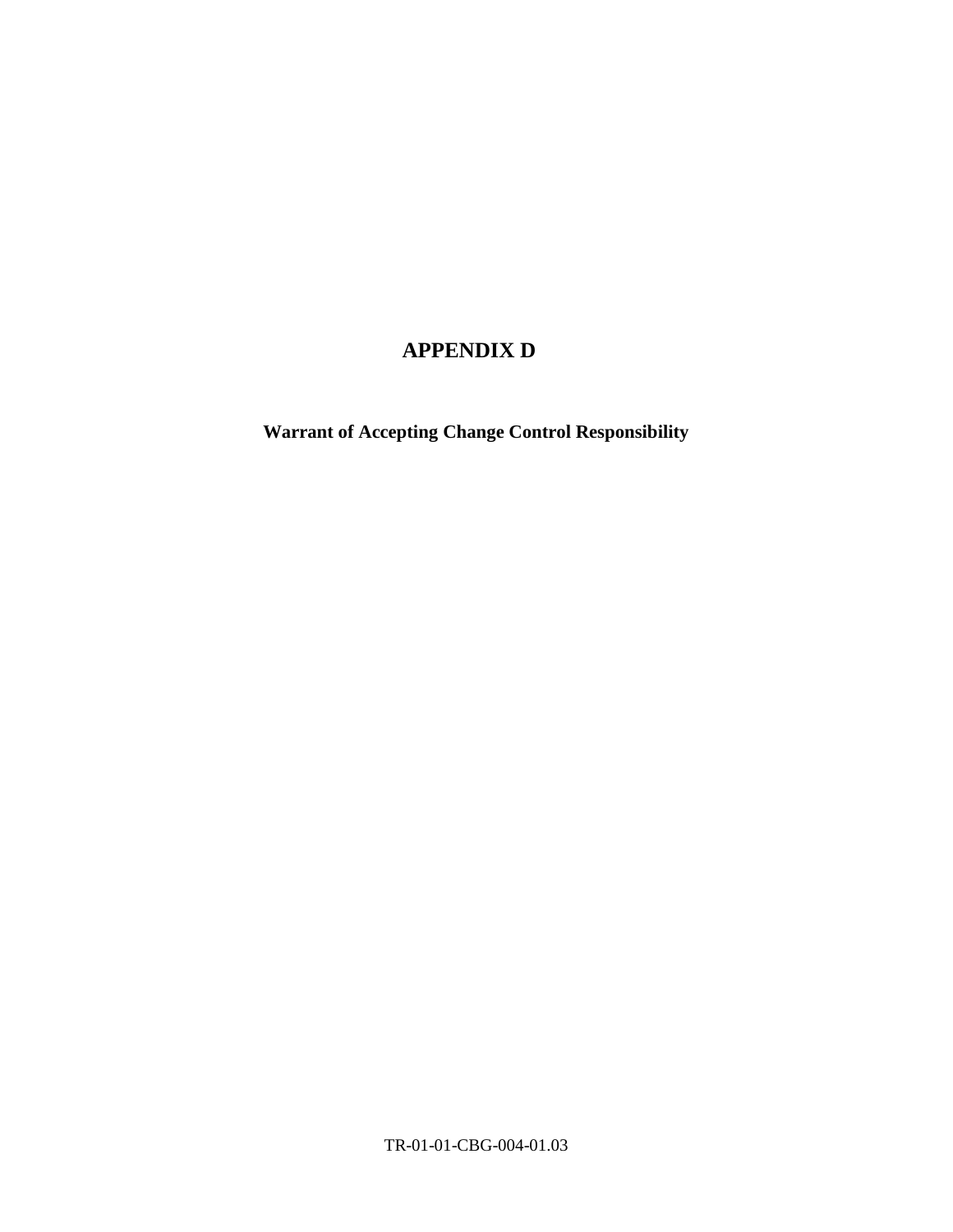

Clear Ballot Group Inc. **Registered Voting Systems Vendor** 2 Oliver Street, Floor 2 Boston, MA 02109

August 26, 2019

Mr. Michael Walker Pro V and V Huntsville, Alabama 35802 **Sent Electronically** 

Re: Clear Ballot Group Warrant of Accepting Change Control Responsibility as defined in Appendix B of the EAC VSTL Program Manual and NOC 09-004

#### Mr. Walker

In agreement with and concerning the requirement referenced above, Clear Ballot Group, Inc. warrants to incorporate all changes made to the ClearVote 2.0 voting system during the test campaign to any deployed voting system, and its components before a mark of EAC Certification is applied to the system and or its components.

Sincerely,

Afua Twumasi-Ankrah **Certification and Government Relations Manager**